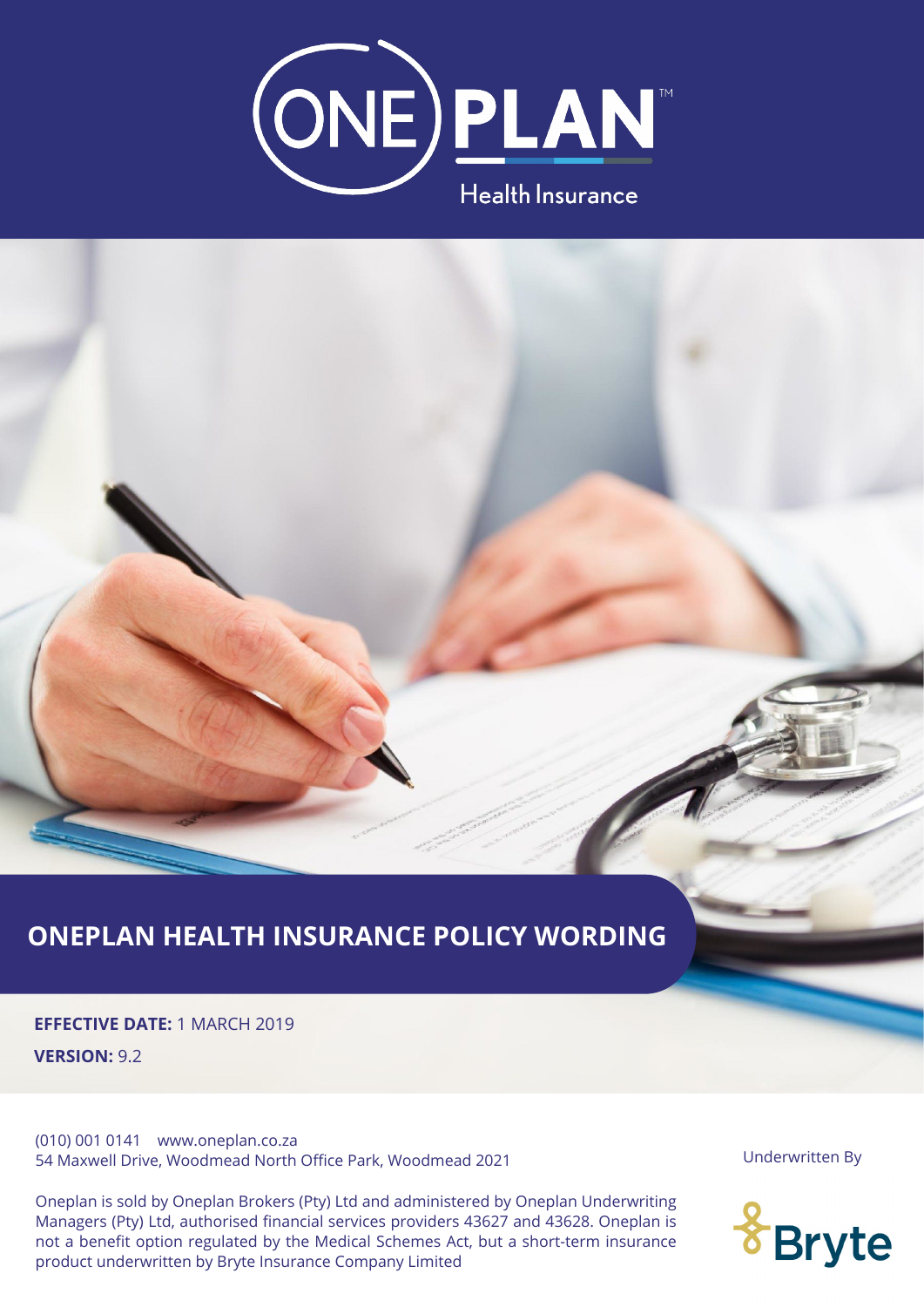The Oneplan Health Insurance Policy is a unique combination of short-term insurance cover and noninsurance cover which has been combined to offer you, our valued client, the best of both worlds at an affordable monthly premium. It is important to take note of each section, its cover, limitations, waiting periods and excesses payable to ensure you fully understand the unique cover of each section. This policy wording is generic and must be read in conjunction with your schedule as not all cover may be applicable to the plan or option that you have selected. Oneplan is not a medical aid and under no circumstances must it be considered as a replacement for the benefits offered by a medical aid, nor does it offer cover equivalent to the structure or benefits offered by a medical aid.

We at Oneplan are committed to fulfill our embedded Treating Customers Fairly (TCF) principles by rendering services honestly, fairly, with due skill, care and diligence in the best interest of our clients. We have embedded these principles, into our culture, and it forms the foundation of our commitment to our policyholders. Please refer to the Oneplan *"Treating Customers Fairly Mission Statement"* detailing Oneplan's Outcomes and promise to our clients.

### **CONTENTS**

- SECTION 1 ONEPLAN DEFINITIONS, GENERAL CONDITIONS, EXCLUSIONS AND LIMITATIONS
- SECTION 2 ONEPLAN HEALTH COVER
- SECTION 3 ONEPLAN HOSPITAL RISK COVER
- SECTION 4 ONEPLAN DISABILITY COVER
- SECTION 5 ONEPLAN DEATH COVER
- SECTION 6 TRAUMA, ASSAULT AND ACCIDENTAL HIV
- SECTION 7 REPATRIATION
- SECTION 8 COMPLAINTS RESOLUTION POLICY
- SECTION 9 STATUTORY DISCLOSURES
- SECTION 10 APPENDIX A MEDICAL PRACTITIONERS NOT COVERED

# SECTION 1

# **1 DEFINITIONS, GENERAL CONDITIONS AND LIMITATIONS**

# **1.1 DEFINITIONS**

In this policy all words and expressions signifying the singular shall include the plural and vice versa. Words and expressions implying the masculine gender shall include the feminine. The following words and expressions shall have the following meanings:

1.1.1 "Accident" means a sudden, unexpected, unforeseen, unusual, unintended injury that happens by chance or that is without apparent (for instance underlying degenerative) or deliberate cause, which occurs at a specific time and place, excluding suicide or attempted suicide, the result of which incident requires immediate medical attention.

(010) 001 0141 www.oneplan.co.za

54 Maxwell Drive, Woodmead North Office Park, Woodmead 2021

Oneplan is sold by Oneplan Brokers (Pty) Ltd and administered by Oneplan Underwriting Managers (Pty) Ltd, authorised financial services Underwritten By **<sup>2</sup>** providers 43627 and 43628. Oneplan is not a benefit option regulated by the Medical Schemes Act, but a short-term insurance product underwritten by Bryte Insurance Company Limited

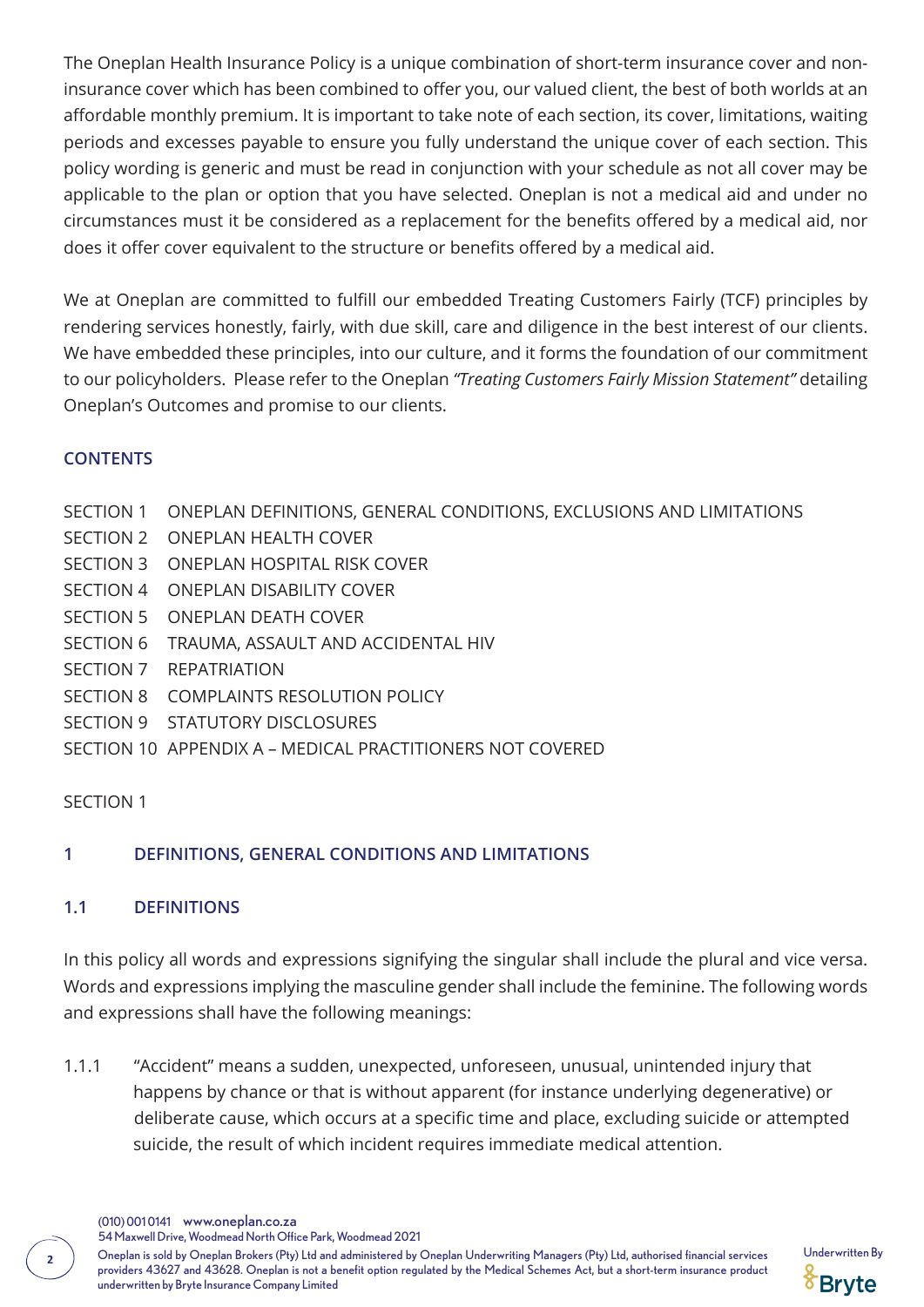- 1.1.2 "Admission" means a prolonged stay (overnight as an in-patient) in a facility that meets the definition of a hospital; this does not include casualty wards.
- 1.1.3 "Application Form" means the form that the Principal Insured completes, that shall be the basis for the selection of cover. This may be electronic or recorded applications.
- 1.1.4 "Children" means the Principal Insured's unmarried minor child, who has not been emancipated and who has not yet reached the age of twenty-one. There will be no age restriction for children who are either mentally or physically incapacitated from maintaining themselves, provided that the children are dependent on the Principal Insured for support and maintenance.
- 1.1.5 "Chronic" means any illness or disease that requires medication and treatment for an uninterrupted period of more than three months.
- 1.1.6 "Congenital" means a condition existing at birth and often before birth or that develops during the first month of life.
- 1.1.7 "Contact sport" means a high-risk sport, such as (but not limited to) football, hockey, rugby or boxing that involves physical contact between players as part of the normal play.
- 1.1.8 "Creditable Cover" means any period during which a late joiner was
	- 1.1.8.1 a member or a dependant of a medical scheme;
	- 1.1.8.2 a member or a dependant of an entity doing the business of a medical scheme which, at the time of his/her membership of such entity, was exempt from the provisions of the Act;
	- 1.1.8.3 a uniformed employee of the South African National Defence Force, or a dependant of such employee, who received medical benefits from the South African National Defence Force; or
	- 1.1.8.4 a member or dependant of the Permanent Force Continuation Fund, but excluding any period of coverage as a dependant under the age of 21 years.

(Membership of an overseas medical aid does not count for credible coverage nor any period of cover as a dependant under the age of 21).

- 1.1.9 "Day" means where an Insured Person has been admitted before 24h00 as an in-patient in a medical facility and then follows to include a portion of the next consecutive 24-hour period.
- 1.1.10 "Dependant" means a spouse, partner, children under the age of twenty-one or children over the age of twenty-one dependent upon the Principal Insured due to mental or physical ability and has been selected as such by the Principal Insured in the Application Form.

54 Maxwell Drive, Woodmead North Office Park, Woodmead 2021

Oneplan is sold by Oneplan Brokers (Pty) Ltd and administered by Oneplan Underwriting Managers (Pty) Ltd, authorised financial services Underwritten By **<sup>3</sup>** providers 43627 and 43628. Oneplan is not a benefit option regulated by the Medical Schemes Act, but a short-term insurance product underwritten by Bryte Insurance Company Limited



<sup>(010) 001 0141</sup> www.oneplan.co.za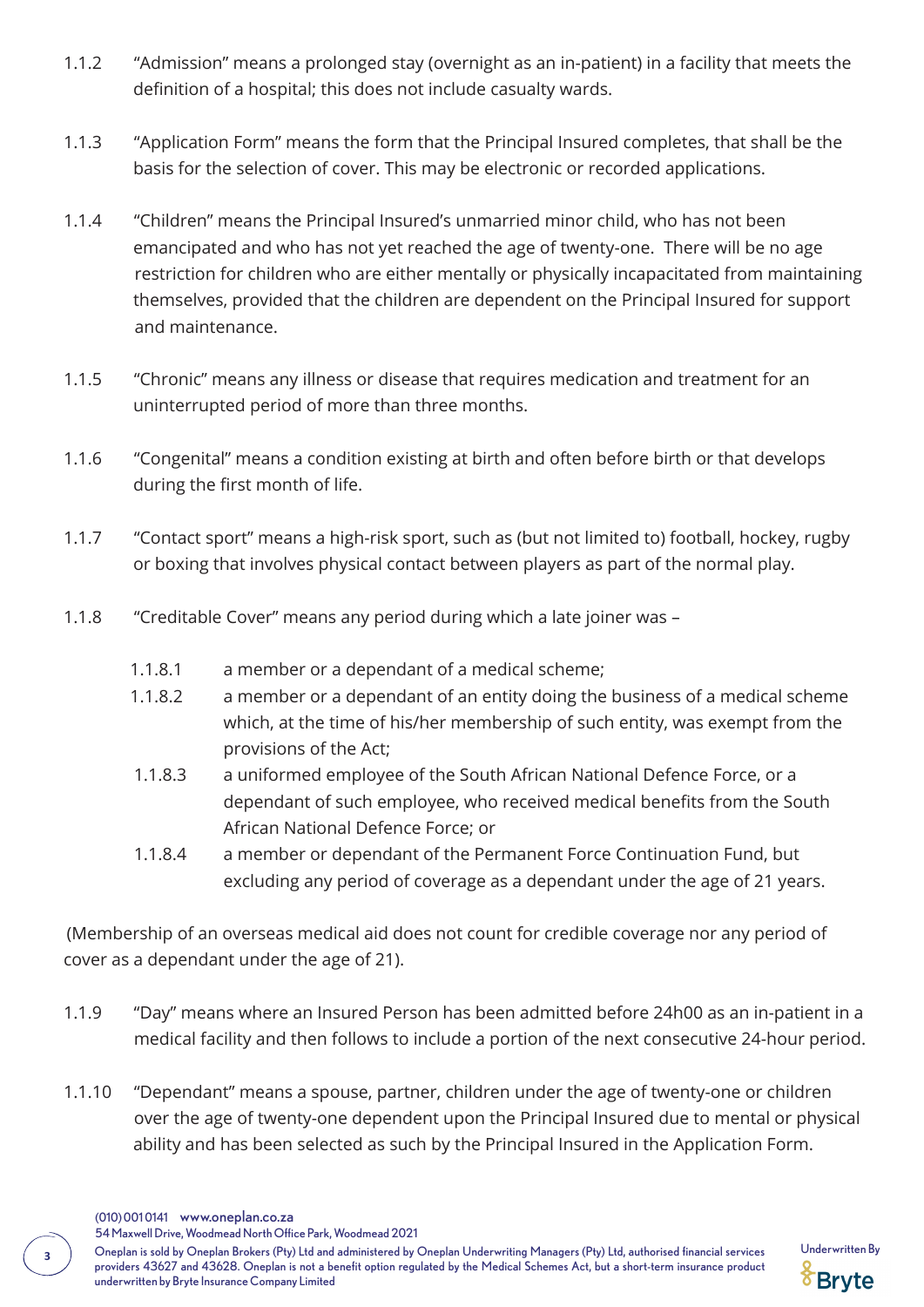- 1.1.11 "Disability" means an Insured person who has sustained an injury whereby they cannot perform ordinary tasks or occupations with the same ability as a person without such disability.
- 1.1.12 "Dread Disease" means specifically defined critical, prohibitive cost conditions that may influence the longevity of life. The terms of this policy specify only the following conditions as Dread Diseases: heart attack, coronary artery disease requiring surgery, heart valve replacement, aorta surgery, stroke, cancer, acute kidney failure, brain tumors and major organ transplants.
- 1.1.13 "Excess" means the amount of the claim that will not be payable by the Insurer on behalf of the Insured.
- 1.1.14 "Exclusions" means any conditions or illnesses that are excluded for a period as determined by the Underwriters.
- 1.1.15 "Family" means a social unit who reside together or form a social grouping and consists of a Principal Insured who is older than eighteen, his/her spouse or life partner and their children as per the definition above.
- 1.1.16 "Grace Period" means the period of grace allowed for non-payment of Premium. The Grace Period is fifteen (15) days from the first day of the month in which the Premium was due. During the Grace Period, the policy will be suspended and no claims will be entertained. The Insurer reserves the right to cancel the policy after non-receipt of a Premium within the Grace Period.
- 1.1.17 "HIV" means the Human Immunodeficiency Virus that breaks down the human body's immune system and can cause Acquired Immunodeficiency Syndrome (AIDS). AIDS is a condition where the immune system begins to fail, leading to life-threatening opportunistic infections.
- 1.1.18 "Hospital" means an institution for health care which provides patient treatment by specialised staff and equipment, for sick or injured persons where they are given surgical or medical treatment and providing for longer-term patient stays. This excludes places of recovery and or rehabilitation, drug or otherwise as well as mental institutions or upgrades to private wards.
- 1.1.19 "Illness" means any unforeseen sickness, illness or disease originating, contracted, commencing or first manifesting itself during the period of insurance. Should the illness re occur within a six-month period, it will be deemed to be part of the initial illness and associated claim.
- 1.1.20 "Inception Date" means the date on which the policy first became active.

54 Maxwell Drive, Woodmead North Office Park, Woodmead 2021

Oneplan is sold by Oneplan Brokers (Pty) Ltd and administered by Oneplan Underwriting Managers (Pty) Ltd, authorised financial services Underwritten By **<sup>4</sup>** providers 43627 and 43628. Oneplan is not a benefit option regulated by the Medical Schemes Act, but a short-term insurance product underwritten by Bryte Insurance Company Limited

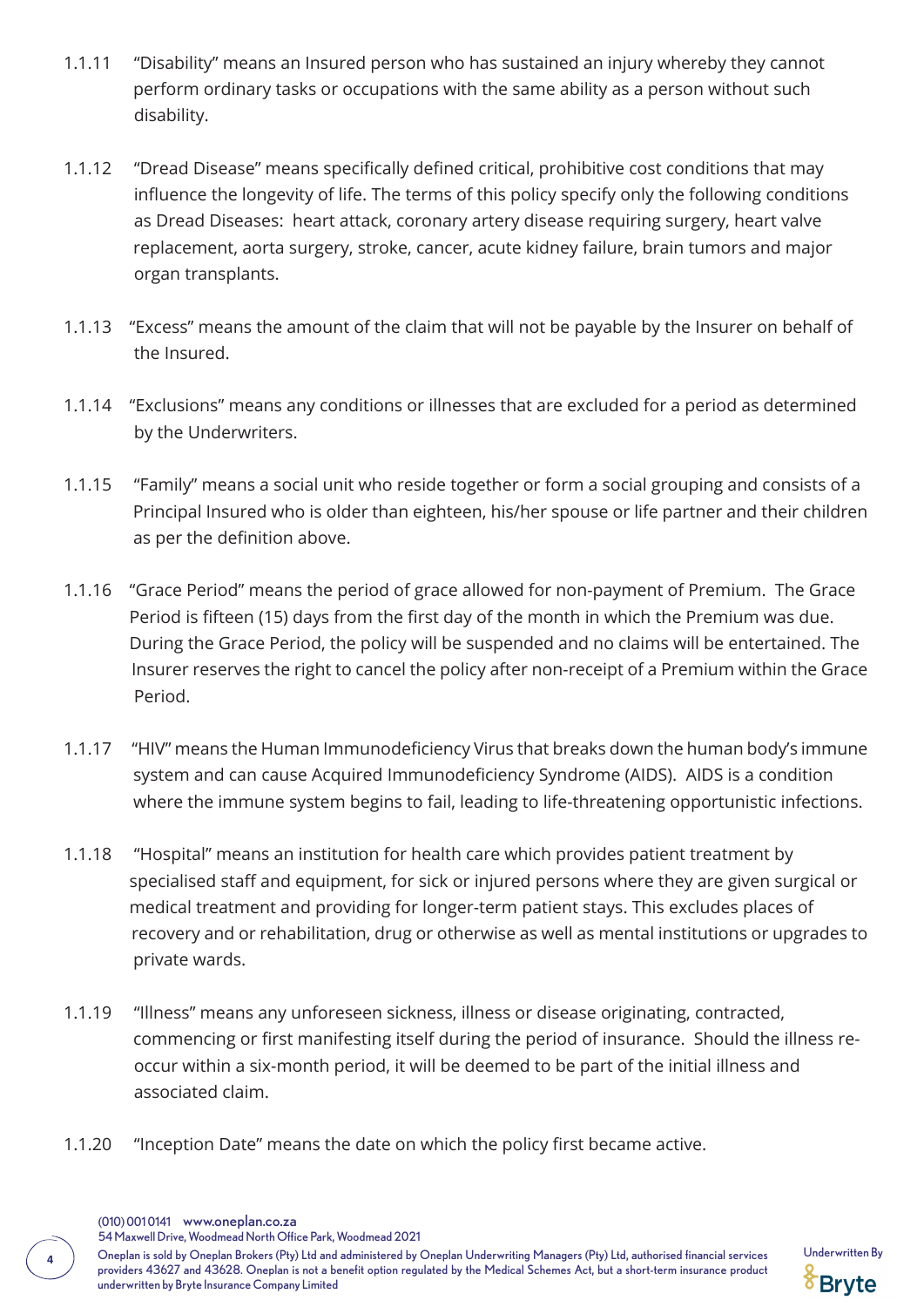- 1.1.21 "Injury" means physical injury, cut, abrasion, bruise, burn or disfigurement, bodily harm, sickness or disease caused to a person by an unforeseen accident.
- 1.1.22 "Insured Event" means an event that would cause the Insurer to pay a claim as per the cover provided in this policy.
- 1.1.23 "Insured Person" means a natural person who has applied and been accepted by the Insurer and whose Premium is paid and up to date.
- 1.1.24 "Insurer" means Bryte Insurance Company Limited, FSP17703.
- 1.1.25 "Late Joiner Penalty" means an additional contribution, imposed on persons joining Oneplan at the age of 35 and older and who have not been a member of one or more medical aid schemes since April 2001, without a break in membership exceeding three consecutive months. The penalty is calculated according to a prescribed formula in the Regulations that determines a maximum penalty according to the applicant's penalty band. The formula takes previous creditable coverage with other medical schemes into consideration.
- 1.1.26 "Life threatening" means an event in which failure to treat the injury or illness immediately (within one hour of onset) will result in permanent damage to the Insured.
- 1.1.27 "Medical Expenses" means the costs resulting from treatment for a disease or an accident by a medical doctor or other medical practitioner, in the form of medication or therapy, in hospital (including hospital stay), medical practice or at home (out-patient treatment).
- 1.1.28 "Month" means one full calendar month commencing on the first day of each month.
- 1.1.29 "NAEDO" means an advanced debit order mechanism which is automatically activated due to non-receipt of the Premium or any other associated fees. NAEDO will deduct funds immediately from the account holders' bank account when there are funds available and therefore may possibly not be deducted on the nominated date.
- 1.1.30 "Onecard" means the transactional debit card onto which Health Cover claims are loaded via the Oneplan App. The Onecard may be swiped directly at the provider and proof of payment in the form of an invoice or statement must be kept for record and auditing purposes.
- 1.1.31 "Pre-Existing Condition" means a medical condition that was in existence within the twelve (12) month period ending on the date on which an inception was made or in existence during the first three months during the waiting period or that was newly diagnosed within the first three months from the Inception Date of the policy, whether it was known or unknown to the Insured.
- 1.1.32 "Premium" means the fixed monthly amount as stipulated by the Insurer to indemnify the

54 Maxwell Drive, Woodmead North Office Park, Woodmead 2021

Oneplan is sold by Oneplan Brokers (Pty) Ltd and administered by Oneplan Underwriting Managers (Pty) Ltd, authorised financial services Underwritten By **<sup>5</sup>** providers 43627 and 43628. Oneplan is not a benefit option regulated by the Medical Schemes Act, but a short-term insurance product underwritten by Bryte Insurance Company Limited



<sup>(010) 001 0141</sup> www.oneplan.co.za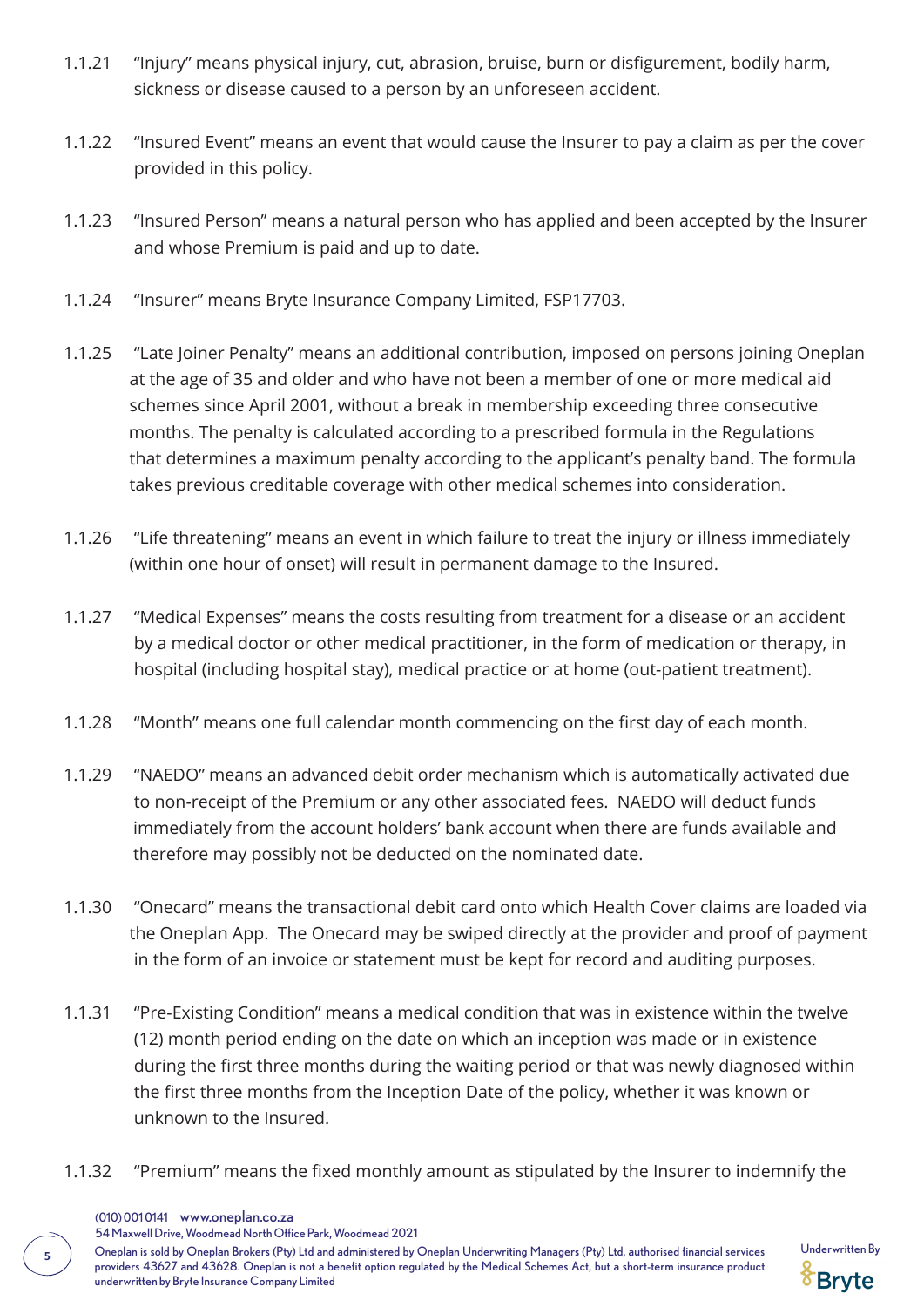Insured for specific events as defined in the Schedule.

- 1.1.33 "Principal Insured" means the natural person in whose name the agreement is entered and whose name is reflected on the Schedule.
- 1.1.34 "Professional Sport" means the Insured's participation in a sporting activity, from which most of the Insured's income is earned.
- 1.1.35 "Regulations" means the Regulations in terms of the Medical Schemes Act, No 131 of 1998.
- 1.1.36 "Schedule" means the document that lists the detail of the Insured amounts.
- 1.1.37 "South African Borders" means the land within the registered and published national boundaries of the Republic of South Africa.
- 1.1.38 "Specialist" means a doctor who has completed advanced education and clinical training in a specific field of medicine, for example a physician such as, but not limited to a neurologist, pulmonologist etc. or surgeon such as, but not limited to a general surgeon, orthopedic surgeon etc.
- 1.1.39 "Spouse" means a partner in marriage, civil union, domestic partnership or common-law marriage.
- 1.1.40 "Symptom" means any sensation or change in bodily function experienced by an individual that could be associated with a disease and is regarded as evidence of the existence of a disease or illness. This includes, but is not limited to, pain, nausea, recurrent infections or weakness etc.
- 1.1.41 "Triage" means assessing of emergency patients into categories of priority based on the urgency of treatment required based on national / international scales.
- 1.1.42 "Underwriter" means Oneplan Underwriting Managers (Pty) Ltd.
- 1.1.43 "Waiting period" means the period during which no claims will be entertained.

# **1.2 GENERAL CONDITIONS**

The policy wording, Application Form and the Schedule shall be read together as one contract and any word or expression to which a specific meaning has been attached in any part of the policy or the cover explanation shall bear specific meaning wherever it may appear.

- 1.2.1 After Premiums have been paid consecutively, without interruption, for a twelve-month (12) period, the restrictions applicable to pre-existing conditions shall no longer apply in
	- (010) 001 0141 www.oneplan.co.za

54 Maxwell Drive, Woodmead North Office Park, Woodmead 2021

Oneplan is sold by Oneplan Brokers (Pty) Ltd and administered by Oneplan Underwriting Managers (Pty) Ltd, authorised financial services Underwritten By **<sup>6</sup>** providers 43627 and 43628. Oneplan is not a benefit option regulated by the Medical Schemes Act, but a short-term insurance product underwritten by Bryte Insurance Company Limited

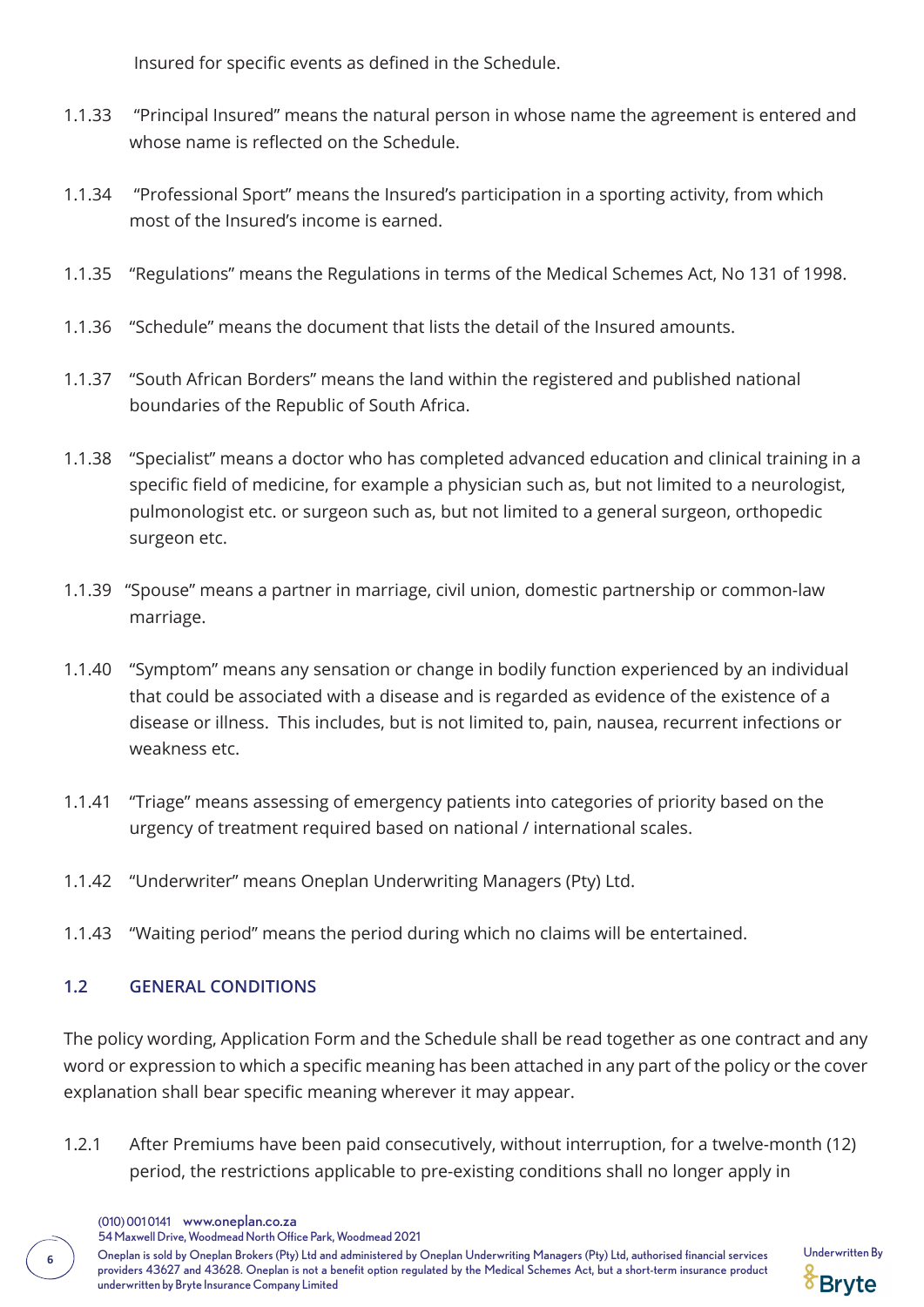accordance with specific underwriting conditions that may apply.

- 1.2.2 The minimum entry age of the Principal Insured is eighteen (18) years old.
- 1.2.3 Underwriting may be imposed on a group basis relating to age and state of health. The Insurer reserves the right to cancel policies for reasons relating to fraud.
- 1.2.4 Third generation dependants will not be covered.
- 1.2.5 If an Insured or their dependant (s) had twenty-four (24) months uninterrupted previous medical cover the three (3) month general waiting period for Illness in Hospital will be waived.
- 1.2.6 Only one policy may be issued to any one Insured Person.
- 1.2.7 The Insured Person agrees to submit to medical examinations at the expense of the Insurers as often as shall be required about any claim after a claim has been accepted. Further, the Insured agrees to present on request from the Insurer, any documents or other information necessary to enroll the said Insured on the policy and to facilitate ongoing cover or claims processing.
- 1.2.8 It is the responsibility of the Insured to seek medical assistance immediately from when the Insured becomes aware of a medical condition that requires treatment. The Insurer will not be liable to indemnify the Insured because of misconduct/negligence in the treatment of medical requirements.
- 1.2.9 This policy is intended as a risk cover. Therefore, if it becomes evident that the Insured entered into this policy with prior knowledge of a foreseeable or predicted medical events that would ordinarily be covered under this policy, then the Insurer will not be liable to indemnify the client in terms of this schedule.
- 1.2.10 The Insured hereby gives the Insurer the right to claim from the Insured any payment or compensation received by the Insured from any third party, including medical aid and/or health insurance, due to an event that is covered by this policy and that the Insurer has paid to the client or on the client's behalf.
- 1.2.11 Should a pre-existing condition exist that results in the injury or illness becoming more severe, the Insured shall only be due the amount deemed to have been incurred specifically because of the specific accident or illness.
- 1.2.12 If the Insured receives payment or service within this policy during the Grace Period and the Premium remains unpaid after the fifteen-day period expires, the Insured undertakes to pay back to the Insurer all costs incurred because of this claim being authorized including any collection and/or legal fees.
	- (010) 001 0141 www.oneplan.co.za

54 Maxwell Drive, Woodmead North Office Park, Woodmead 2021

Oneplan is sold by Oneplan Brokers (Pty) Ltd and administered by Oneplan Underwriting Managers (Pty) Ltd, authorised financial services Underwritten By **<sup>7</sup>** providers 43627 and 43628. Oneplan is not a benefit option regulated by the Medical Schemes Act, but a short-term insurance product underwritten by Bryte Insurance Company Limited

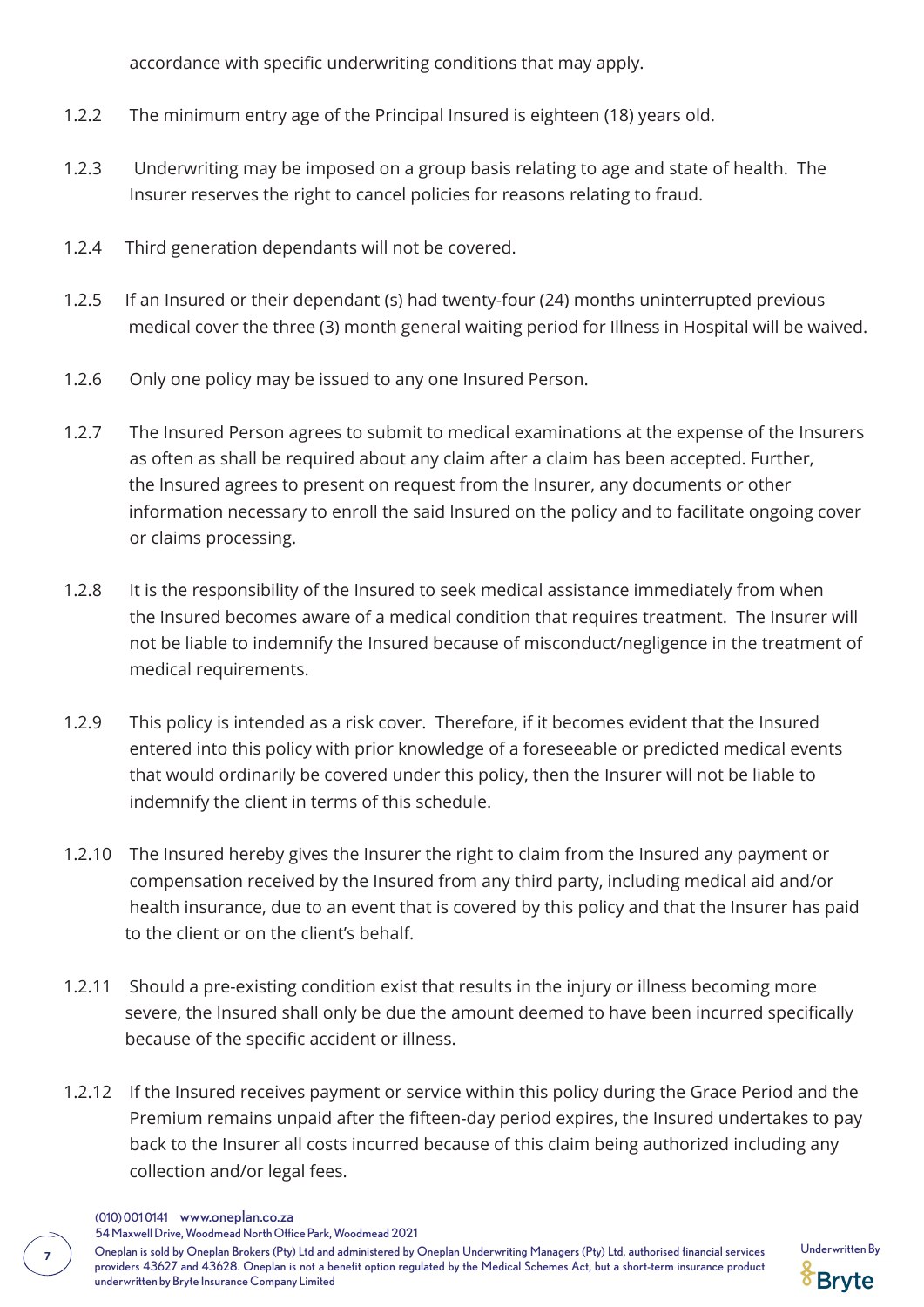- 1.2.13 It is the duty of the Insured to ensure that no cover is requested or authorised while the Insured is inside the waiting periods specified. The Insured will have no claim against the Insurer should there be an error in this regard, and no damages may be claimed financially or in any other form should the Insured incur costs or other damages because of any misinterpretation hereof.
- 1.2.14 In certain instances, the Insurer may elect to carry the cost of excess or additional amounts over and above the cover stipulated herein. It will be the responsibility of the Insured to repay any additional costs incurred over and above the cover stated back to the Insurer.
- 1.2.15 Any leniency offered in the processing of claims or extension of cover to the Insured is not deemed to be leniency on an ongoing basis and the terms of this policy remain in full force and effect.
- 1.2.16 It is the responsibility of the Insured to notify the Insurer or the Insurer's collection department should the Premium fail to be deducted from the specified account.
- 1.2.17 It is the duty of the Insured to declare / disclose all medical and health information when applying for the policy. It is the responsibility of the Insured to supply and assist in obtaining any medical history reports from any medical practitioner or facility if requested to do so to enable the Underwriter to entertain any request or Authorisation for any operation or procedure.
- 1.2.17 No Certificate of Insurance will be issued if Premiums are unpaid.
- 1.2.18 Proof of insurance will be issued on written request from the Insured to the Insurer. The policy must be active and a period of thirty (30) days from the receipt of the first Premium must have passed.
- 1.2.19 It remains the duty of the Insured to inform the Insurer of any material changes which may affect the terms and conditions of the policy, including but not limited to change in medical condition or personal details.
- 1.2.20 Only Insured Events that occur within the South African Borders will be covered.
- 1.2.21 Where the Schedule refers to specified cover types or exclusion per year (twelve (12) calendar months), the year is calculated as a twelve-month (12) period from inception of the policy.
- 1.2.22 It remains the duty of the Insured to provide proof of previous uninterrupted, creditable membership. Should the proof not be provided within thirty (30) days of application, the penalty band (as per Regulation) will be applied, until such time as proof is submitted.

54 Maxwell Drive, Woodmead North Office Park, Woodmead 2021

8 **Oneplan is sold by Oneplan Brokers (Pty)** Ltd and administered by Oneplan Underwriting Managers (Pty) Ltd, authorised financial services Underwritten By providers 43627 and 43628. Oneplan is not a benefit option regulated by the Medical Schemes Act, but a short-term insurance product underwritten by Bryte Insurance Company Limited



<sup>(010) 001 0141</sup> www.oneplan.co.za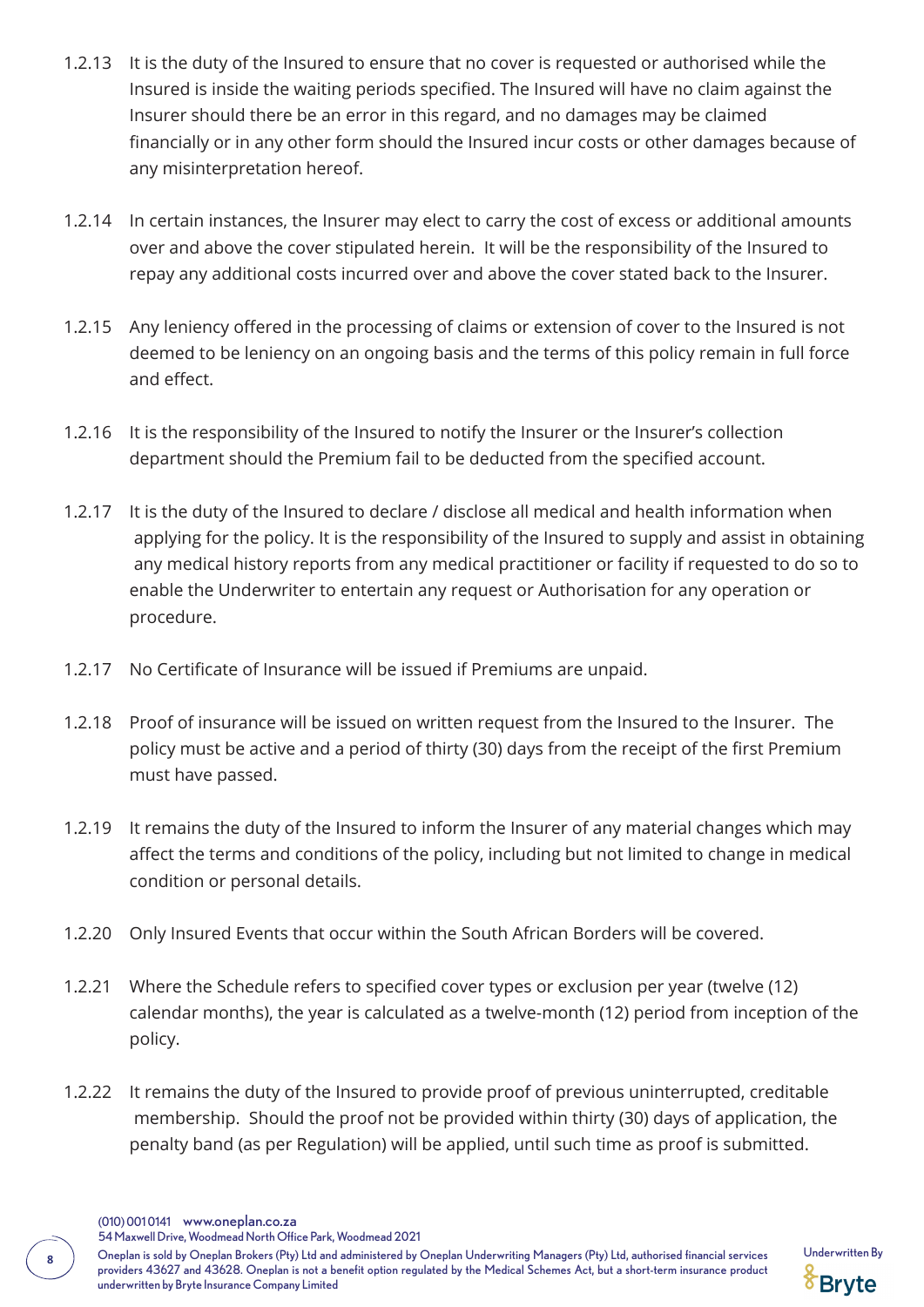#### **1.3 GENERAL EXCLUSIONS, EXCEPTIONS AND LIMITATIONS**

Notwithstanding all exclusions, including pre-existing conditions applicable to the Insured, the Insurer shall not be liable for expenses, hospitalisation, injury, sickness or disease directly or indirectly caused by or related to the following if not specifically included elsewhere in this document:

- 1.3.1 Nuclear weapons or nuclear material or by ionizing radiation or contamination by radioactivity from any nuclear fuel or from any nuclear waste from the combustion of nuclear fuel. For this exception combustion shall include any self-sustaining process of nuclear fission.
- 1.3.2 War, invasion, act of foreign enemy, hostilities or warlike operations (whether war be declared or not) or civil war.
- 1.3.3 Mutiny, military rising, military, martial law or state of siege, insurrection, rebellion or revolution.
- 1.3.4 Cost of operations, treatments and procedures that are not medically justifiable i.e. all other lines of conservative treatment must first be considered.
- 1.3.5 Cosmetic procedures include, but are not limited to, breast augmentation, breast reduction, gastroplasty, gender reversal operations, lipectomy, epilation, otoplasty / reconstruction of the ear etc.
- 1.3.6 Costs, tests and examinations and tests requested for immigration, emigration, visas, insurance policies, employment, admission to schools and universities, court medical reports, muscle-function tests, fitness examinations and test, adoption of children and retirement because of ill health.
- 1.3.7 Costs incurred for the treatment of obesity and health holidays.
- 1.3.8 The purchase of the following:
	- 1.3.8.1 Bandages cotton wool and plasters on prescription not used in practitioners' rooms, casualty or wound care facility as part of a procedure
	- 1.3.8.2 Food substitutes, food supplements and patent food, including baby food
	- 1.3.8.3 Incontinence supplies (nappies)
	- 1.3.8.4 Diabetic strips and other diabetic consumables
	- 1.3.8.5 Stoma care products (bags, clips and adhesives)
	- (010) 001 0141 www.oneplan.co.za

54 Maxwell Drive, Woodmead North Office Park, Woodmead 2021

Oneplan is sold by Oneplan Brokers (Pty) Ltd and administered by Oneplan Underwriting Managers (Pty) Ltd, authorised financial services Underwritten By **<sup>9</sup>** providers 43627 and 43628. Oneplan is not a benefit option regulated by the Medical Schemes Act, but a short-term insurance product underwritten by Bryte Insurance Company Limited

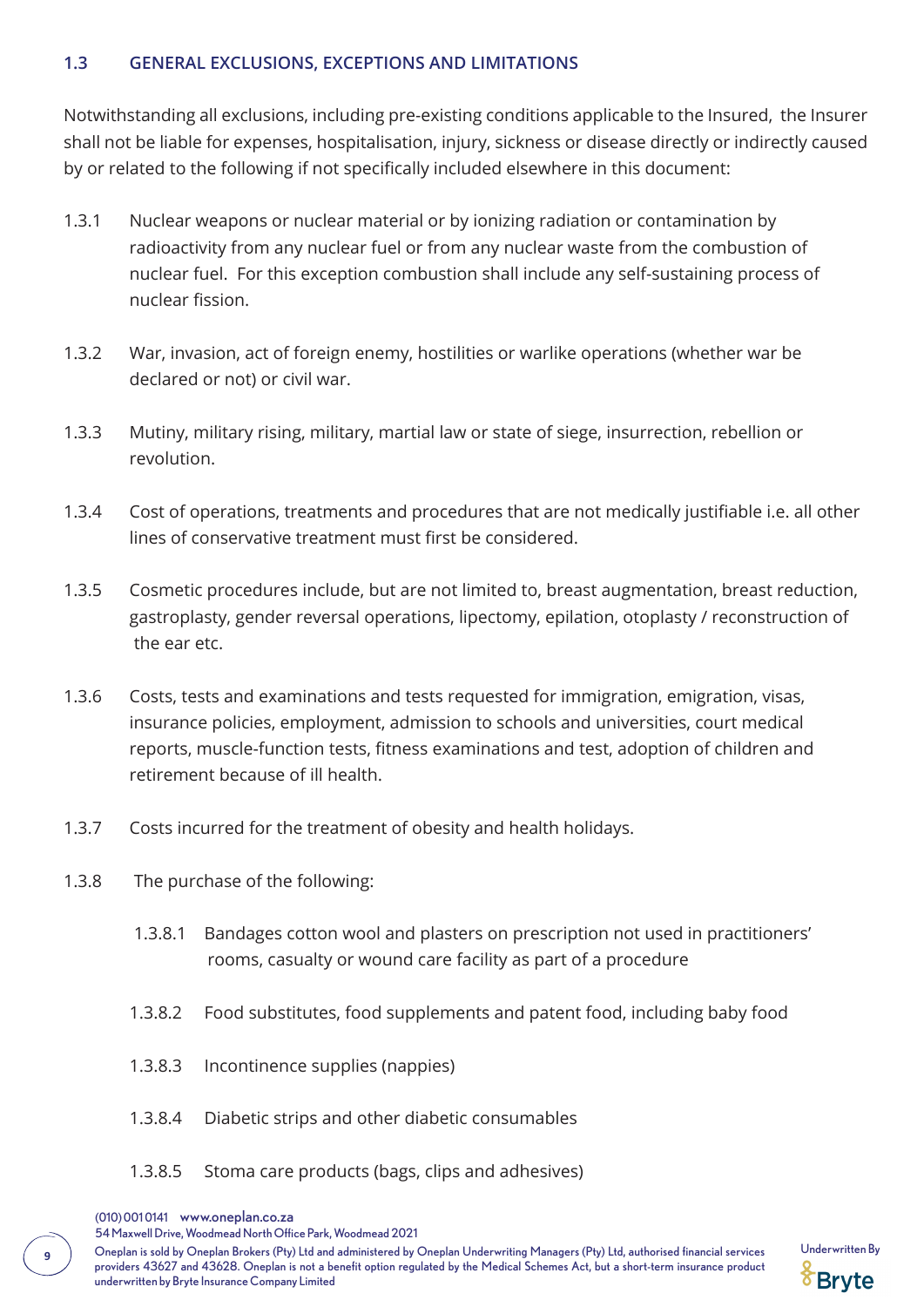- 1.3.8.6 Home pregnancy test kits
- 1.3.8.7 Slimming products and appetite suppressants, treatment for obesity
- 1.3.8.8 Prescribed toothpastes, mouthwashes and ointments for oral hygiene
- 1.3.8.9 Toiletries and beauty preparations
- 1.3.8.10 Contraceptives (oral and contraceptive intra-uterine devices and sterilization)
- 1.3.8.11 Medical appliances including, but not limited to, hearing aids, nebulizer and humidifier, home oxygen, blood pressure machines, and CPAP machines
- 1.3.9 Participation in civil commotion, labor disturbances, riot, strike or the activities of locked out workers.
- 1.3.10 Participation in any form of race or speed test other than on foot or in non-mechanically propelled watercraft.
- 1.3.11 The cost of any treatment which is recoverable from another party.
- 1.3.12 Expenses incurred by the Insured or dependants of the Insured in the case of willfully self inflicted injuries or professional sport.
- 1.3.13 Cost of treatment for infertility.
- 1.3.14 Any sexual transmitted diseases, unless as a direct result of rape or crime that has been officially reported to the South African Police Services.
- 1.3.15 Services rendered by persons not registered with the SA Medical and Dental Council, the SA Nursing Council or the South African Health Service Professions Board.
- 1.3.16 Because of the influence of alcohol, drugs or narcotics upon such Insured Person unless administered by or prescribed by and taken in accordance with the instructions of a member of the medical profession other than himself.
- 1.3.17 A criminal act as defined by the laws governing the Republic of South Africa, this specifically includes driving under the influence of Alcohol or non-prescription drugs.
- 1.3.18 Caused as a direct or indirect result of negligence to the Insured's medical needs or health.
- 1.3.19 All costs incurred during any waiting period and for conditions not disclosed.
	- (010) 001 0141 www.oneplan.co.za
	- 54 Maxwell Drive, Woodmead North Office Park, Woodmead 2021
- Oneplan is sold by Oneplan Brokers (Pty) Ltd and administered by Oneplan Underwriting Managers (Pty) Ltd, authorised financial services Underwritten By **<sup>10</sup>** providers 43627 and 43628. Oneplan is not a benefit option regulated by the Medical Schemes Act, but a short-term insurance product underwritten by Bryte Insurance Company Limited

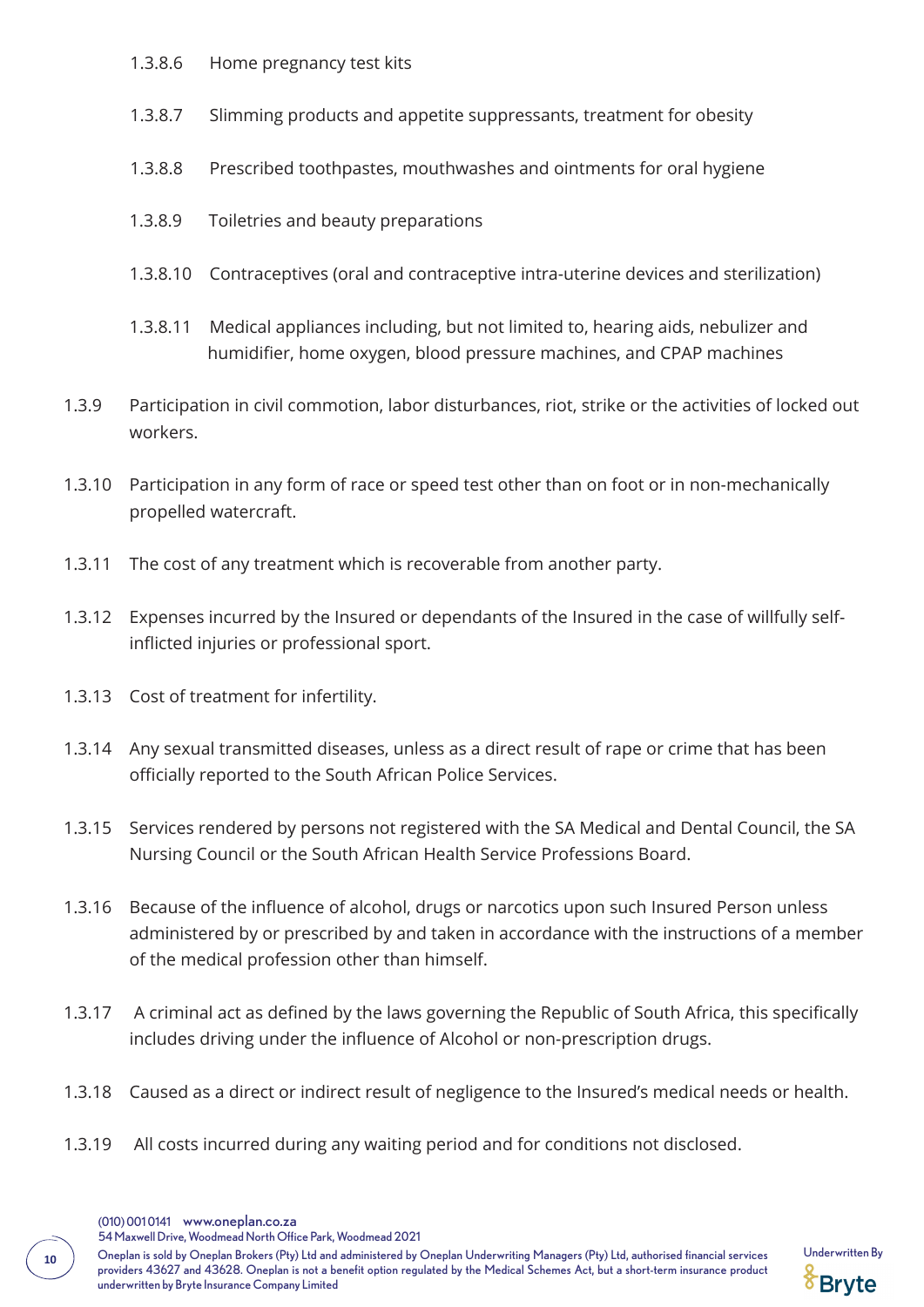- 1.3.20 All costs that exceed the stated and maximum allowed cover.
- 1.3.21 All costs incurred for permanently excluded conditions.
- 1.3.22 Costs incurred because of failure to carry out the instructions or advice of a medical doctor or dentist.
- 1.3.23 Mental illness, psychiatric disorders, symptoms and related treatment and hospitalisation.
- 1.3.24 Admissions indicated for investigations / diagnostic procedures to confirm a diagnosis of a condition. Diagnostic tests will only be covered under the applicable Health Cover up to the limits specified as per the Schedule. Diagnostic CT and MRI scans will be covered under the Radiology Cover and diagnostic gastroscopies will be covered under the applicable Specialist Cover.
- 1.3.25 Corrective procedures for optometry related conditions, including the cost of artificial lenses and the cost of the insertion of these lenses for treatment of eye conditions.
- 1.3.26 Chronic dialysis.
- 1.3.27 Any treatment relating to non-disclosure, whether intentionally or unintentionally, of a condition.
- 1.3.28 There is no surrender or maturity value for the policy.
- 1.3.29 Consequential loss or damage which is not directly caused by an Insured risk.
- 1.3.30 Declined or repudiated claims re-submitted after the waiting period has expired will not be covered.
- 1.3.31 Congenital disorders, diseases or abnormalities.
- 1.3.32 Any birth control procedures such as, but not limited to, sterilization, vasectomies and tubal ligation.
- 1.3.33 Third party claims such as Compensation Fund claims, Workmen's Compensation claims and Road Accident Fund claims.
- 1.3.34 Specialised dentistry, dental conditions and dental operations including, but not limited to, wisdom teeth removal, jaw surgery, orthodontic procedures and treatment of dental abscesses.

(010) 001 0141 www.oneplan.co.za

54 Maxwell Drive, Woodmead North Office Park, Woodmead 2021

11 Oneplan is sold by Oneplan Brokers (Pty) Ltd and administered by Oneplan Underwriting Managers (Pty) Ltd, authorised financial services Underwritten By **11<sup>1</sup>** providers 43627 and 43628. Oneplan is not a benefit option regulated by the Medical Schemes Act, but a short-term insurance product underwritten by Bryte Insurance Company Limited

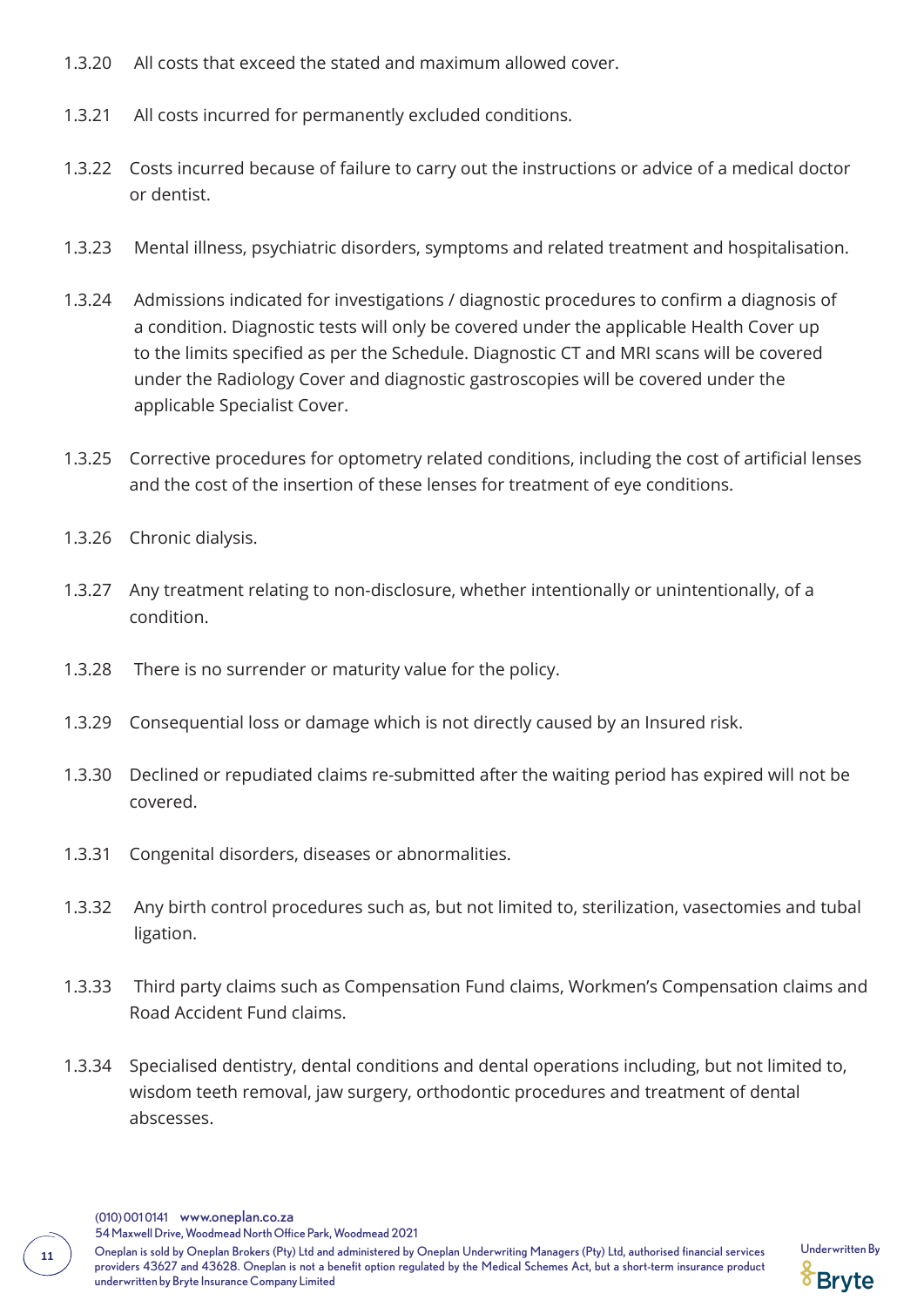### **1.4 OTHER CONDITIONS**

#### **1.4.1 Premium Payments**

- 1.4.1.1 All Premiums are payable monthly in advance.
- 1.4.1.2 The period of grace allowed for non-payment of Premiums is fifteen days from the first of the month in which the Premium was due. During the period of grace, the policy will be suspended and no claims will be entertained.
- 1.4.1.3 If the Premiums are not paid within the Grace Period, the policy may lapse. Should Premiums, in whole or in part, be in arrears, then no claim shall be payable.
- 1.4.1.4 The Grace Period will commence from the second month of the policy inception after successful collection of the first Premium.
- 1.4.1.5 The Insurer reserves the right to collect any failed or rejected Premium through NAEDO and / or double debit the nominated bank account. This may incur additional charges for which the Insurer is not responsible.
- 1.4.1.6 NAEDO payments may run at any time from the date of notification by the collection agent of the failed / returned debit order and therefore will not be collected on the nominated debit order date.
- 1.4.1.7 The onus is on the Insured to ensure that the Premium is received by the Insurer. It is the responsibility of the Insured to notify the Insurer or the Insurer's collection department should the Premium fail to be deducted from the specified account.
- 1.4.1.8 Non-payment of Premiums for two consecutive months will result in automatic cancellation.
- 1.4.1.9 The Insured has agreed to the Underwriter submitting his details to ITC for credit ratings and credit record.
- 1.4.1.10 No Premium refunds will be completed unless the requirements of the Underwriter have been met.
- 1.4.1.11 Should Premiums not be received or be returned for any reason, the cover of this policy will become suspended for a fifteen-day period within which period no cover will be payable to the Insured until receipt of the overdue Premiums have been received. Should this Premium not be received within the fifteen-day Grace Period, all cover may be immediately cancelled and this agreement may be terminated.
- 1.4.1.12 No refund of Premiums will be authorised in the event of cancellation of the policy with no

(010) 001 0141 www.oneplan.co.za

54 Maxwell Drive, Woodmead North Office Park, Woodmead 2021

12 Oneplan is sold by Oneplan Brokers (Pty) Ltd and administered by Oneplan Underwriting Managers (Pty) Ltd, authorised financial services Underwritten By providers 43627 and 43628. Oneplan is not a benefit option regulated by the Medical Schemes Act, but a short-term insurance product underwritten by Bryte Insurance Company Limited

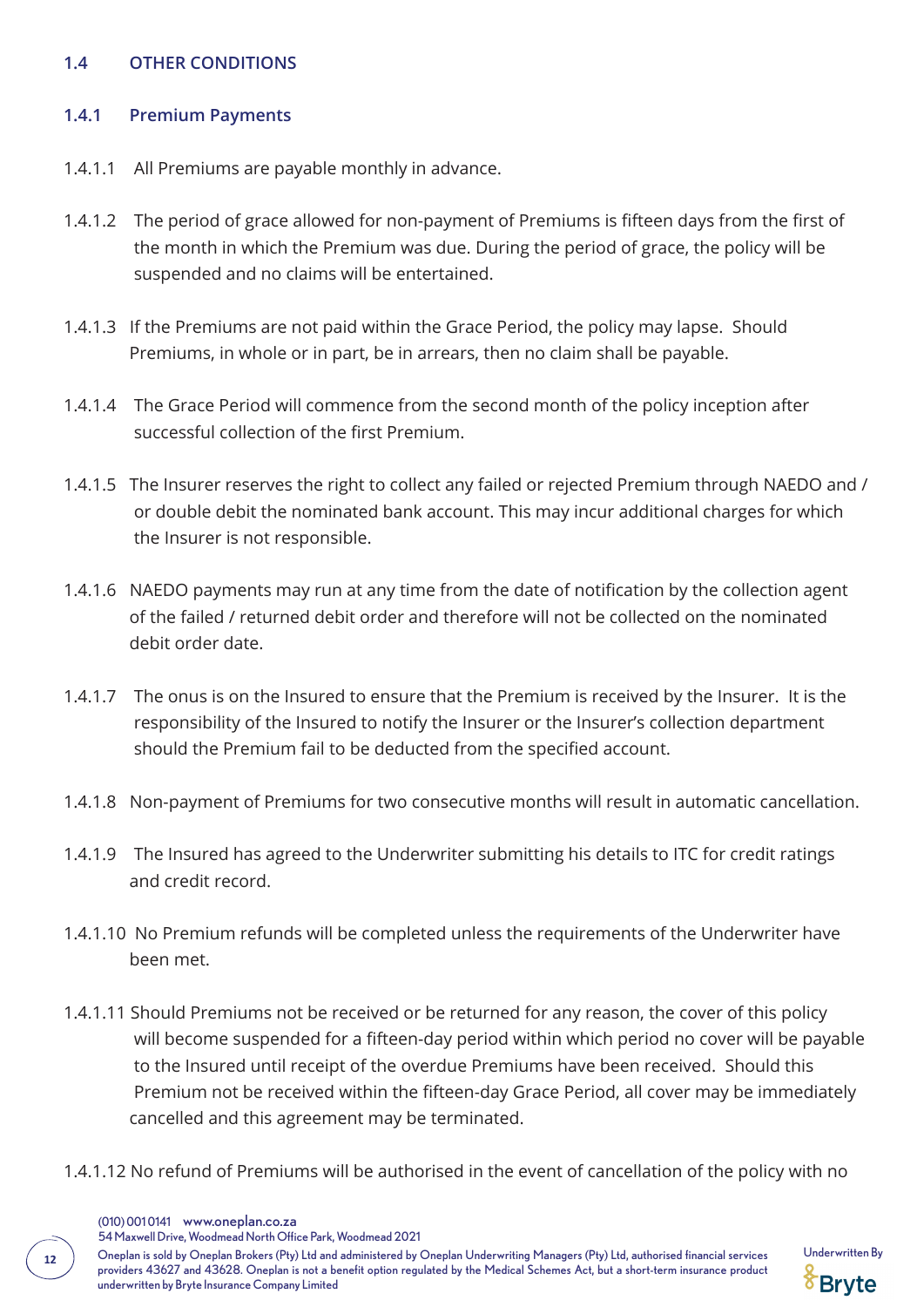claim history or due to unsuccessful claims.

- 1.4.1.13 The Underwriter reserves the right to increase Premiums annually on a group basis at their discretion. The Insured will be informed of any amendment to the Premium and a minimum of thirty (30) days (one calendar month) written notice will be provided before such an increase.
- 1.4.1.14 A Premium holiday may be granted at the Underwriter's discretion in the event of the Premium payer being unable to pay the Premium. Only one Premium holiday will be granted and no claims will be entertained during the period of the Premium holiday. Application for a Premium holiday must be done in writing. A Premium holiday shall not constitute a waiver of the Insurer or Underwriter's rights.

### **1.4.2 Claims**

The Insurer shall pay claims to the Insured on the following basis:

- 1.4.2.1 Following an Insured Event, the Insured shall at his own expense notify the Insurer as soon as is practicable.
- 1.4.2.2 Provide such proof, medical evidence or other information as the Insurer may reasonably request.
- 1.4.2.3 No claim shall be payable if the Insurer is not notified of an Insured Event within three (3) months of its occurrence or within three months of the termination of this policy, whichever occurs first.
- 1.4.2.4 Claims submitted after four (4) months will not be accepted. It is the responsibility of the Insured to ensure that the claim invoices have been received by the Insurer.
- 1.4.2.5 In the event of a claim being declined due to either being in the waiting period or due to be a pre-existing condition, it is the responsibility of the Insured to seek the necessary medical attention as recommended by their medical practitioner. Claims re-submitted after the waiting period will not be entertained.
- 1.4.2.6 For Health Cover refunds there is a seven (7) day turn-around time from the date of receipt of the valid proof of payment.
- 1.4.2.7 Health Cover claims may be processed via the Oneplan App to pre-load funds onto the Onecard Transactional Card before consulting the practitioners as contemplated in Section 2.
- 1.4.2.8 For Hospital Risk Cover refunds there is a thirty (30) day turn-around time from the date of

54 Maxwell Drive, Woodmead North Office Park, Woodmead 2021

Oneplan is sold by Oneplan Brokers (Pty) Ltd and administered by Oneplan Underwriting Managers (Pty) Ltd, authorised financial services Underwritten By **<sup>13</sup>** providers 43627 and 43628. Oneplan is not a benefit option regulated by the Medical Schemes Act, but a short-term insurance product underwritten by Bryte Insurance Company Limited



<sup>(010) 001 0141</sup> www.oneplan.co.za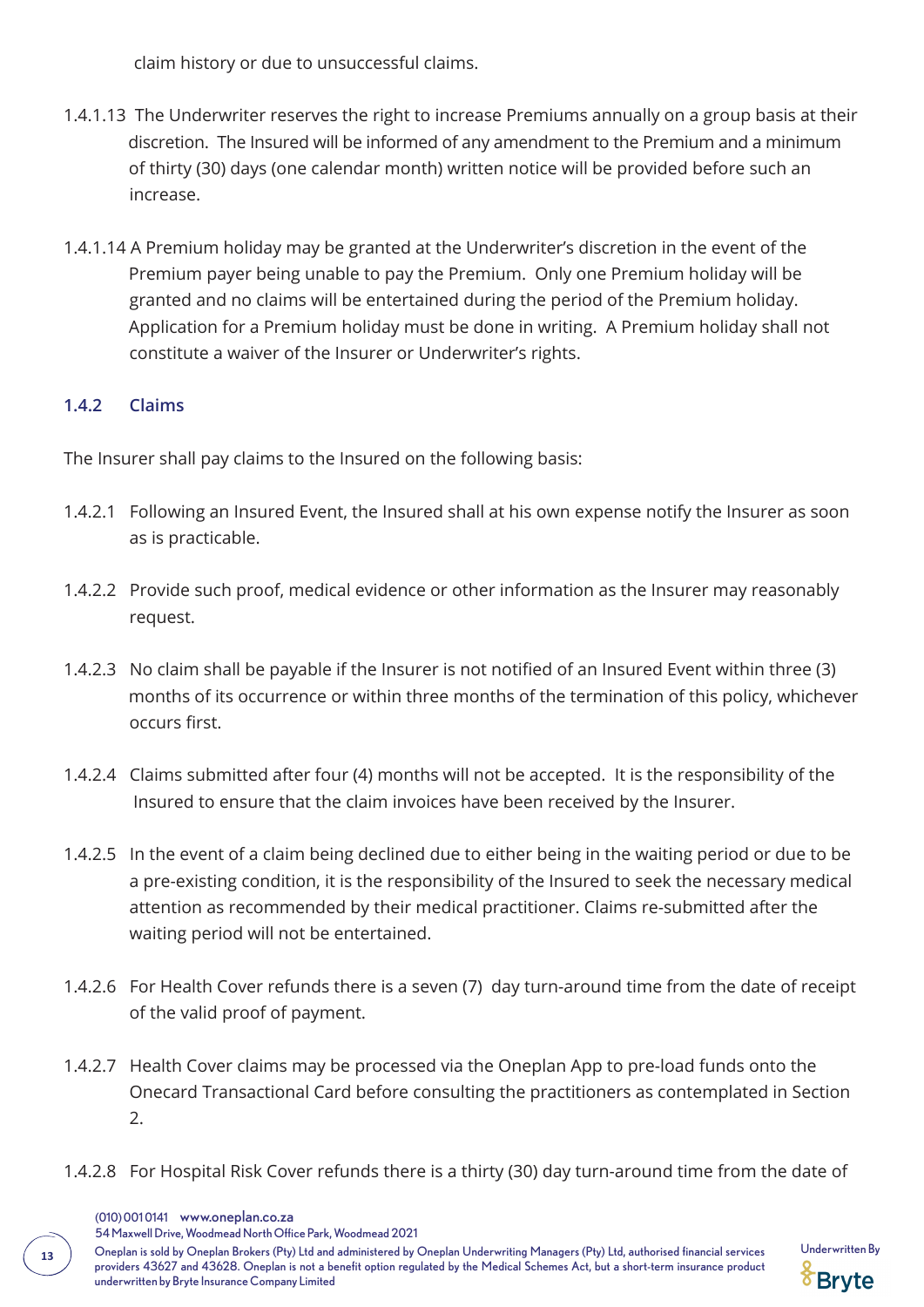receipt of the specified account.

- 1.4.2.9 If a service provider requests an upfront payment / deposit for an Insured Event, the Insured will be liable and refunds will only be done, subject to the Underwriters discretion, after the service was delivered and an account / invoice has been received and processed.
- 1.4.2.10 Only detailed / specified accounts will be accepted for payment / refunds of hospital claims (including emergency unit / casualty claims). Statements will not be accepted.
- 1.4.2.11 If a valid receipt / account has not been received within four (4) weeks for funds utilised via the Onecard, the funds will be recovered from the Insured's nominated bank account. The Health Cover will remain suspended until the funds are recovered.
- 1.4.2.12 Invalid Health Cover claims will carry an administration cost of R50.00 (Fifty Rand).
- 1.4.2.13 All receipts submitted must have valid practitioners stamp. The Health Cover will remain suspended until a valid receipt is received.
- 1.4.2.14 For auditing purposes, a valid receipt / account may be requested for Onecard transactions for cards swiped at a valid provider.

# **1.4.3 The Correctness of Statements Made to The Insurer**

- 1.4.3.1 The Insurer relies on the truth, completeness and correctness of all statements submitted. If the cover granted, or reinstatement thereof has been obtained through any misrepresentation or concealment, this policy shall be void and monies paid in respect thereof shall be forfeited.
- 1.4.3.2 Should any cover have been paid out on the basis of the information provided by the Insured to the Insurer and such information proves to be incorrect in any respect, the Insurer shall have the right to take such steps as may be required to put it in the same position as it would have been in if the correct information had been provided in the first instance.

### **1.4.4 Liability of The Insurer**

1.4.4.1 The liability of the Insurer, unless otherwise agreed with the Insured, shall be limited to the cover as stated in this policy wording and for which the correct Premiums have been received.

### **1.4.5 Cancellation or Alteration**

1.4.5.1 Cover shall cease at 24h00 hours on the last day of the month in which Premium/s have

54 Maxwell Drive, Woodmead North Office Park, Woodmead 2021

14 Oneplan is sold by Oneplan Brokers (Pty) Ltd and administered by Oneplan Underwriting Managers (Pty) Ltd, authorised financial services Underwritten By providers 43627 and 43628. Oneplan is not a benefit option regulated by the Medical Schemes Act, but a short-term insurance product underwritten by Bryte Insurance Company Limited



<sup>(010) 001 0141</sup> www.oneplan.co.za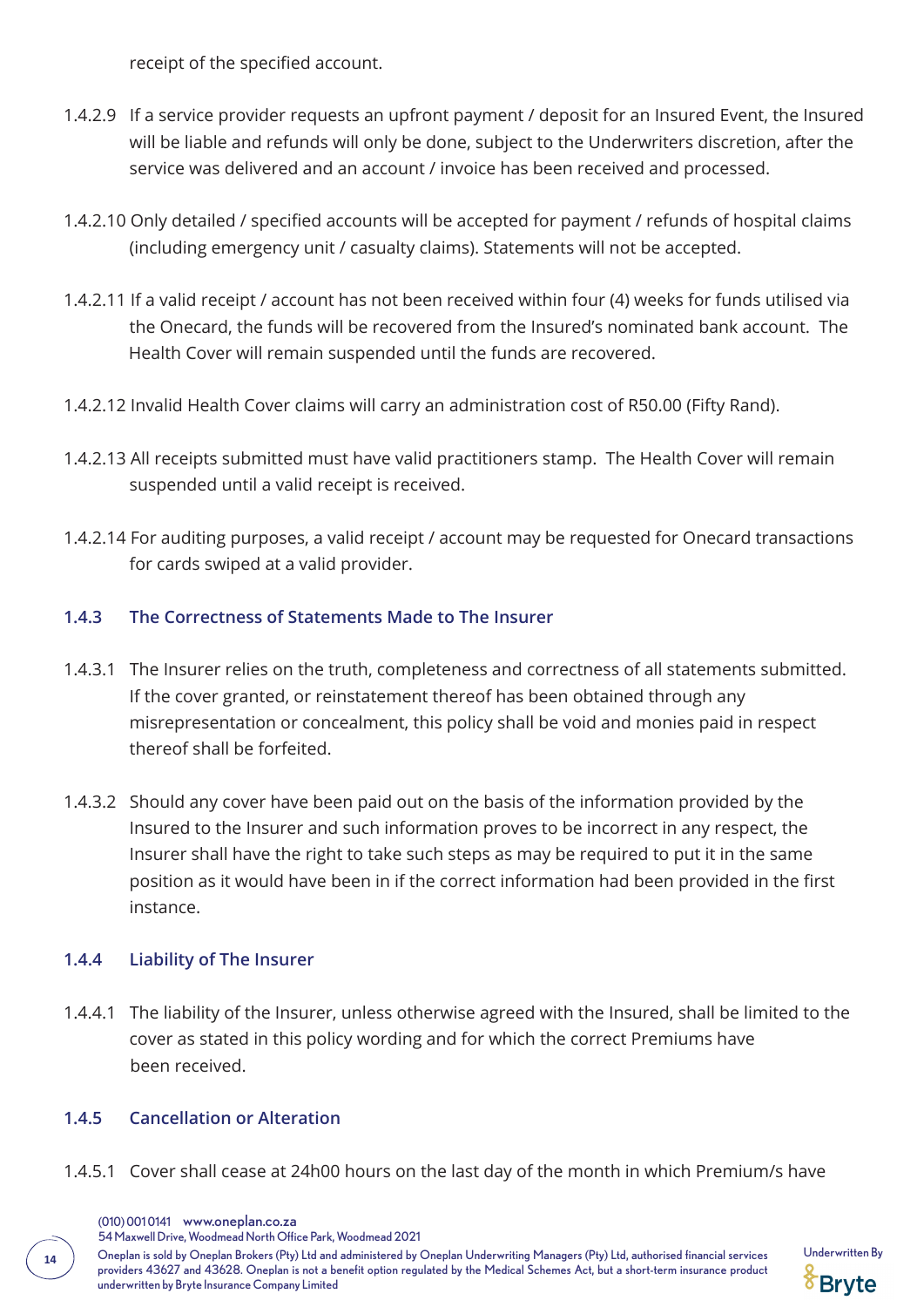been paid. If a Premium is not paid when due, or if a Premium debit is dishonored, the Insured must prove to the satisfaction of the Insurer that this was an error by his paying agent.

- 1.4.5.2 Cancellation requests must be sent in writing to cancel@onegrp.co.za. There is a thirty (30) day (one calendar month) notice period for all cancellation requests.
- 1.4.5.3 Cover shall cease in respect of minor children at the end of the calendar month in which he gets married or attains the age of twenty-one (21) years.
- 1.4.5.4 Any alteration requests such as adding / removing of dependants or upgrades / downgrades will carry a thirty (30) day (one calendar month) notice period.
- 1.4.5.5 The Insurer or Underwriter may alter the terms and conditions, product benefits or cover names and Premiums on a group or individual basis provided that at least one calendar month's written notice prior to publication on the Council for Medical Schemes website has been provided to the Insured. Once said notification has been issued the effective date of the new policy wording shall replace any previous policy wordings.
- 1.4.5.6 The Insurer or Underwriter reserves the right to cancel a policy provided that one calendar month's written notice has been provided. Upon receipt of this notice all the cover will be cancelled forthwith and all subsequent Premiums paid will be refunded.
- 1.4.5.7 The Insurer and Underwriter reserve the right to cancel the policy in the event of non disclosure, misuse of cover or Onecard.

### **1.4.6 Jurisdiction**

1.4.6.1 The policy shall be subject to the laws of the Republic of South Africa whose courts shall have sole jurisdiction to the exclusion of the courts of any other country. Where payment is to be made to or by the Insurer it shall be made in the currency of the Republic of South Africa.

#### **1.4.7 Acceptance of Cover**

- 1.4.7.1 Application for cover may be made via telephonic recording or via an Application Form.
- 1.4.7.2 The policy will only be active after the application and risk has been accepted by the Insurer or Underwriter.
- 1.4.7.3 The Insurer and Underwriter will calculate the final Premium based on the scale of late joiner penalties imposed by the Regulations of each applicant.
	- (010) 001 0141 www.oneplan.co.za

54 Maxwell Drive, Woodmead North Office Park, Woodmead 2021

Oneplan is sold by Oneplan Brokers (Pty) Ltd and administered by Oneplan Underwriting Managers (Pty) Ltd, authorised financial services Underwritten By **<sup>15</sup>** providers 43627 and 43628. Oneplan is not a benefit option regulated by the Medical Schemes Act, but a short-term insurance product underwritten by Bryte Insurance Company Limited

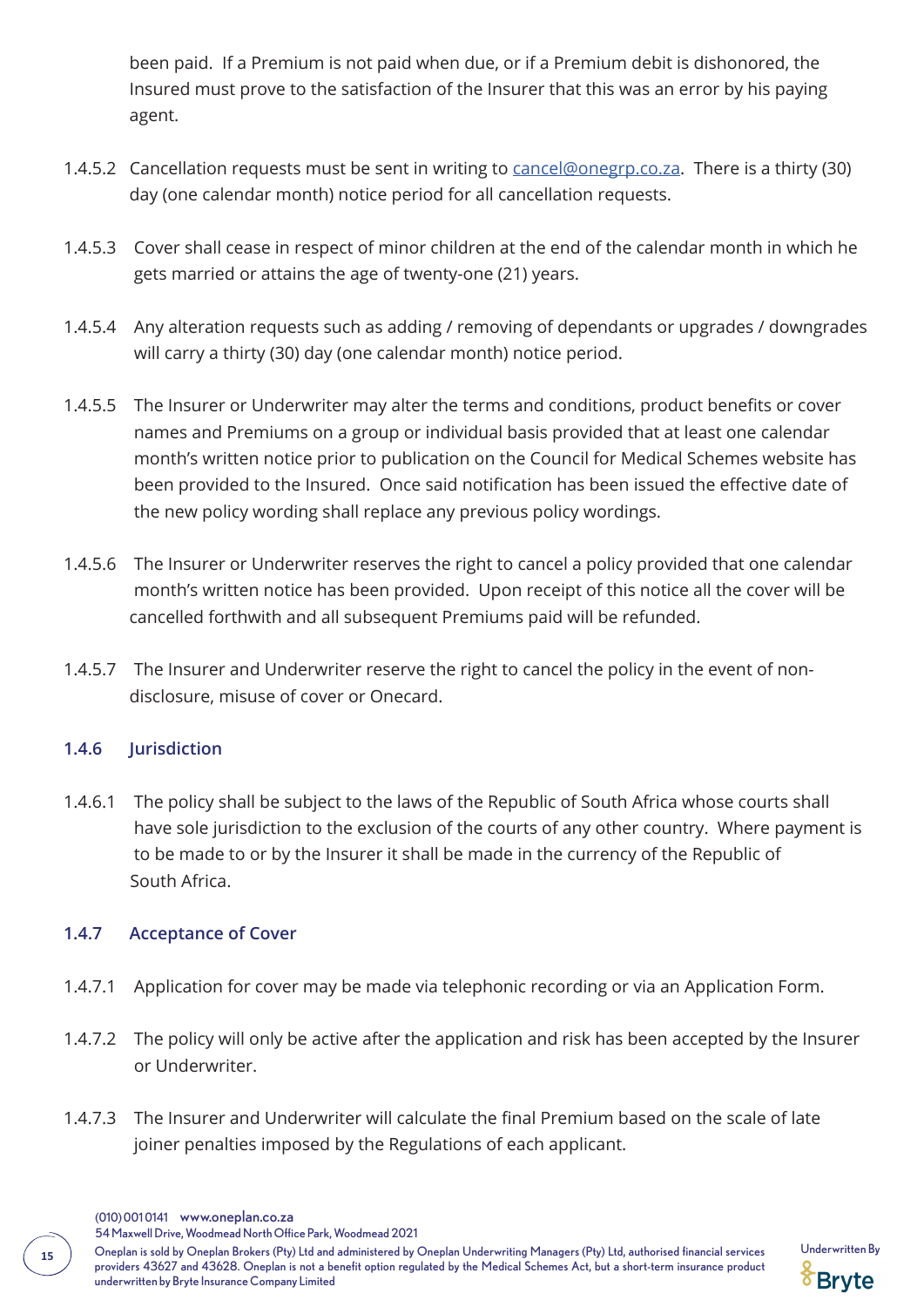- 1.4.7.4 Foreign National applications are subject to strict underwriting conditions as determined by the Underwriter.
- 1.4.7.5 The Underwriter is not obligated to accept all applications for insurance and will provide reasons for an application that has not been accepted subject to these conditions.

#### **1.4.8 Policy Suspension**

- 1.4.8.1 In the event of non-receipt of Premium or valid proof of payments for cash withdrawals (for any of the cover provided under Health Cover) from the Onecard, the policy will automatically be suspended.
- 1.4.8.2 In the event of suspension, no claims will be entertained.

#### **1.4.9 Communication**

- 1.4.9.1 The Insurer will communicate policy documentation, Schedules and any other communication, by using the Internet and electronic communication methods.
- 1.4.9.2 The Insured agrees and accepts that the onus is on the Insured to specifically request another communication method to be used.

#### **1.4.10 Upgrades / Downgrades**

- 1.4.10.1 A calendar months' notice must be given for the upgrade / downgrade of any plans.
- 1.4.10.2 Waiting periods as per cover type will apply for any additional cover from the effective date of the upgrade.
- 1.4.10.3 For Hospital Risk Cover there will be a minimum three month waiting period for the new cover limits to be effective. All newly diagnosed conditions within the three-month waiting period for new cover limits, will only be covered under the previous cover limits.
- 1.4.10.4 After an upgrade, should further treatment be required for a previous Hospital Risk Cover claim, the current claim will form part of the previous claim limit and the initial cover limit and claim period will apply.
- 1.4.10.5 After a downgrade, a six-month (6) period must lapse before the Insured may upgrade again.
- 1.4.10.6 The applicable claim limits will decrease from the effective date of the downgrade. This is applicable to any active / open hospital claims.
	- (010) 001 0141 www.oneplan.co.za
	- 54 Maxwell Drive, Woodmead North Office Park, Woodmead 2021
- 16 Oneplan is sold by Oneplan Brokers (Pty) Ltd and administered by Oneplan Underwriting Managers (Pty) Ltd, authorised financial services Underwritten By providers 43627 and 43628. Oneplan is not a benefit option regulated by the Medical Schemes Act, but a short-term insurance product underwritten by Bryte Insurance Company Limited

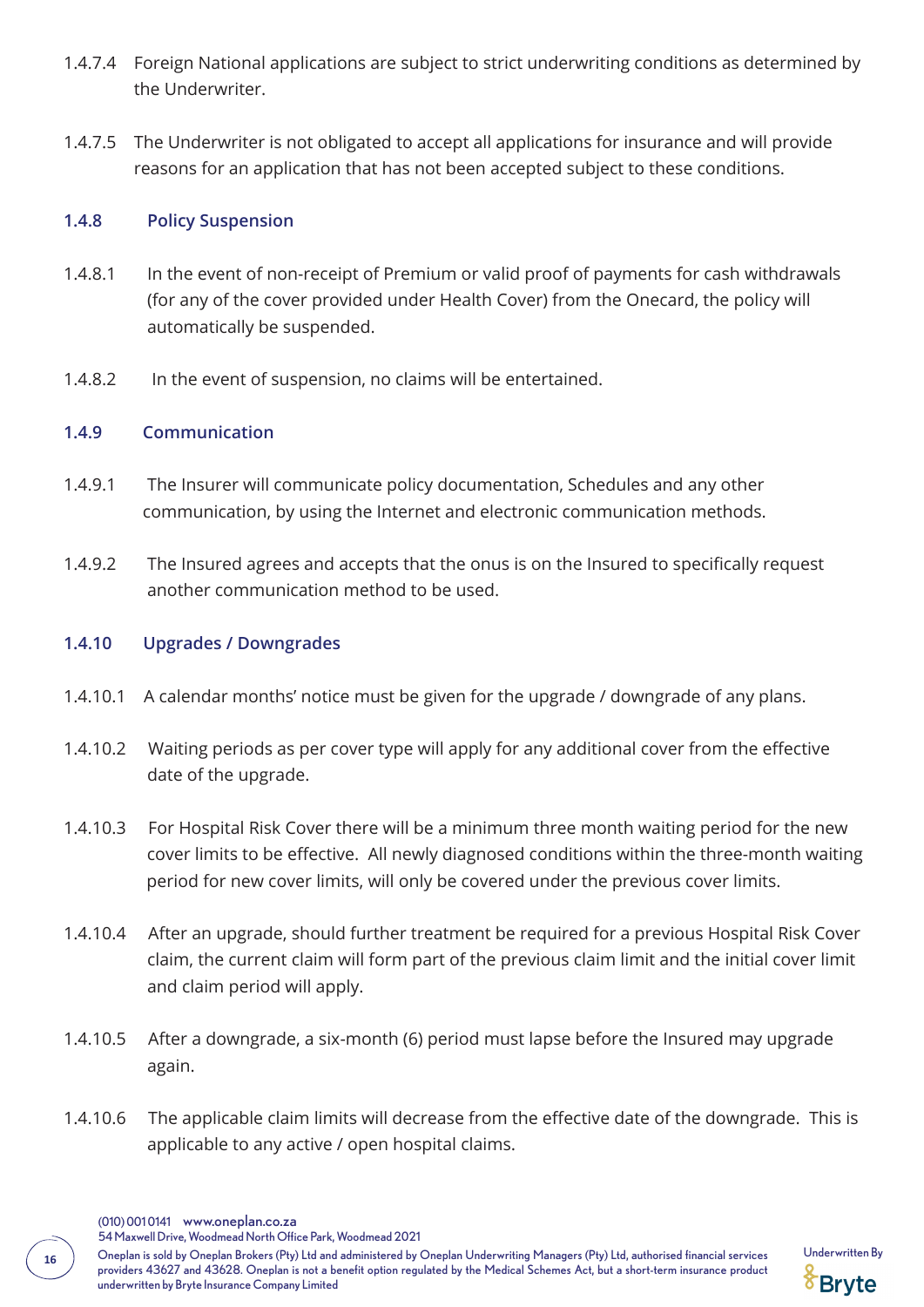1.4.10.7 No downgrade will be allowed within six (6) months of an Illness in Hospital Claim and / or a Natural Birth Claim and within twelve (12) months from Dread Disease Claims.

#### **SECTION 2**

### **2 ONEPLAN HEALTH COVER**

The Insurers will pay to the Insured, on behalf of the Insured Person or his estate, up to the cover amount as per the Schedule if during the Period of Insurance any Insured Person needs medical attention in the event of an unforeseen event as defined in this policy wording. Any claim amounts over the cover limit will be for the Insured Person's own account.

### **2.1 GENERAL PRACTITIONER VISITS (DOCTORS VISITS)**

### **2.1.1 Definition and Defined Events**

The Insurer will indemnify the Insured Person up to the maximum cover amount as per the Schedule should the Insured visit a registered general practitioner due to the occurrence of an unforeseen health event that requires treatment or consultation. The amount will be paid directly to your Onecard, subject to the available annual limit and cover limits as per the Schedule. The Insured Person will be responsible to pay the practitioner directly. You need to keep the practitioner's account on record as the Underwriter may ask for a valid proof of payment to validate the claim.

### **2.1.2 Waiting Periods**

The cover has a thirty (30) day waiting period from the Inception Date of the policy.

### **2.1.3 Special Conditions**

- 2.1.3.1 Please refer to Appendix A for a list of practitioners that are excluded from cover.
- 2.1.3.2 All treatment and procedures completed in the rooms will be included in this cover amount. This includes, but is not limited to, ECG, removal of lesions and basic tests such as urine dipsticks and blood glucose.
- 2.1.3.3 This cover amount may be combined with the scripted medication cover limit should the general practitioner be a dispensing doctor. Self-dispensing doctors need to specify the medication prescribed on the account / invoice. Cover limits will apply as per each cover type.
- 2.1.3.4 Consultations related to general exclusions as defined in this policy is excluded from cover.

54 Maxwell Drive, Woodmead North Office Park, Woodmead 2021

Oneplan is sold by Oneplan Brokers (Pty) Ltd and administered by Oneplan Underwriting Managers (Pty) Ltd, authorised financial services Underwritten By **<sup>17</sup>** providers 43627 and 43628. Oneplan is not a benefit option regulated by the Medical Schemes Act, but a short-term insurance product underwritten by Bryte Insurance Company Limited

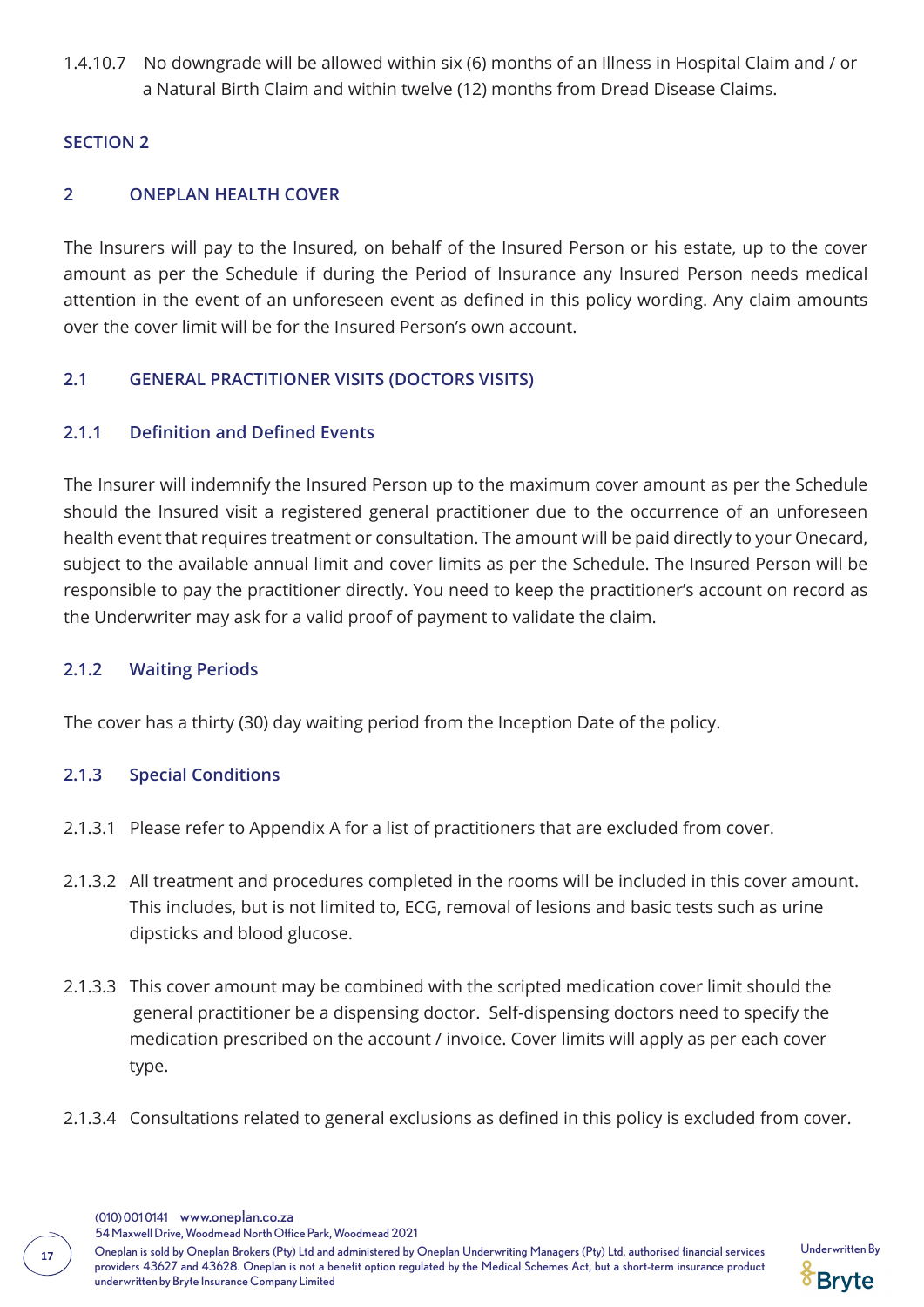#### **2.2 SCRIPTED MEDICATION (PRESCRIPTIONS)**

#### **2.2.1 Definition and Defined Events**

The Insurer will indemnify the Insured Person up to the maximum cover amount as per the Schedule on submission of a registered script for medication as prescribed by a registered general practitioner, which is medically justifiable and necessary to cure or treat the unforeseen condition, as result of a claim contemplated in Section 2.1. Claims are paid via the Mediscor electronic claim system directly at your pharmacy subject to the available annual limit and cover limit as specified on the Schedule. The Insured Person will be responsible to pay the practitioner directly. You need to keep the practitioner's account on record as the Underwriter may ask for a valid proof of payment to validate the claim.

### **2.2.2 Waiting Periods Scripted Medication**

The cover has a thirty (30) day (one calendar month) waiting period from the Inception Date of the policy.

#### **2.2.3 Special Conditions**

- 2.2.3.1 All conditions of a chronic nature on diagnosis are subject to a waiting period of up to twelve months and subject to the exclusions as listed under the general exclusions.
- 2.2.3.2 Any pre-existing conditions where scripted medication is prescribed needs to be declared and is subject to a twelve-month exclusion, general exclusion or waiting period as specified in the Schedule and will form part of the normal medication annual limits.
- 2.2.3.3 Newly diagnosed chronic conditions need to be reported and declared within thirty days after the date of diagnosis. If the newly diagnosed chronic condition is not reported and declared, the Underwriter has the right to cancel the policy due to non-disclosure.
- 2.2.3.4 Any waiting period or exclusion of scripted medication due to an unforeseen chronic condition will have no influence on the Hospital Risk Cover section. This cover is to be read separately from the Hospital Risk Cover.
- 2.2.3.5 Contraceptives, immunizations (excluding standard child and flu immunizations), vaccinations for travelling, impotency medication, infertility medication, Accutane and Retain A (including the generic or therapeutic replacement thereof) or any skin-lightening agents, multivitamin and multi-mineral supplements in combination or alone with stimulants / tonics and medication for treatment related to specific exclusions as defined in this policy is excluded from cover.

### **2.3 PATHOLOGY (BLOOD TESTS)**

#### **2.3.1 Definition and Defined Events**

54 Maxwell Drive, Woodmead North Office Park, Woodmead 2021

18 Oneplan is sold by Oneplan Brokers (Pty) Ltd and administered by Oneplan Underwriting Managers (Pty) Ltd, authorised financial services Underwritten By providers 43627 and 43628. Oneplan is not a benefit option regulated by the Medical Schemes Act, but a short-term insurance product underwritten by Bryte Insurance Company Limited



<sup>(010) 001 0141</sup> www.oneplan.co.za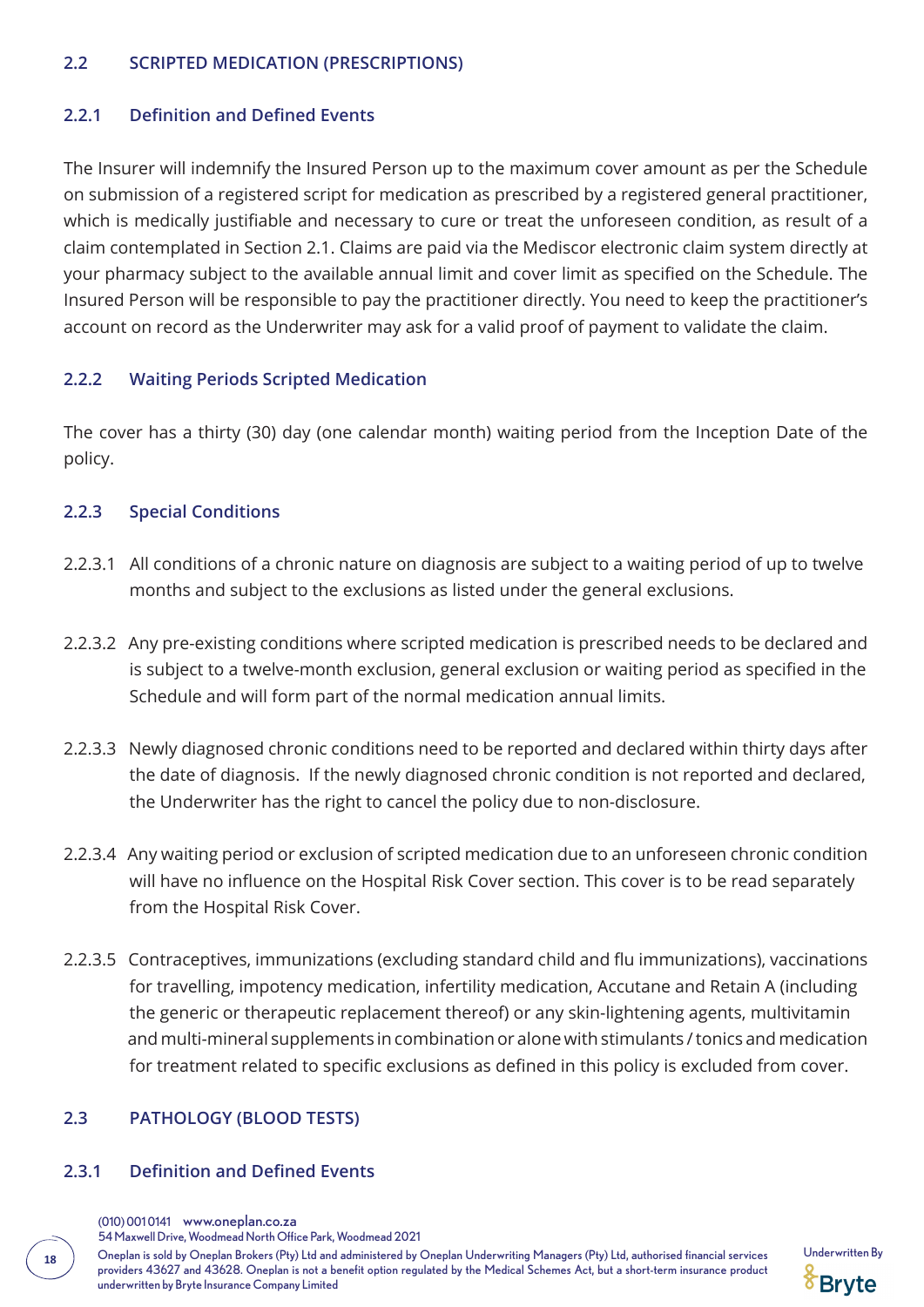The Insurer will indemnify the Insured Person up to the maximum cover amount as per the Schedule should a registered general practitioner request any blood tests that are medically justifiable due to the occurrence of an unforeseen health event, because of a claim contemplated in Section 2.1. The amount will be paid directly to your Onecard, subject to the available annual limit and cover limit as per the limits specified on the Schedule. The Insured Person will be responsible to pay the pathologist directly. You need to keep the practitioner's account on record as the Underwriter may ask for a valid proof of payment to validate the claim. In the event of an accident or hospitalization, any related blood tests are covered under the Hospital Risk Cover if the cover is relevant to your chosen plan option.

### **2.3.2 Waiting Period**

The cover has a thirty (30) day (one calendar month) waiting period from the Inception Date of the policy.

#### **2.3.3 Special Conditions**

- 2.3.3.1 Pathology includes all laboratory tests to examine blood, tissue, bodily fluids, smears, swabs and biopsy samples performed to diagnose a condition.
- 2.3.3.2 Sperm count and / or any fertility tests and DNA testing is specifically excluded.
- 2.3.3.3 Tests completed in consecutive days over a six-day period will be deemed to be one claim event.

#### **2.4 RADIOLOGY (X-RAYS)**

#### **2.4.1 Definition and Defined Events**

The Insurer will indemnify the Insured Person up to the maximum cover amount as per the Schedule should a registered general practitioner request any radiology that is medically justifiable due to the occurrence of an unforeseen health event, because of a claim contemplated in Section 2.1. The amount will be paid directly to your Onecard, subject to the available annual limit and cover limit as per the limits specified on the Schedule. The Insured Person will be responsible to pay the radiologist directly. You need to keep the practitioner's account on record as the Underwriter may ask for a valid proof of payment to validate the claim. In the event of an accident or hospitalisation, any related x-rays and scans are covered under the Hospital Risk Cover section if the cover is relevant to your chosen plan option.

#### **2.4.2 Waiting Period**

The cover has a thirty (30) day (one calendar month) waiting period from the Inception Date of the policy.

- (010) 001 0141 www.oneplan.co.za
- 54 Maxwell Drive, Woodmead North Office Park, Woodmead 2021

Oneplan is sold by Oneplan Brokers (Pty) Ltd and administered by Oneplan Underwriting Managers (Pty) Ltd, authorised financial services Underwritten By **<sup>19</sup>** providers 43627 and 43628. Oneplan is not a benefit option regulated by the Medical Schemes Act, but a short-term insurance product underwritten by Bryte Insurance Company Limited

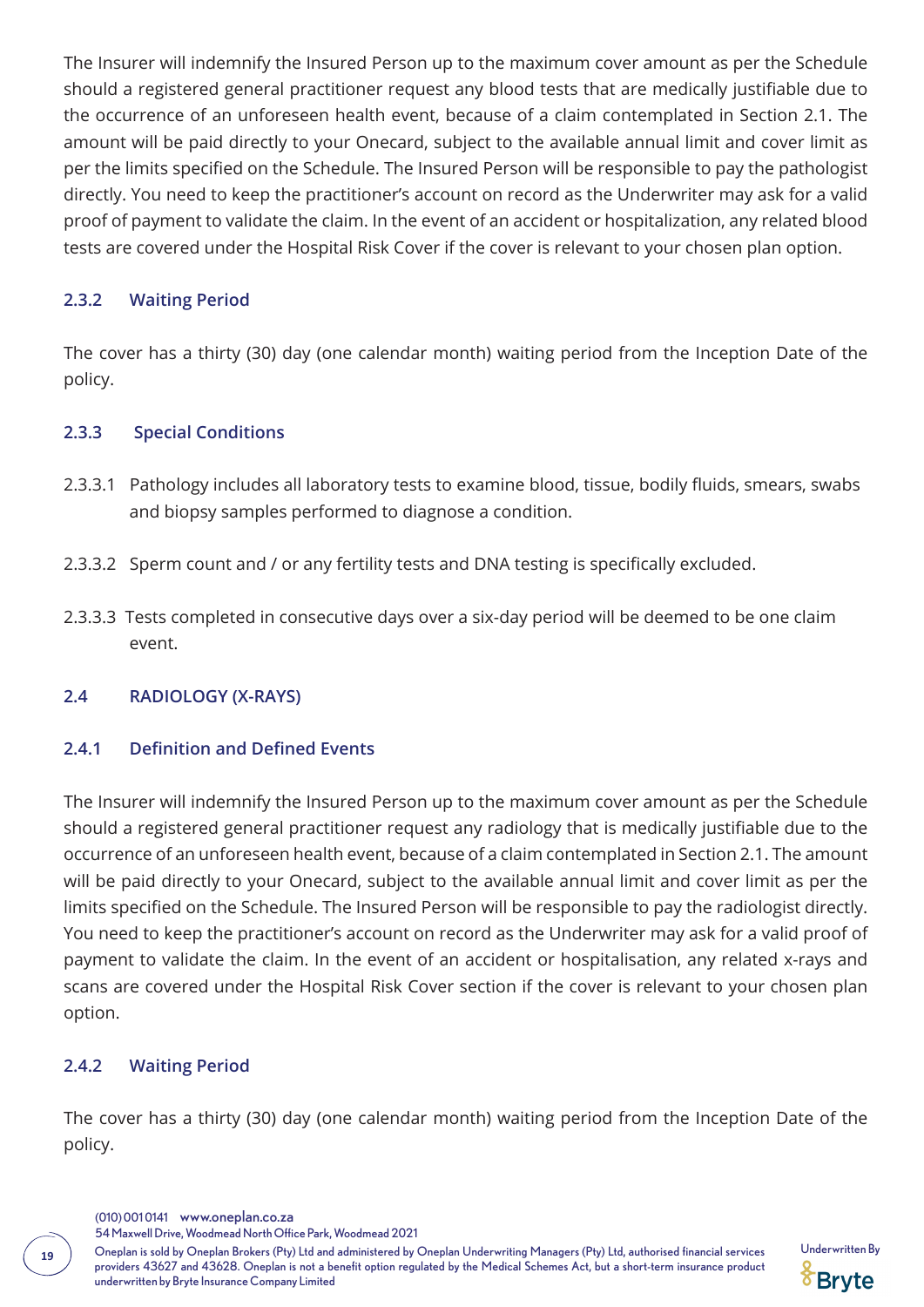### **2.4.3 Special Conditions**

2.1.1.1 Radiology includes all imaging screening to diagnose a condition. This includes, but is not limited to x-rays, sonars, ultrasounds, CT and MRI scans, mammograms, bone density tests, real-time imaging of the digestive tract or blood flow (fluoroscopy and angiography) and nuclear imaging / scans.

### **2.2 DENTISTRY**

### **2.2.1 Definition and Defined Events**

The Insurer will indemnify the Insured Person up to the maximum cover amount as per the Schedule should the Insured visit a registered dental practitioner due to the occurrence of a medically justifiable dental event subject to the limits specified on the Schedule. The amount will be paid directly to your Onecard, subject to the available annual limit and cover limit as per the limits specified on the Schedule. The Insured Person will be responsible to pay the practitioner directly. You need to keep the Practitioner's account on record as the Underwriter may ask for a valid proof of payment to validate your claim.

#### **2.2.2 Waiting Period**

The cover has a ninety (90) day (three calendar months) waiting period from the Inception Date of the policy.

#### **2.2.3 Special Conditions**

- 2.2.3.1 Any costs for dentistry related claims that exceed the cover amount are for the Insured Person's own account.
- 2.2.3.2 No specialist dentistry or operation is covered under this policy.
- 2.2.3.3 Please refer to Appendix A for a list of practitioners not covered.
- 2.2.3.4 Gum guards and gold inlays are excluded from cover.
- 2.2.3.5 All procedures performed in the consulting rooms during the event will be covered up to the cover limit as noted on the policy schedule.

### **2.3 SPECIALIST COVER**

#### **2.3.1 Definition and Defined Events**

The Insurer will indemnify the Insured Person up to the maximum cover amount as per the Schedule

(010) 001 0141 www.oneplan.co.za

54 Maxwell Drive, Woodmead North Office Park, Woodmead 2021

Oneplan is sold by Oneplan Brokers (Pty) Ltd and administered by Oneplan Underwriting Managers (Pty) Ltd, authorised financial services Underwritten By **<sup>20</sup>** providers 43627 and 43628. Oneplan is not a benefit option regulated by the Medical Schemes Act, but a short-term insurance product underwritten by Bryte Insurance Company Limited

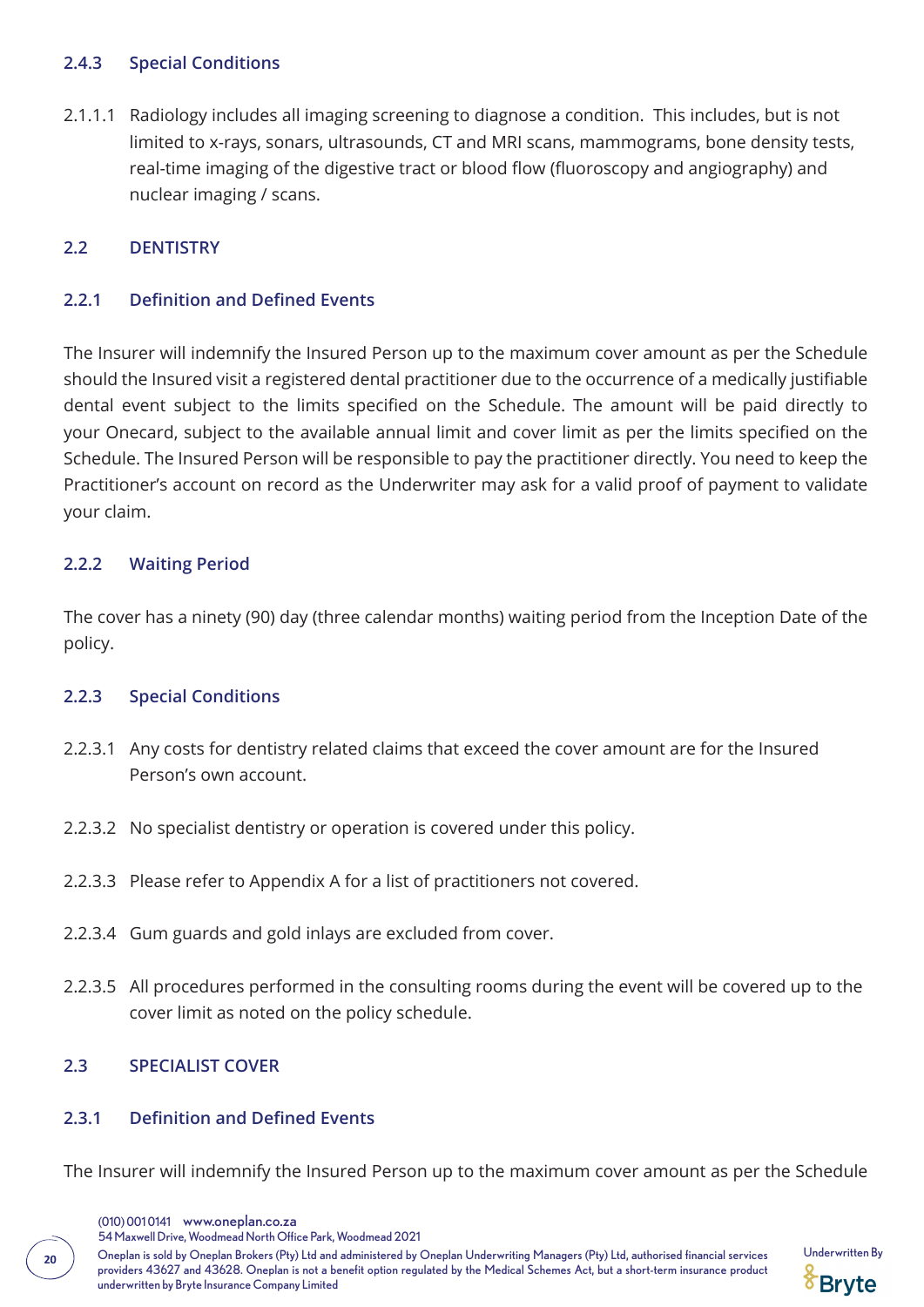should the Insured consult a specialist because of a claim contemplated in Section 2.1 subject to the limits specified on the Schedule. The amount will be paid directly to your Onecard, subject to the available annual limit and cover limit as per the limits specified on the Schedule. The policy holder will be responsible to pay the practitioner directly. You need to keep the Practitioner's account on record as the Underwriter may ask for a valid proof of payment to validate your claim.

#### **2.3.2 Waiting period**

The cover has a ninety (90) day (three calendar months) waiting period from the Inception Date of the policy.

#### **2.6.3 Special Conditions**

- 2.6.3.1 A general practitioner needs to refer the Insured for a medically justifiable reason to a registered specialist.
- 2.6.3.2 A referral letter from the referring practitioner must be sent to the Underwriter for Authorisation.
- 2.6.3.3 Only policies that specifically include this cover enjoy specialist cover as stated in the Schedule.
- 2.6.3.4 A specialist visit will only be approved if the health event cannot be treated by a general practitioner and is not covered under Section 2.1.
- 2.6.3.5 Specialised dentistry, physiotherapy and optometry are not covered under this cover.
- 2.6.3.6 Psychiatric and related mental health events are not included and are not covered by this policy under any circumstances.
- 2.6.3.7 Please refer to Appendix A for a list of Specialists and General Practitioners not covered.
- 2.6.3.8 Maternity related visits will only be covered under Section 2.1 or Section 2.7.
- 2.6.3.9 No pathology, radiology or medication prescribed will be covered under this section. It will be covered under the applicable section only.
- 2.6.3.10 Included in the cover amount is any procedure done in the rooms or by a clinical / medical technologist for example ECG or nerve studies.
- 2.6.3.11 Sleep studies are specifically excluded.
- 2.6.3.12 Follow-up visits and routine check-up will be covered under Section 2.1.
	- (010) 001 0141 www.oneplan.co.za

54 Maxwell Drive, Woodmead North Office Park, Woodmead 2021

Oneplan is sold by Oneplan Brokers (Pty) Ltd and administered by Oneplan Underwriting Managers (Pty) Ltd, authorised financial services Underwritten By **<sup>21</sup>** providers 43627 and 43628. Oneplan is not a benefit option regulated by the Medical Schemes Act, but a short-term insurance product underwritten by Bryte Insurance Company Limited

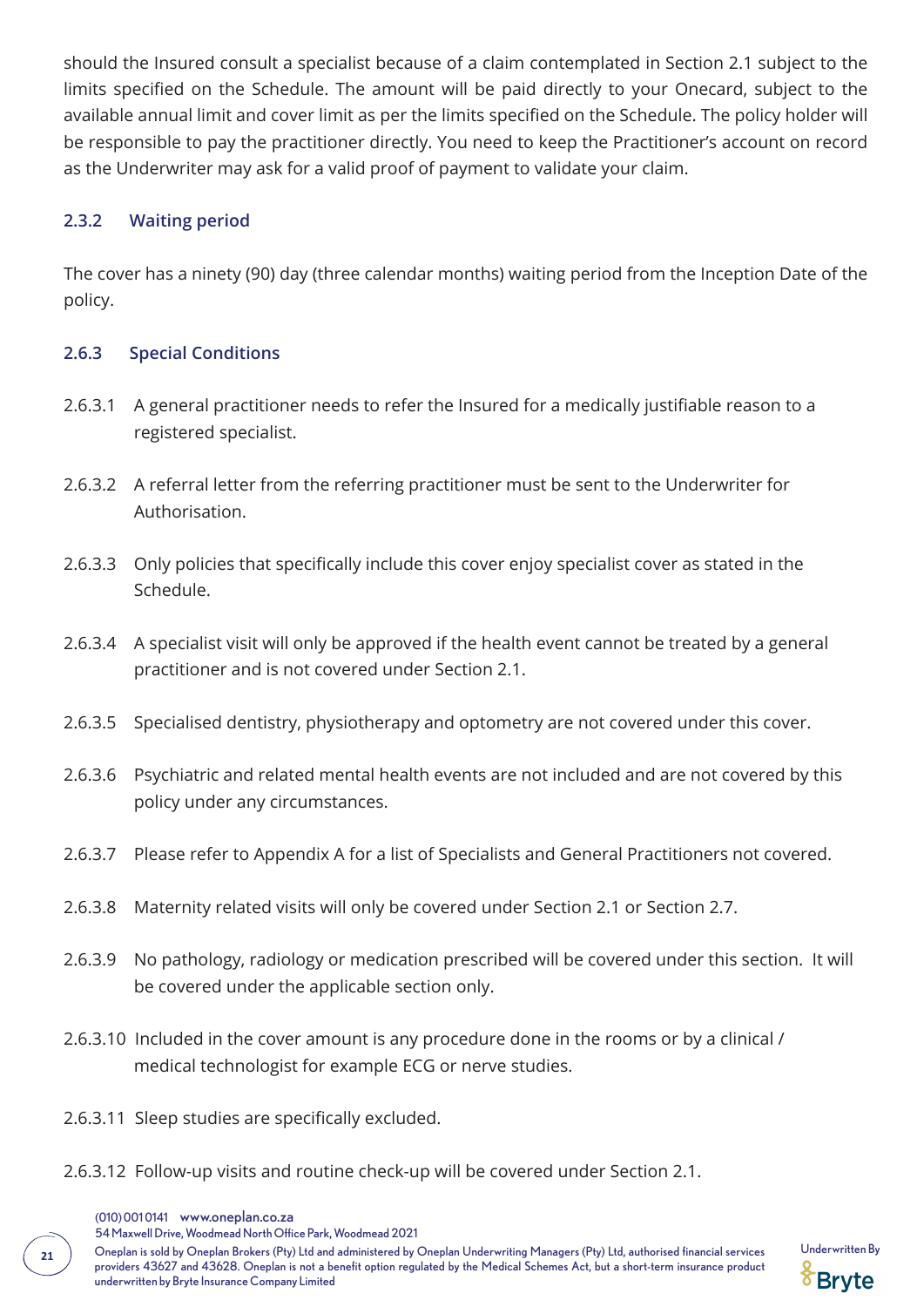- 2.6.3.13 Follow up visits within six weeks after a hospital admission will not require a referral letter. These visits will be covered under this section or Section 2.1.
- 2.6.3.14 Any claims that have not been authorized will be covered under Section 2.1. This includes claims that exceed the maximum number of visits allowed or the once the annual limit has been reached.
- 2.6.3.15 Treatment for acne and related conditions will be deemed cosmetic and will therefore not be covered.
- 2.6.3.16 Aptitude and intelligence / IQ tests and similar tests as well as treatment of learning problems are specifically excluded from this cover.
- 2.6.3.17 Sclerotherapy, thermo-coagulation and radio frequency ablation for treatment of varicose veins is specifically excluded from this cover.

### **2.7 PRE-BIRTH COVER**

### **2.7.1 Definition and Defined Events**

The Insurer will indemnify the Insured Person up to the maximum cover amount as per the Schedule should the Insured consult a gynecologist due to a positive pregnancy diagnosis by a registered general practitioner as contemplated in Section 2.1, subject to the limits specified on the Schedule. The amount will be paid directly to your Onecard, subject to the available annual limit and cover limit as per the limits specified on the Schedule. The policy holder will be responsible to pay the practitioner directly. You need to keep the Practitioner's account on record as the Underwriter may ask for a valid proof of payment to validate your claim. Cover is only active from month four of the confirmed pregnancy.

### **2.7.2 Waiting Period**

The cover has a seven month (seven (7) calendar months) waiting period from the Inception Date of the policy. Cover is only active from month four of the confirmed pregnancy.

### **2.7.3 Special Conditions**

- 2.7.3.1 A general practitioner needs to refer the Insured after diagnosis to a registered gynaecologist but only after the first four months of the pregnancy.
- 2.7.3.2 An Authorisation code needs to be requested and received from the Insurer.
- 2.7.3.3 Cover may only be activated four months from date of conception.
- 2.7.3.4 Cover extends to the Principal Insured, their spouse or partner only.
	- (010) 001 0141 www.oneplan.co.za

Oneplan is sold by Oneplan Brokers (Pty) Ltd and administered by Oneplan Underwriting Managers (Pty) Ltd, authorised financial services Underwritten By **<sup>22</sup>** providers 43627 and 43628. Oneplan is not a benefit option regulated by the Medical Schemes Act, but a short-term insurance product underwritten by Bryte Insurance Company Limited



<sup>54</sup> Maxwell Drive, Woodmead North Office Park, Woodmead 2021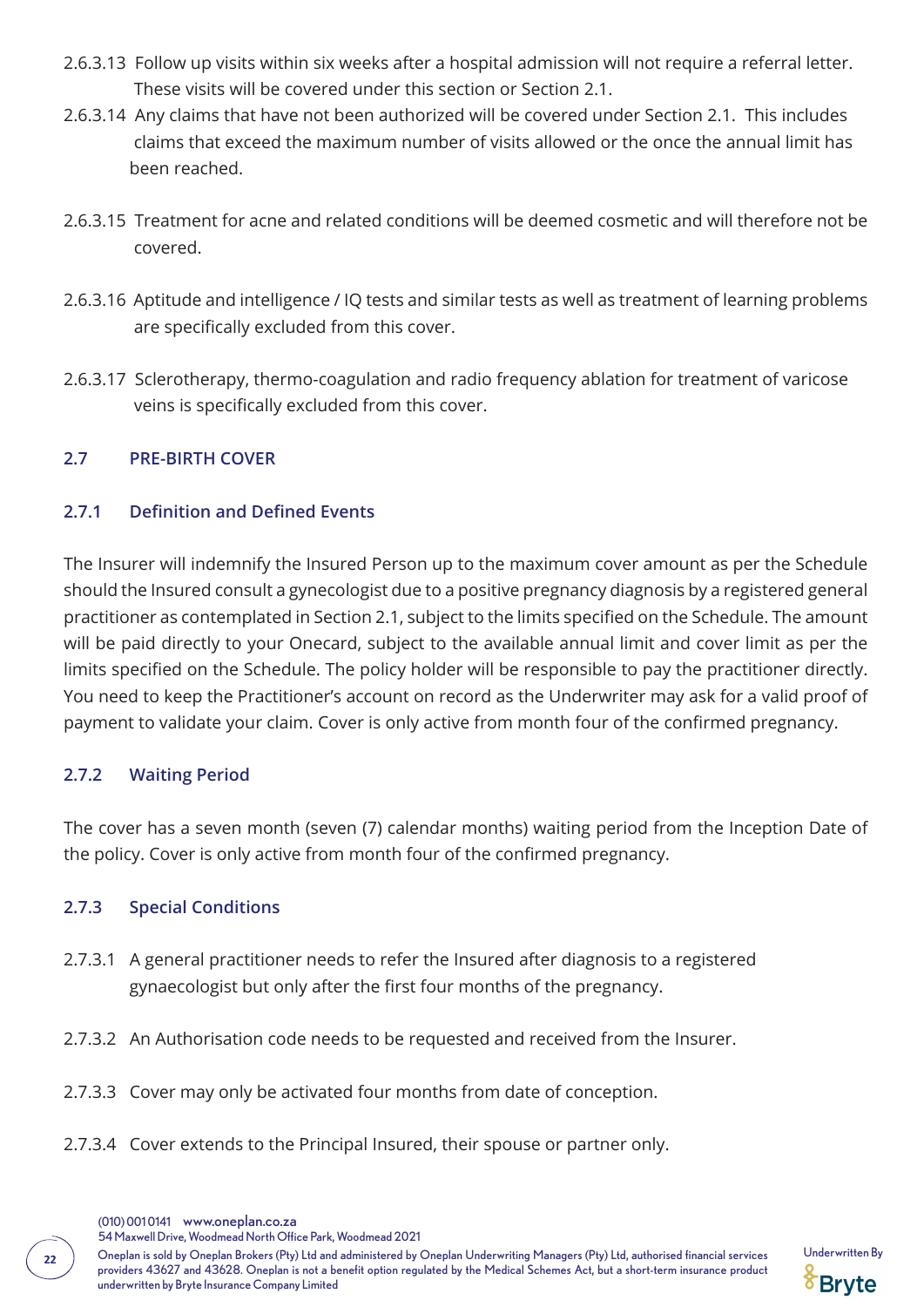- 2.7.3.5 Only policies that specifically include this cover enjoy Pre-birth Cover as stated in the Schedule.
- 2.7.3.6 This cover includes all sonars performed in the practitioner's room. Separate radiology cover as per Section 2.4 will apply only for radiology completed a radiology department.
- 2.7.3.7 3D and 4D scans are not deemed to be clinically indicated and will not be covered.
- 2.7.3.8 Should the Insured elect to use the services of a midwife for natural birth, these costs will be covered under this section.
- 2.7.3.9 Fetal specialist consultation included in maternity pre-birth.

### **2.8 OPTOMETRY**

### **2.8.1 Definition and Defined Events**

The Insurer will indemnify the Insured Person up to the maximum cover amount as per the Schedule should the Insured visit a registered optometrist due to the occurrence of an unforeseen optical event, subject to the limits specified on the Schedule. The amount will be paid directly to your Onecard, subject to the available annual limit and cover limit as per the limits specified on the Schedule. The policy holder will be responsible to pay the practitioner directly. You need to keep the Practitioner's account on record as the Underwriter may ask for a valid proof of payment to validate your claim.

#### **2.8.2 Waiting Period**

The cover has twelve (12) calendar months waiting period from Inception Date of the policy and the Insured Person may only claim again against this cover every twenty-four months cycle from date of inception. The cover limit as specified in your Schedule is the limit available for optometry cover in a twenty-four (24) month cycle per dependant. You may utilse this cover per dependant up to the applicable cover limit per cycle.

#### **2.8.3 Special Conditions**

- 2.8.3.1 Lenses will be covered if the following norms are met:
- 2.8.3.1.1 An unaided visual acuity of at least 6/12 or worse on the Snellen Scale for distance and near vision.
- 2.8.3.1.2 A refraction requirement of at least 0.75 diopter sphere and/or 0.75 diopter cylinder on distance vision for both eyes or
- 2.8.3.1.3 A refraction requirement of at least 1.25 diopter sphere on near vision for both eyes.

54 Maxwell Drive, Woodmead North Office Park, Woodmead 2021

Oneplan is sold by Oneplan Brokers (Pty) Ltd and administered by Oneplan Underwriting Managers (Pty) Ltd, authorised financial services Underwritten By **<sup>23</sup>** providers 43627 and 43628. Oneplan is not a benefit option regulated by the Medical Schemes Act, but a short-term insurance product underwritten by Bryte Insurance Company Limited

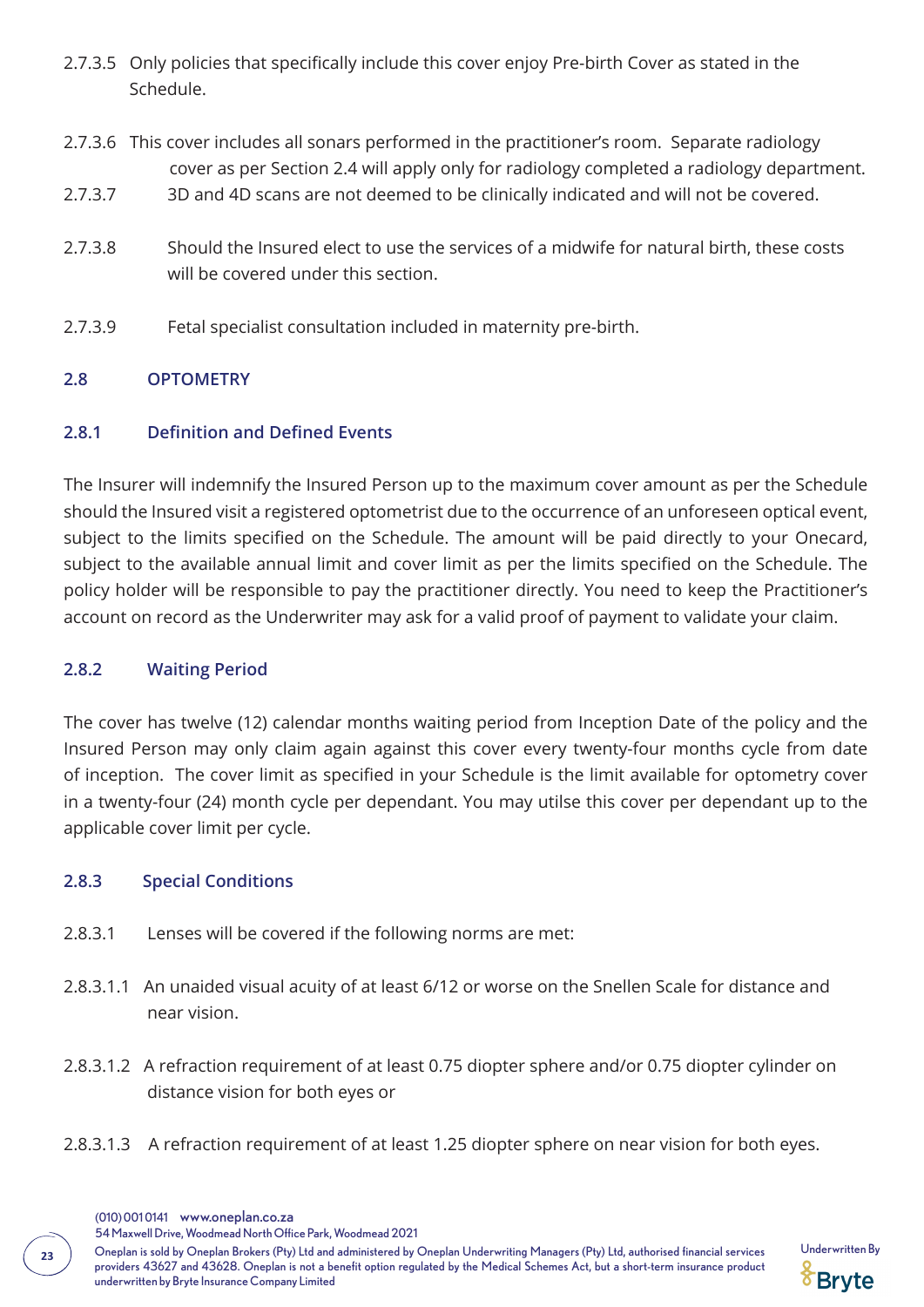- 2.8.3.2 PLEASE NOTE: Low prescription lenses and sunglasses are not covered.
- 2.8.3.3 Please refer to Appendix A for a list of practitioners not covered.
- 2.8.3.4 This cover includes either glasses or contact lenses.
- 2.8.3.5 The maximum cover limit covers the cost of the eye test and glasses / lenses.

#### **SECTION 3**

#### **3 ONEPLAN HOSPITAL RISK COVER**

### **3.1 CASUALTY ILLNESS AND ACCIDENT COVER**

#### **3.1.1 Definition and Defined Events**

If an Insured Person requires urgent medical attention in a situation that is deemed Life-threatening, by the Underwriters at their sole discretion, and authorized by the emergency call center which cannot wait for a normal consultation at the Insured's doctor, the Insured may go to the nearest hospital casualty unit, where the Insurer will cover up to the limit as stated on the Policy Schedule for the treatment received. Please be aware that the casualty unit will require a Certificate of Insurance and the Insured will need to contact the Emergency Call Centre for assistance. For unforeseen emergency illness or accidents resulting in emergency medical care, the Insurer will indemnify the Insured Person medical expenses directly incurred due to the specific unforeseen event up to a maximum amount as noted on the Insured Person's Policy Schedule.

### **3.1.2 Excess**

During the first three months of the policy, all claims will carry an excess of 15% of the total sum insured as per the Insured's Policy Schedule.

- 3.1.2.1 Thereafter an excess of R200 (two hundred rand) will be payable for each claim.
- 3.1.2.2 In the event of non-receipt of excess amounts due, the Insurer reserves the right collect the due amounts via debit order or NAEDO.

#### **3.1.3 Waiting Period**

There is a ninety-day (90) waiting period from Inception Date of the policy before this cover is active for illness related events.

The cover is active from inception for accident or injury related events that are not related to a specific health event.

(010) 001 0141 www.oneplan.co.za

54 Maxwell Drive, Woodmead North Office Park, Woodmead 2021

24 Doneplan is sold by Oneplan Brokers (Pty) Ltd and administered by Oneplan Underwriting Managers (Pty) Ltd, authorised financial services Underwritten By providers 43627 and 43628. Oneplan is not a benefit option regulated by the Medical Schemes Act, but a short-term insurance product underwritten by Bryte Insurance Company Limited

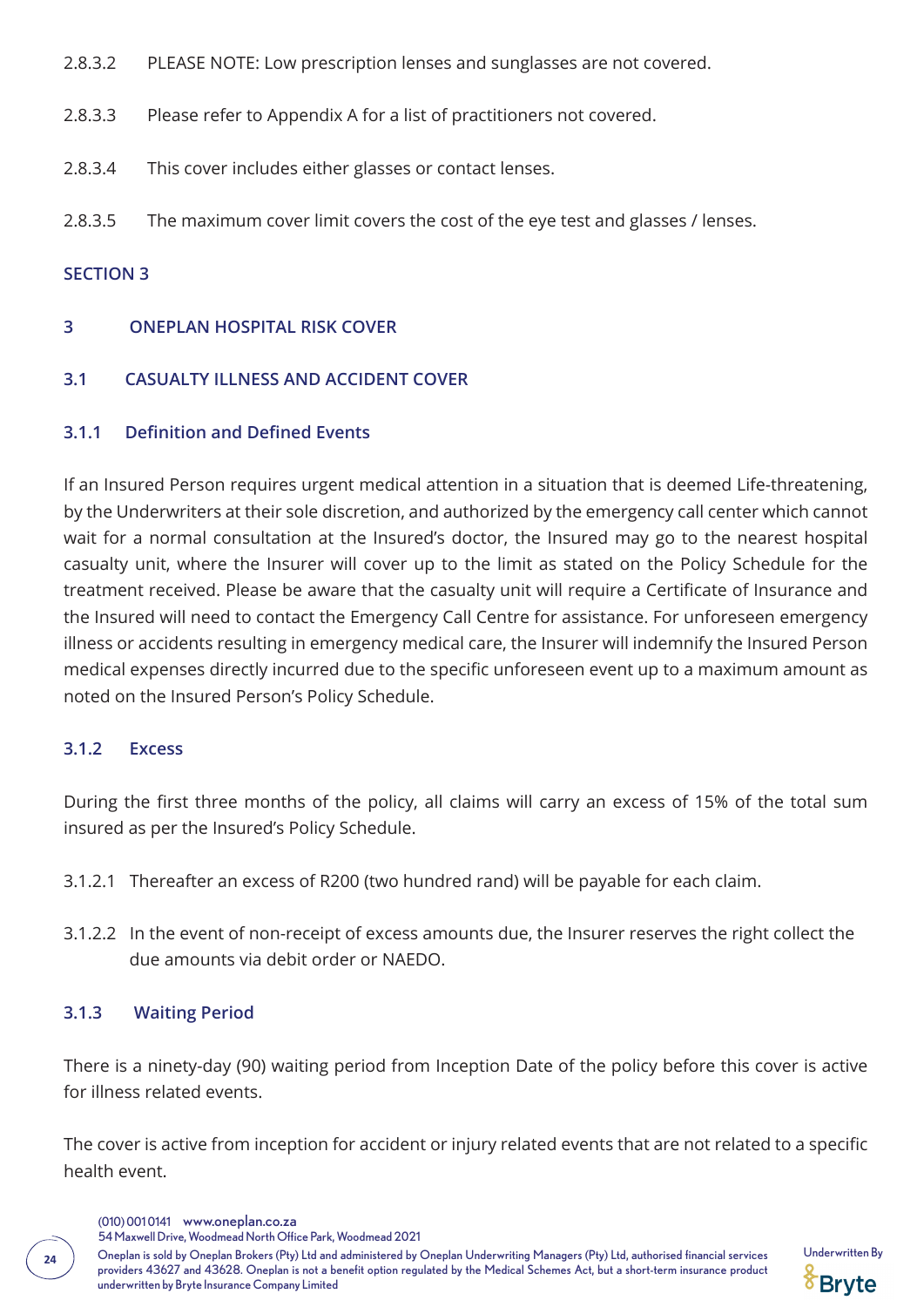### **3.1.4 Special Conditions**

- 3.1.4.1 The cover will only be payable if the emergency medical care needed is regarded as an emergency Life-threatening event (based on triage) as determined by the Underwriters at their sole discretion.
- 3.1.4.2 If the Underwriter, at their discretion, determine that the reason for visiting the emergency unit or casualty unit was not a life-threatening event, the maximum cover contemplated in Section 2 of this policy wording will be applicable to the claim.
- 3.1.4.3 This cover is not intended to replace cover contemplated in Section 2 of this policy wording.
- 3.1.4.4 Pre-existing conditions and specific conditions (listed under section 3.3.4.5) are excluded.
- 3.1.4.5 Authorisation is required and the Underwriters may request medical reports to authorize a claim.
- 3.1.4.6 Only events that require immediate cover (triaged as orange or red) will be deemed as life threatening. Please refer to the table below:

| <b>TRIAGE CATEGORIES</b> | <b>COVER</b>                                                        |  |
|--------------------------|---------------------------------------------------------------------|--|
| <b>GREEN</b>             | Only covered under Section 2 for example general practitioners,     |  |
|                          | medication, radiology or pathology.                                 |  |
| <b>YELLOW</b>            | Only covered under Section 2 Casualty Illness Cover will only be    |  |
|                          | considered based on the final diagnosis.                            |  |
| <b>ORANGE</b>            | Cover under Casualty Illness Cover if not related to a pre-existing |  |
|                          | condition or exclusion.                                             |  |
| <b>RED</b>               | Cover under Casualty Illness Cover if not related to a pre-existing |  |
|                          | condition or exclusion.                                             |  |

- 3.1.4.7 In the event of an accident or injury event, an accident report needs to be submitted.
- 3.1.4.8 Should an event result in admission, the cost will be included under the applicable Illness or Accident Cover.
- 3.1.4.9 This cover will not be paid together with any other cover in this policy.
- 3.1.4.10 In the event of an accident or injury, any orthopedic appliances, for example but not limited to braces, crutches and moonboots, will be included under the cover limit available for this section.
- 3.1.4.11 If the Insured did not seek immediate medical attention / treatment for an accident or injury, such claims will be covered under Section 2.1, at the Underwriters discretion.

(010) 001 0141 www.oneplan.co.za

54 Maxwell Drive, Woodmead North Office Park, Woodmead 2021

Oneplan is sold by Oneplan Brokers (Pty) Ltd and administered by Oneplan Underwriting Managers (Pty) Ltd, authorised financial services Underwritten By **<sup>25</sup>** providers 43627 and 43628. Oneplan is not a benefit option regulated by the Medical Schemes Act, but a short-term insurance product underwritten by Bryte Insurance Company Limited

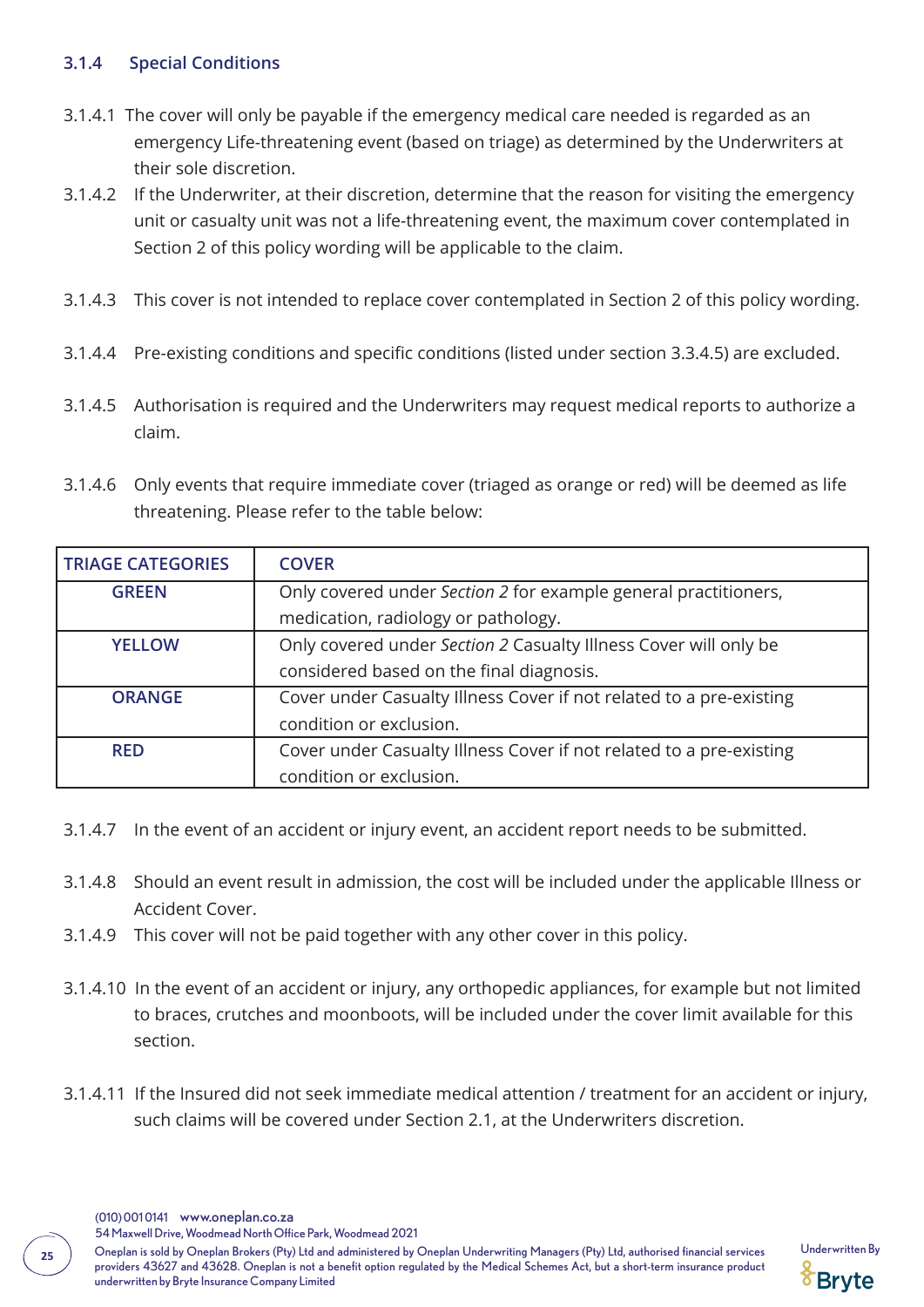#### **3.2 ACCIDENT COVER (HOSPITALISATION DUE TO AN ACCIDENT)**

#### **3.2.1 Definition and Defined Events**

In the event of an accident ALWAYS phone the Emergency Call Centre to report the accident. The Insured may not need an ambulance and may be able to go to the hospital unaided, but the event must be reported. The Emergency Call Centre will do an immediate pre-authorization and will send the needed Certificate of Insurance to the specific medical institution. The Cover is available immediately after Inception Date of the policy and no waiting period is applicable. The Insurer will indemnify the Insured person up to the maximum cover amount for medical expenses related to an admission in a medical facility that was directly incurred from the date of the unforeseen accident for up to six months after the date of the accident, which is directly linked due to the specific insured accident event up to the cover amounts per chosen policy and as stipulated on the Schedule. Cover is limited as per the Schedule.

#### **3.2.2 Excess**

- 3.2.2.1 An amount of six hundred-rand R600 (six hundred rand) excess is payable by the Insured Person for each and every claim submitted under this Cover.
- 3.2.2.2 For claims related to a Contact Sport, the excess amount will be 15% of the claim amount. (12 month waiting period)
- 3.2.2.3 In the event of non-receipt of excess amounts due, the Insurer reserves the right collect the due amounts via debit order or NAEDO.

### **3.2.3 Waiting Period**

The cover is active from the Inception Date of the policy.

### **3.2.4 Special Conditions**

- 3.2.4.1 The Insurer agrees to cover certain procedures after an accident that is directly linked to the specific health event. These procedures are to be approved by the Insurer or Underwriter and medical evidence needs to be supplied by the client.
- 3.2.4.2 Claims because of a medical condition will be covered under the Illness in Hospital Cover.
- 3.2.4.3 Injuries as result of a Contact Sport will be excluded for a period of twelve months (12).
- 3.2.4.4 The Insured is responsible for submission of an accident / injury report for each claim. The Underwriters at their discretion, will determine if it is a valid claim and /or if more medical reports are required

(010) 001 0141 www.oneplan.co.za

54 Maxwell Drive, Woodmead North Office Park, Woodmead 2021

Oneplan is sold by Oneplan Brokers (Pty) Ltd and administered by Oneplan Underwriting Managers (Pty) Ltd, authorised financial services Underwritten By **<sup>26</sup>** providers 43627 and 43628. Oneplan is not a benefit option regulated by the Medical Schemes Act, but a short-term insurance product underwritten by Bryte Insurance Company Limited

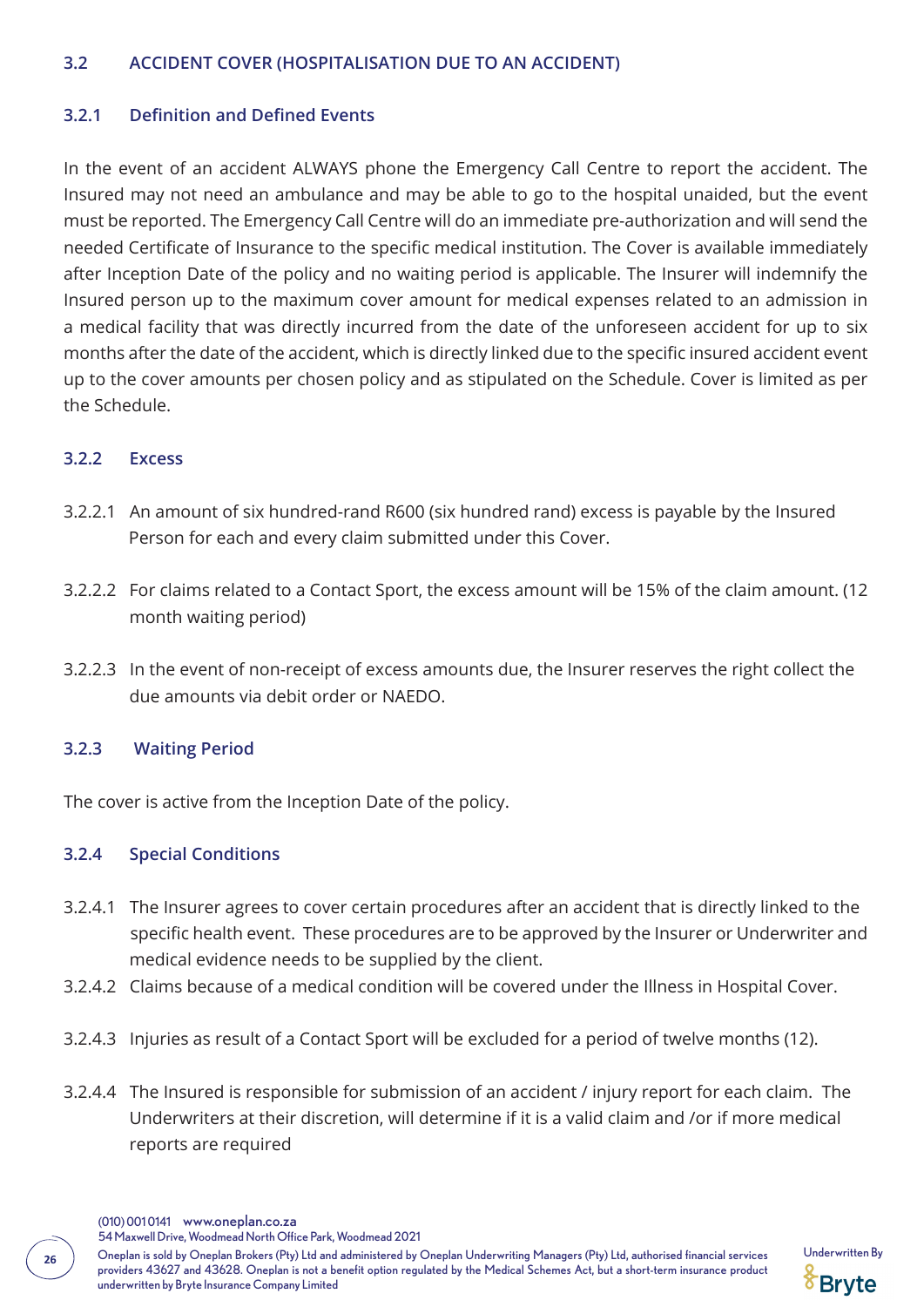- 3.2.4.5 For accidents that do not result in admission, an amount as per your policy schedule will be provided (by the Underwriters sole discretion) as per Section 3.1.
- 3.2.4.6 Admission to a medical center for the purposes of pain control will not be covered.

### **3.3 ILLNESS IN HOSPITAL (HOSPITALISATION DUE TO ILLNESS)**

### **3.3.1 Definition and Defined Events**

If the Insured requires hospitalisation for illness or for an operation that is not a pre-existing or related condition / symptom, it is essential to contact the Emergency Call Centre to obtain your preauthorisation within fourteen days of the date of diagnosis of such illness. The Emergency Call Centre will send the required confirmations and Certificates of Insurance to the required medical facility. The Insurer will indemnify the Insured Person up to the maximum cover amount for medical expenses in a medical facility that is directly incurred from the date of the unforeseen illness for up to six months after the date of the illness was diagnosed, which is directly linked to the specific diagnosed illness event, that result in the Insured Person being admitted in a medical facility or hospital. The Insurer will indemnify the Insured Person up to the maximum cover per chosen policy as stated in the Schedule.

#### **3.3.2 Excess**

- 3.3.2.1 During month's four to six of the policy, all claims will be subject to an excess amount of 15% of the claim amount, not exceeding the total sum assured.
- 3.3.2.2 Any claims submitted after six months of the policy being in force will be subject to an excess of 5% of the claim amount, not exceeding the total sum assured.
- 3.3.2.3 The excess amount must be paid by the Insured to the Insurer after the claim has been settled and closed.
- 3.3.2.4 In the event of non-receipt of excess amounts due, the Insurer reserves the right collect the due amounts via debit order or NAEDO.

### **3.3.3 Waiting Period**

There is a ninety-day (90) waiting period from Inception Date of the policy before this cover is active for all policies. Please refer to Special Conditions for conditions that have a twelve-month waiting period from the date of inception.

### **3.3.4 Special Conditions**

- 3.3.4.1 The time periods stated above and cover payable will terminate immediately upon the Insured Person's discharge from the hospital.
	- (010) 001 0141 www.oneplan.co.za

54 Maxwell Drive, Woodmead North Office Park, Woodmead 2021

Oneplan is sold by Oneplan Brokers (Pty) Ltd and administered by Oneplan Underwriting Managers (Pty) Ltd, authorised financial services Underwritten By **<sup>27</sup>** providers 43627 and 43628. Oneplan is not a benefit option regulated by the Medical Schemes Act, but a short-term insurance product underwritten by Bryte Insurance Company Limited

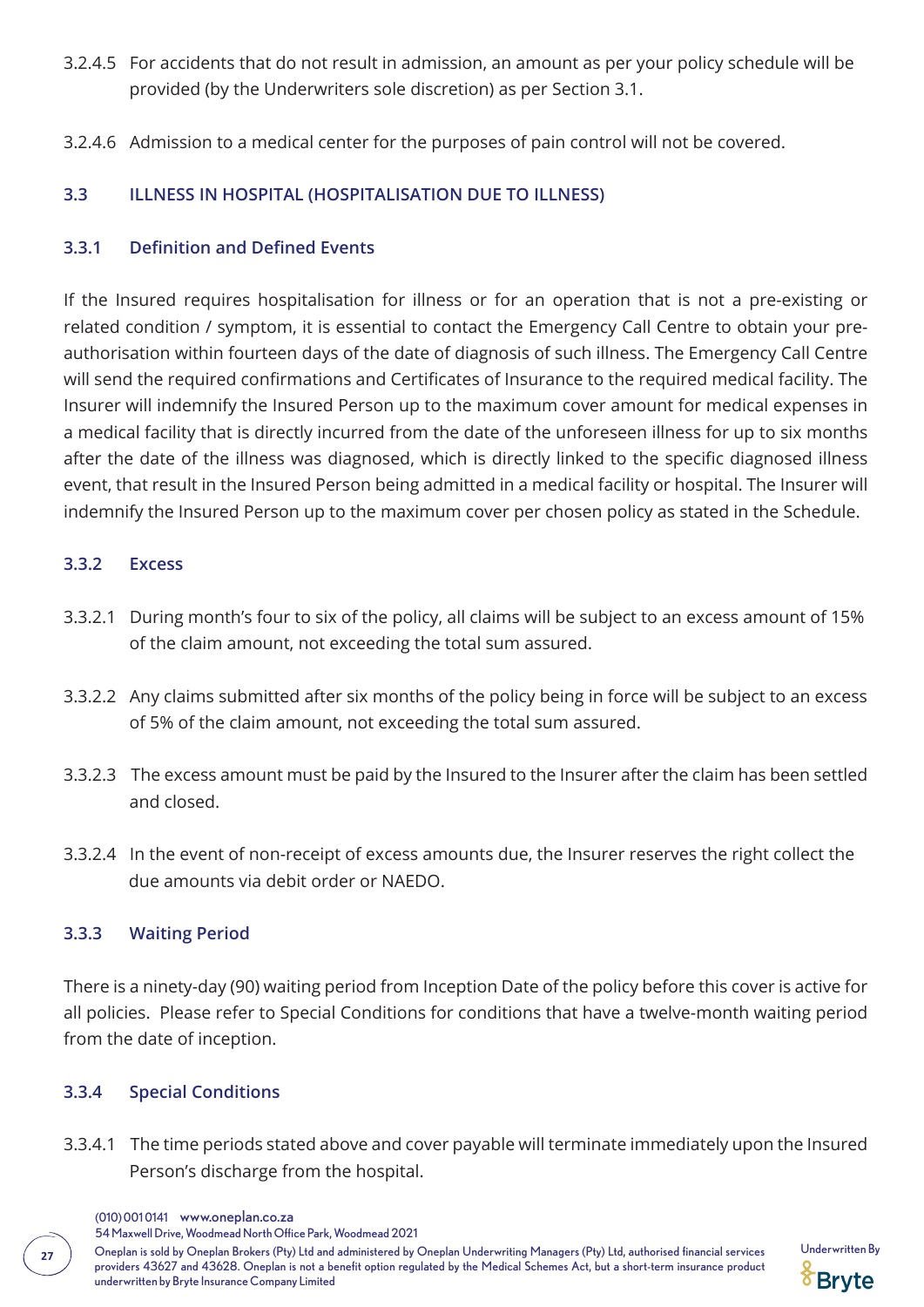- 3.3.4.2 Pre-existing conditions (known or unknown) and related and associated conditions / symptoms caused by the pre-existing conditions are excluded for the period c ontained in the Schedule. If not disclosed or known such conditions will be regarded as a pre-existing condition and will be excluded for at least twelve (12) months from the Inception Date.
- 3.3.4.3 The section above is not related to Dread Diseases, and no cover will be payable to the Insured for the diagnoses of or hospitalisation due to a Dread Disease. Please see the Dread Disease Cover section.
- 3.3.4.4 Should the person be re-admitted within six months of being discharged for the same or related illness it will be deemed under this section to form part of the same illness event and cover will carry on as if the stay were uninterrupted.
- 3.3.4.5 The following conditions are excluded for a period of twelve (12) months (subject to the Underwriter's discretion):
	- 3.3.4.5.1 Tonsillectomies, adenoidectomy, tonsillitis, adenoiditis
	- 3.3.4.5.2 Grommets, ear surgery, adenoidectomies and sinus / nasal surgery
	- 3.3.4.5.3 Hernias
	- 3.3.4.5.4 Pregnancy, complications of pregnancy and deliveries
	- 3.3.4.5.5 Gynaecological conditions and procedures including hysterectomies, CIN lesions, LLETZ, colposcopies, endometriosis treatment, ovarian cysts, polycystic ovaries, ablation of uterus, fibroids, hysteroscopies, myomectomies, enterocele and rectocele repairs Kidney stones and removal of kidney stones and bladder / urethra surgery, including cystoscopies and circumcisions
	- 3.3.4.5.6 Ulcers, gastritis, GERD, diverticulitis, irritable bowel syndrome, rectal bleeding and associated gastroscopies, hemorrhoids, colonoscopies and sigmoidoscopies
	- 3.3.4.5.7 Gallstones and removal of gallbladder (cholecystectomy)
	- 3.3.4.5.8 Spinal procedures and joint surgery, including carpal tunnel syndrome
- 3.3.5.6 This cover will not be paid together with any other cover in this policy.
- 3.3.5.7 A minimum turnaround time of 48hrs is required for Authorisation under this Cover. The Underwriter may require a twelve-month medical history or test results from all
	- (010) 001 0141 www.oneplan.co.za

54 Maxwell Drive, Woodmead North Office Park, Woodmead 2021

Oneplan is sold by Oneplan Brokers (Pty) Ltd and administered by Oneplan Underwriting Managers (Pty) Ltd, authorised financial services Underwritten By **<sup>28</sup>** providers 43627 and 43628. Oneplan is not a benefit option regulated by the Medical Schemes Act, but a short-term insurance product underwritten by Bryte Insurance Company Limited

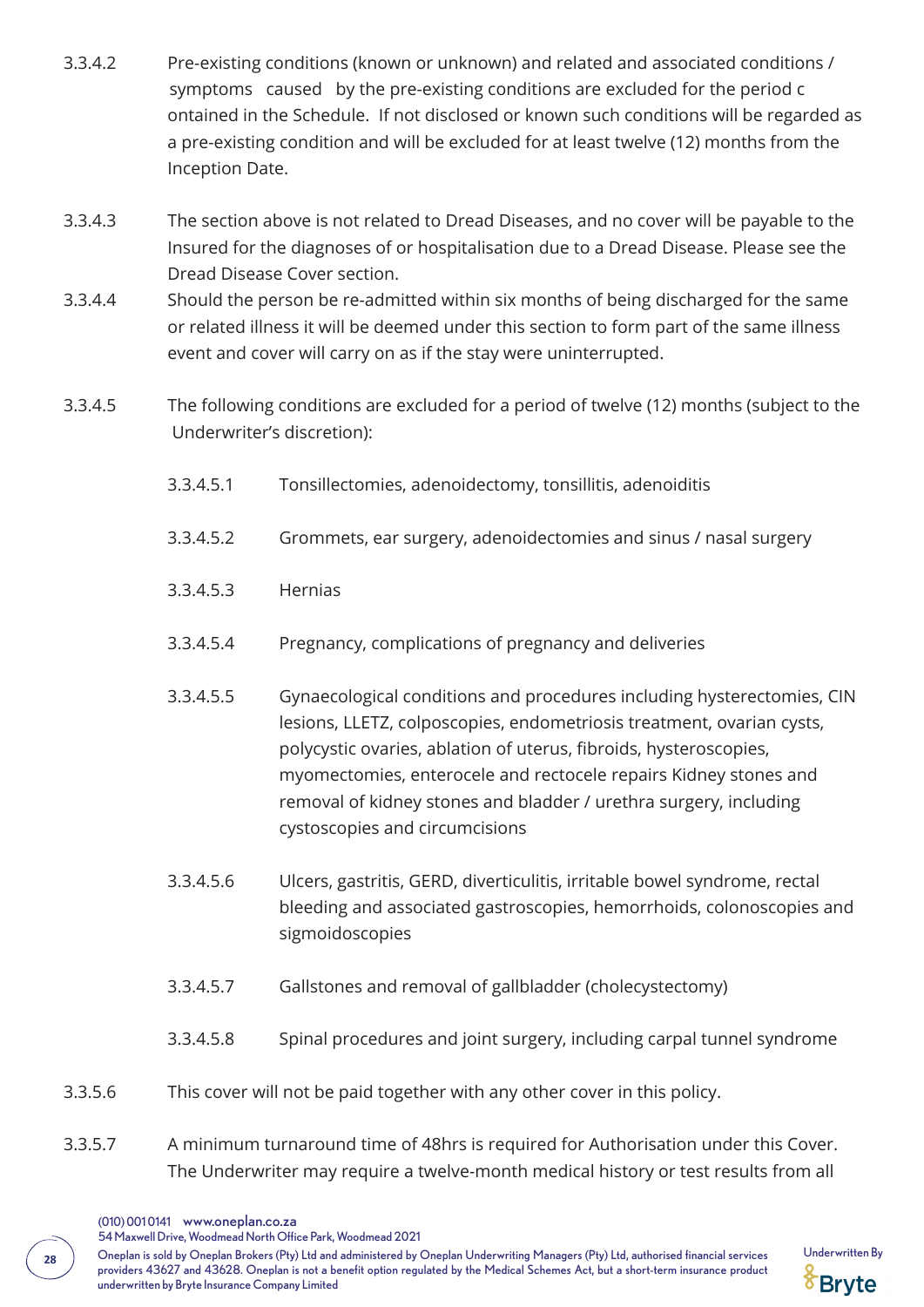practitioners consulted before a claim may be considered.

- 3.3.5.8 Any type of dental conditions including specialized dentistry, operations or dental procedures in any type of hospital for example (but not limited to) wisdom teeth removal, jaw surgery, orthodontic procedures and treatment of dental abscesses are not covered.
- 3.3.5.9 Admission to a medical center for the purposes of pain control will not be covered.
- 3.3.5.10 Arthroscopies and related procedures will not be covered under this section but under the Accident Cover subject to the conditions of that section.
- 3.3.5.11 Follow-up visits for illness events will be covered under Section 2.6.

### **3.4 DREAD DISEASE COVER**

#### **3.4.1 Definition**

If you need assistance due to a Dread Disease that was not pre-existing, you need to phone the Emergency Call Centre to get claim Authorisation. The Emergency Call Centre will send the required confirmations and Certificates of Insurance to the required medical institution. The Insurer will indemnify the Insured Person up to the maximum cover amount for medical expenses in an approved medical facility and that is directly incurred from the date of the unforeseen Dread Disease is diagnosed for up to twelve (12) months after the date of the of diagnoses which is directly linked due to the specific Insured Dread Disease illness up to an amount as per each specific plan as stipulated in the Schedule. The Insured can only claim again for a new event for the same disease after a six month "resting" period from the end of the previous incident. All diseases will require detailed confirmation with results including but not limited to sonars, histological confirmations, CT scan and MRI's, ECG's, Cardiologist's Reports, neuro-imaging investigative reports, etc.

### **3.4.2 Defined Events**

- 3.4.2.1 **Heart Attack:** A heart attack occurs when the blood flow to the heart is blocked, by a blood clot or build-up of fat, cholesterol and other substances, which form a plaque in the arteries that feed the heart (coronary arteries). The interrupted blood flow damage or destroy part of the heart muscle. This is often a result of coronary heart disease. Related risk conditions include high blood pressure, high cholesterol, diabetes and a family history of heart attack. Dread Disease cover will be considered once the diagnosis is confirmed with results of new electrocardiogram changes and the elevation of cardiac enzymes. Diagnosis based on the elevation of Troponin T test alone shall not be considered. Angina is specifically excluded from this cover.
- 3.4.2.2 **Coronary Artery Disease Requiring Surgery:** Coronary artery disease develops when the
	- (010) 001 0141 www.oneplan.co.za

54 Maxwell Drive, Woodmead North Office Park, Woodmead 2021

Oneplan is sold by Oneplan Brokers (Pty) Ltd and administered by Oneplan Underwriting Managers (Pty) Ltd, authorised financial services Underwritten By **<sup>29</sup>** providers 43627 and 43628. Oneplan is not a benefit option regulated by the Medical Schemes Act, but a short-term insurance product underwritten by Bryte Insurance Company Limited

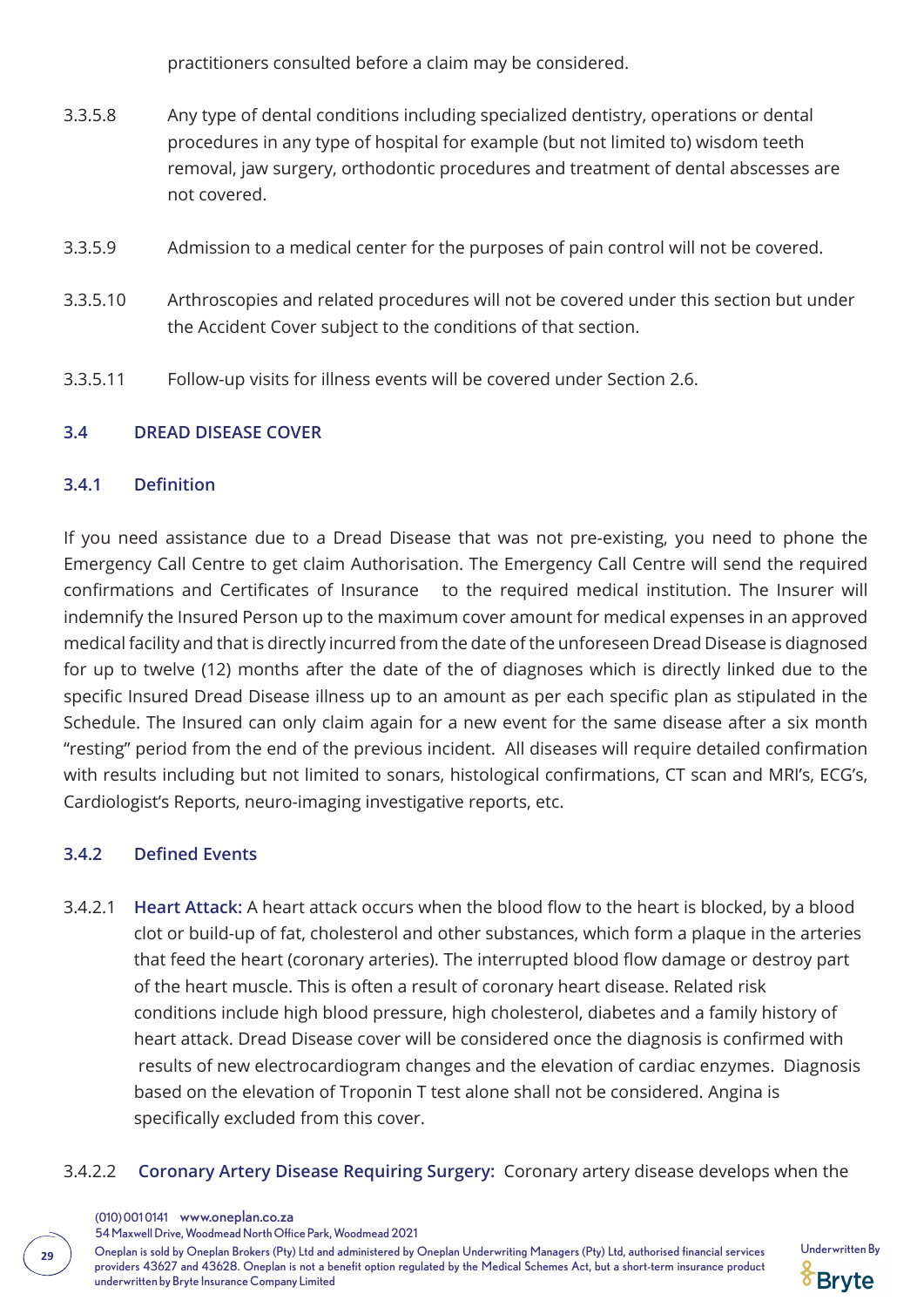coronary arteries, the major blood vessels that supply the heart with blood, oxygen and nutrients, become damaged or diseased. This develops over years. Dread Disease cover will be considered with a confirmed diagnosis, by coronary arteriography, that the three major arteries (Circumflex, Right Coronary Artery (RCA), Left Anterior Descending Artery (LAD) is narrowed by more than 60 percent and result in placement of a coronary stent or coronary artery by-pass surgery by way of a thoracotomy. An angiogram without placement of a stent is specifically excluded from Dread Disease cover.

- 3.4.2.3 **Heart Valve Replacement:** Heart valve defects or abnormalities that have occurred after the Inception Date of the policy that requires open-heart surgery to replace or to repair cardiac valves. The diagnosis of heart valve abnormality must be supported by cardiac catheterization or echocardiogram. Repair, via valvotomy, intra-arterial procedure, laparoscopic surgery or similar techniques are specifically excluded.
- 3.4.2.4 **Surgery to Aorta / aneurysm:** An aneurysm is a bulge or "ballooning" in the wall of an artery. Arteries are blood vessels that carry oxygen-rich blood from the heart to other parts of the body. If an aneurysm grows large, it can burst and cause dangerous bleeding or even death. Dread Disease cover will be considered when surgery is required to repair or correct an aneurysm, narrowing, obstruction or dissection of the aorta through surgical opening of the chest or abdomen, excluding surgery of the branches of the thoracic and abdominal aorta.
- 3.4.2.5 **Stroke:** A stroke occurs when an artery to the brain is blocked or ruptures, resulting in death of an area of brain tissue due to loss of blood supply. This can be due to ischemia (lack of blood flow) caused by blockage (blood clot, cholesterol or fatty plaque), or a hemorrhage (leakage of blood). A stroke can be cause by hypertension, high cholesterol, a burst aneurysm. Dread Disease cover will be considered when the diagnosis is confirmed with a CT or MRI scan. Specifically excluded from Dread Disease cover is transient ischemic attacks; brain damage due to an infection, vasculitis, and inflammatory disease; vascular disease affecting the eye or optic nerve; and ischemic disorders of the vestibular system.
- 3.4.2.6 **Cancer:** Cancer is defined as the uncontrollable growth and spread of malignant cells and the invasion and destruction of normal tissue. All skin cancers except malignant melanoma, Stage 1 Hodgkin's disease and tumors manifesting as complications of Acquired Immune Deficiency Syndrome are specifically excluded from Dread Disease cover.
- 3.4.2.7 **Acute Kidney Failure:** Acute kidney failure, that developed in less than two days, due to the kidney's ability to remove waste and help balance fluids and electrolytes in the body, that requires short term dialysis. The causes for the acute dialysis will include septic shock (septicemia) or disorders that cause clotting of the kidney's blood vessel. Chronic diseases causing renal failure that require permanent dialysis is specifically excluded.
- 3.4.2.8 **Major Organ Transplant:** Organ transplantation is the moving of an organ from one body to another, or from a donor site including bone marrow on the patient's own body, for
	- (010) 001 0141 www.oneplan.co.za

54 Maxwell Drive, Woodmead North Office Park, Woodmead 2021

Oneplan is sold by Oneplan Brokers (Pty) Ltd and administered by Oneplan Underwriting Managers (Pty) Ltd, authorised financial services Underwritten By **<sup>30</sup>** providers 43627 and 43628. Oneplan is not a benefit option regulated by the Medical Schemes Act, but a short-term insurance product underwritten by Bryte Insurance Company Limited

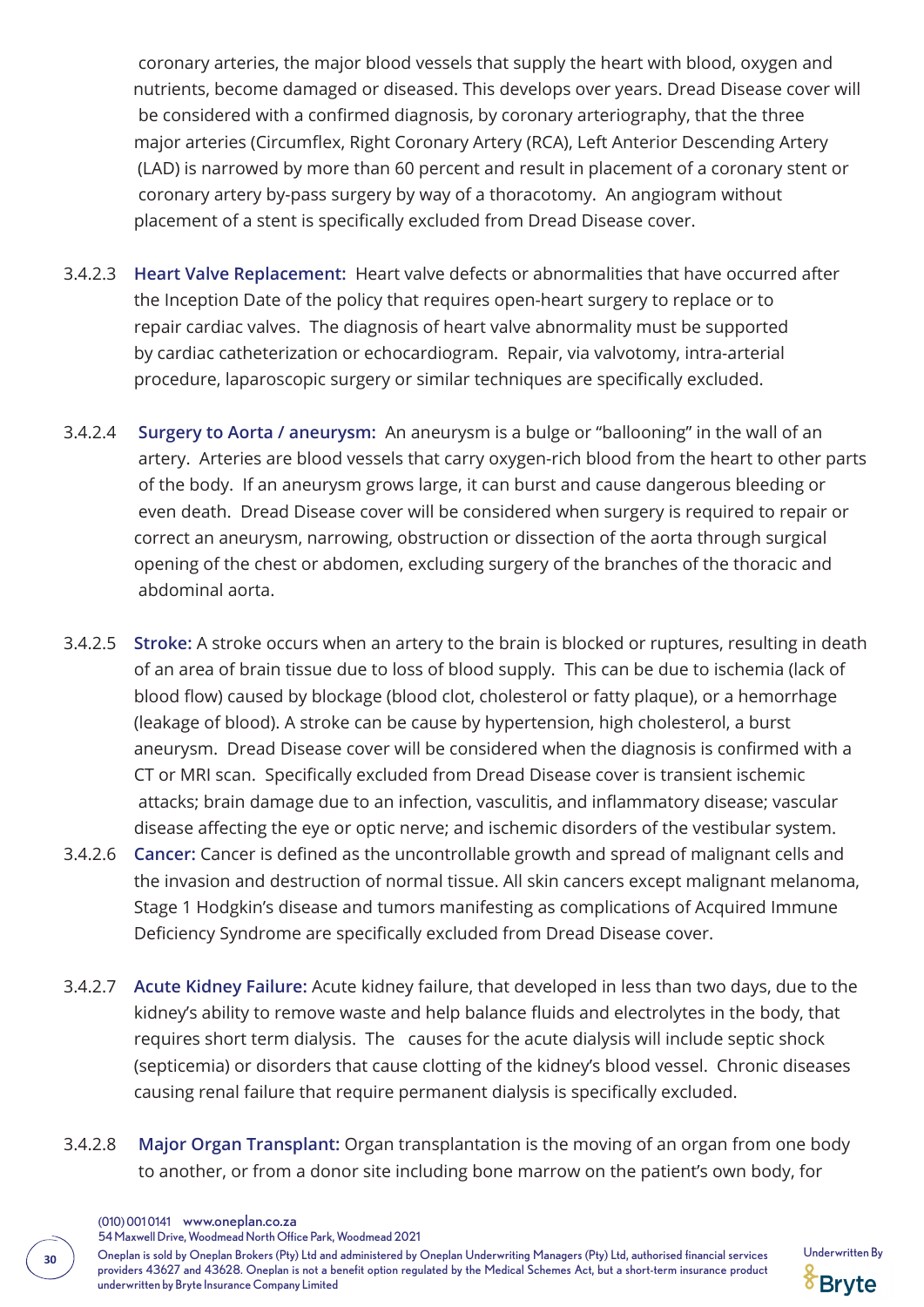replacing the recipient's damaged or absent organ. Transplant of parts of organs and other tissue are excluded. Organ transplant will only be considered for conditions that developed after the Inception Date of the policy.

3.4.2.9 **Brain Tumors:** A brain tumor is an intracranial solid neoplasm, a tumor (defined as an abnormal growth of cells) within the brain or the central spinal canal. Dread Disease cover will be considered when the tumor is confirmed by a CT scan or MR. Cysts, granulomas, malformations in or of the arteries or veins of the brain, hematomas, tumors in the pituitary gland or spine and tumors of the acoustic nerve are excluded from Dread Disease Cover.

#### **3.4.3 Waiting Period**

The cover has a six-month (6) waiting period from date of Inception.

#### **3.4.4 Special Conditions**

- 3.4.4.1 Pre-existing conditions, symptoms and newly diagnosed conditions within first six months from the date of inception are excluded for twelve (12) months.
- 3.4.4.2 As a rule, all pre-existing conditions that existed twelve-months prior to the Inception Date and diagnosed within the first six months of the policy, will have a minimum of a twelve month general exclusion or may be totally excluded from cover.
- 3.4.4.3 If the Insured Person is discharged and has successfully been treated and a minimum period of six months have passed from the end of the previous event, the Insured will be covered for any newly diagnosed disease including the same kind of disease.
- 3.4.4.4 The Insurer will not pay the cover under any other cover together with this section.
- 3.4.4.5 The Insurer agrees to cover certain procedures that are directly linked to the specific health (Dread Disease) event. These procedures are to be approved by the Insurer or Underwriter and medical evidence needs to be supplied by the client.
- 3.4.4.6 In the lifetime of a policy, up to three Dread Disease claims for the same Dread Disease per dependant will be allowed.

### **3.5 NATURAL BIRTH AND EMERGENCY CAESAREAN COVER**

#### **3.5.1 Definition and Defined Events**

If the Insured requires hospitalization for natural birth or an emergency caesarean procedure, it is essential to contact the Emergency Call Centre to obtain your pre-Authorisation. The Emergency Call

(010) 001 0141 www.oneplan.co.za

54 Maxwell Drive, Woodmead North Office Park, Woodmead 2021

Oneplan is sold by Oneplan Brokers (Pty) Ltd and administered by Oneplan Underwriting Managers (Pty) Ltd, authorised financial services Underwritten By **<sup>31</sup>** providers 43627 and 43628. Oneplan is not a benefit option regulated by the Medical Schemes Act, but a short-term insurance product underwritten by Bryte Insurance Company Limited

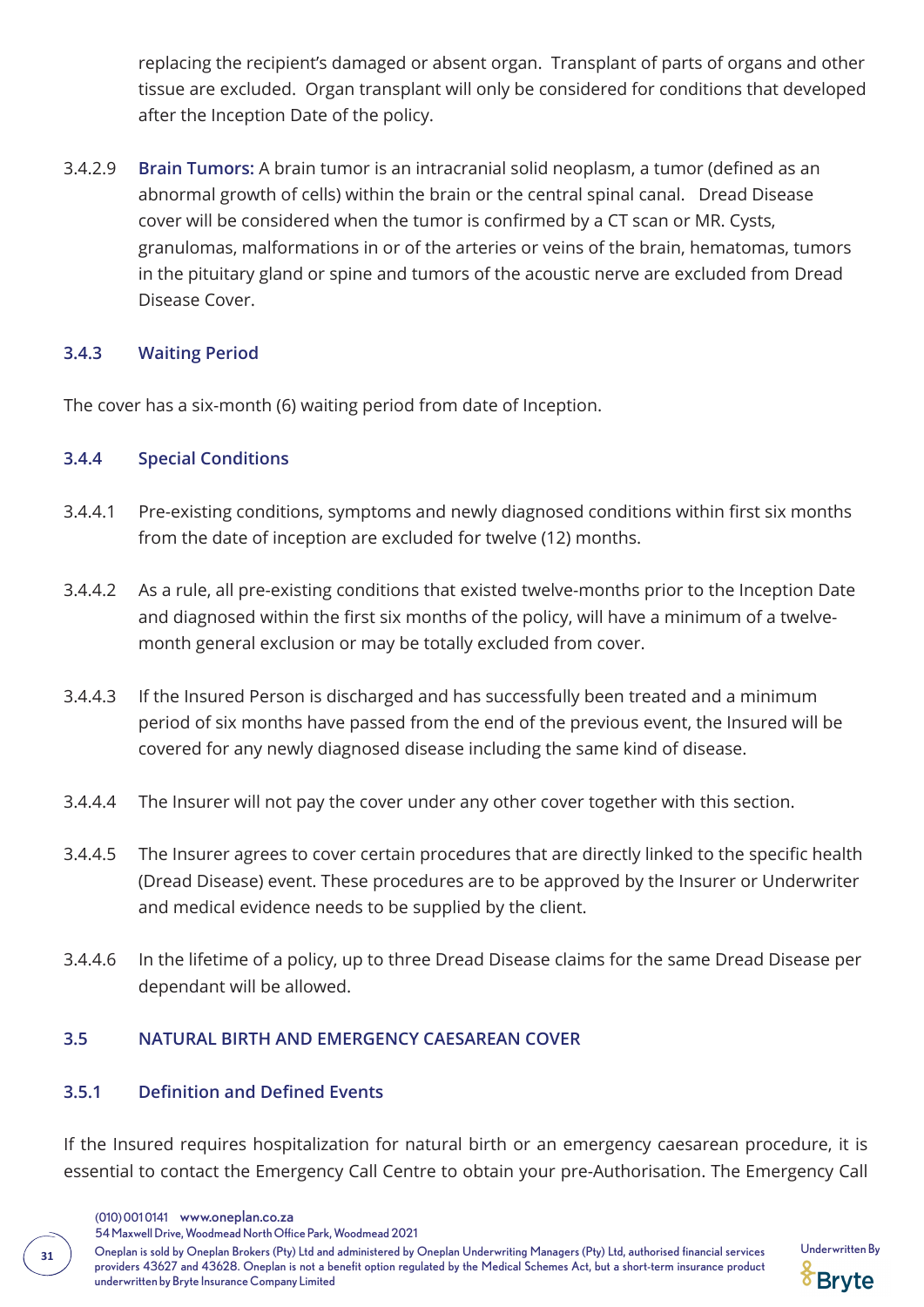Centre will send the required confirmations and Certificates of Insurance to the required medical facility. The Insurer will indemnify the Insured Person up to the maximum cover amount for medical expenses in a medical facility that is directly incurred. The Insurer will indemnify the Insured Person up to the maximum cover per chosen policy as stated in the Schedule and is subject to the overall annual limit for Illness in Hospital Cover.

#### **3.5.2 Excess**

3.5.2.1 Any claims related to birth or pregnancy will be subject to an excess amount of 10% of the claim amount.

#### **3.5.3 Waiting Period**

There is a twelve-month (12) waiting period from Inception Date of the policy before this cover is active.

#### **3.5.4 Special Conditions for Delivery**

- 3.5.4.1 To book a bed for delivery, a letter of confirmation of cover needs to be requested from the Authorisations or Customer Care Manager. Upgrades to private wards is not covered under this policy and all costs for private wards will be for the insured's account.
- 3.5.4.2 Authorisation for the delivery will be provided two weeks prior to the delivery date or once payment of the Premium for the month in which the delivery will occur is received.
- 3.5.4.3 Natural birth, water birth and midwife deliveries in a hospital, maternity facility or at home will be covered.
- 3.5.4.4 Caesarean sections must be clinically indicated and a motivation letter must be sent to the Underwriters for approval.
- 3.5.4.5 Elective caesareans will only be covered up to the applicable cover limit for natural birth.
- 3.5.4.6 In the event of sterilization or tubal ligation procedures performed together with a caesarean section, the costs of these procedures will be for the Insured Person's liability.
- 3.5.4.7 If the birth of the new born is within the first twelve (12) months from the inception of the policy, the Insurer will not cover the birth nor any complications related to the birth.
- 3.5.4.8 If there are complications regarding the new born baby during the birth (for births after the twelve (12) months waiting period) expenses will be met up to the Insured's cover limit.
- 3.5.4.9 The cover may only be utilized once during the lifetime of the policy for dependants other than a spouse or partner.



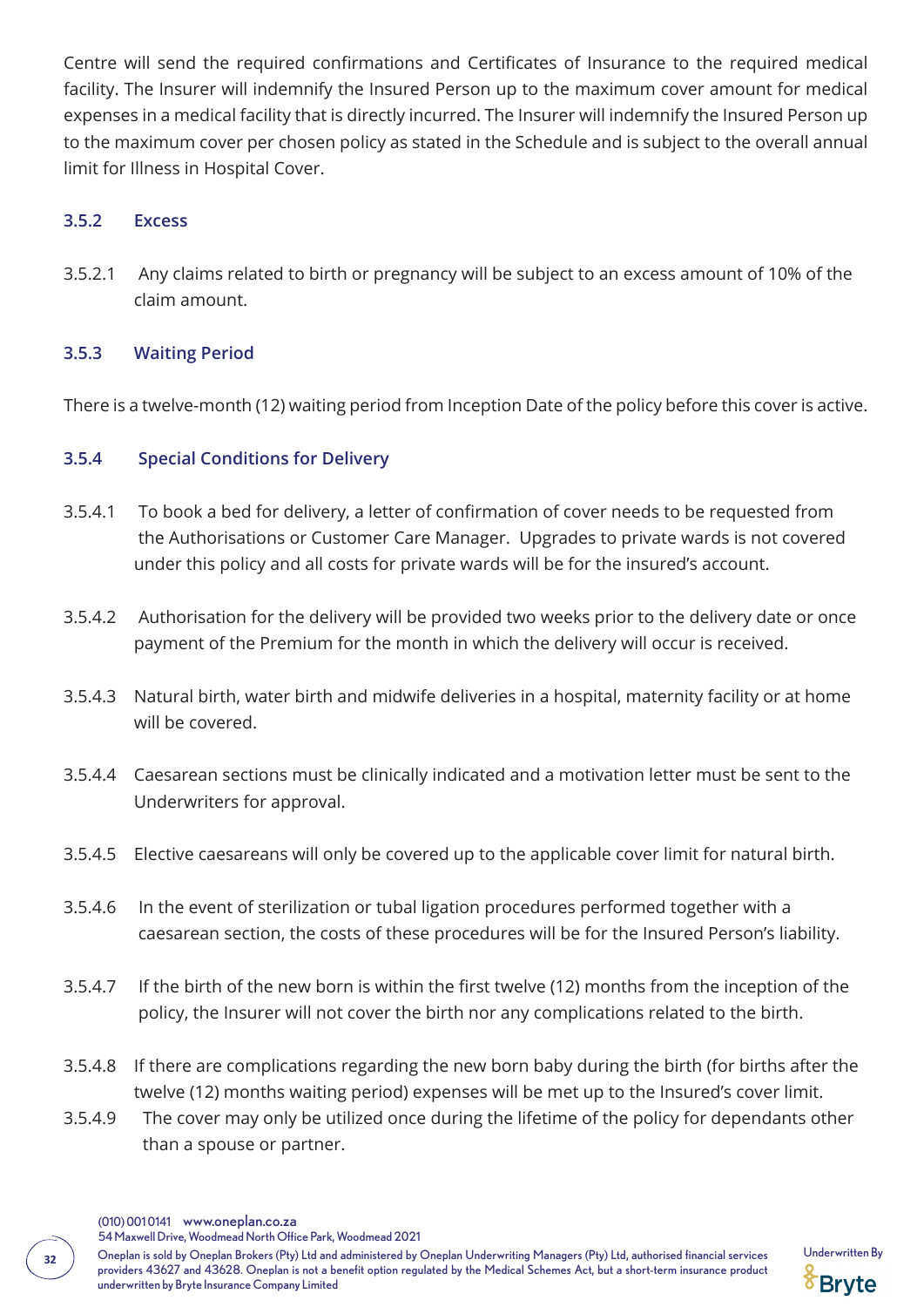3.5.4.10 Follow-up visits will be covered under Section 2.6.

- 3.5.5 Special Conditions for New Born Babies
- 3.5.5.1 After the birth the new born baby will only be covered once he has been discharged from the hospital with a clean bill of health, subject to the baby being registered and accepted as an Insured child within thirty days of the date of birth. This excludes any conditions related to a delivery that was not covered by the policy for a period of six (6) months from the date of birth.
- 3.5.5.2 If the next month's debit order is returned, the Insurer will have the right to claim back any cover paid towards the new born baby.
- 3.5.5.3 Phototherapy for jaundice (in hospital or at home) will be included in the cover amount for the delivery.
- 3.5.5.4 Audiology, dietician consultations and PCA pumps for pain control are specifically excluded from cover.

### **3.6 AMBULANCE AND EMERGENCY SERVICES COVER**

### **3.6.1 Definition and Defined Events**

In the event of a medically justifiable life-threatening medical emergency, the Insured Person will be covered for transport by ambulance or air transport to the appropriate medical facility. There is a 24 hour dedicated emergency line via the call center.

### **3.6.2 Waiting Period**

The cover is active from the Inception Date of the policy.

### **3.6.3 Special Conditions**

- 3.6.3.1 Voluntary transfers will not be covered.
- 3.6.3.2 Transport from a hospital / medical facility to a residence will not be covered.
- 3.6.3.3 Transport to a consulting room where an event is not related to an admission will not be covered.
- 3.6.3.4 Transport if no other means of transport is available to the Insured Person will not be covered.
- 3.6.3.5 If ambulance services have been utilized for non-life-threatening events or events not approved by the Underwriters, will be for the Insured Person's own account.
	- (010) 001 0141 www.oneplan.co.za

54 Maxwell Drive, Woodmead North Office Park, Woodmead 2021

Oneplan is sold by Oneplan Brokers (Pty) Ltd and administered by Oneplan Underwriting Managers (Pty) Ltd, authorised financial services Underwritten By **<sup>33</sup>** providers 43627 and 43628. Oneplan is not a benefit option regulated by the Medical Schemes Act, but a short-term insurance product underwritten by Bryte Insurance Company Limited

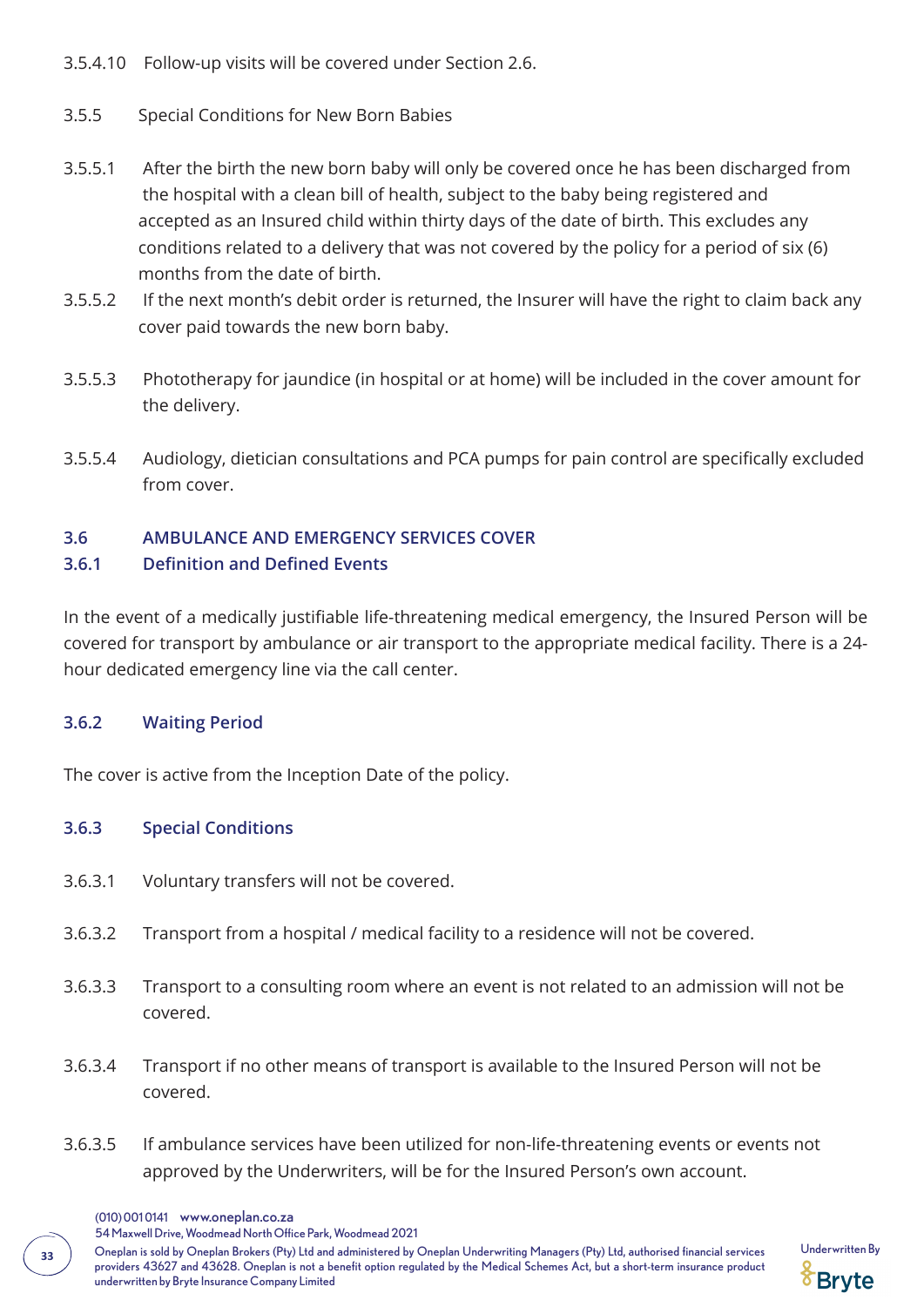3.6.3.6 Transport for events excluded from the policy and Schedule will not be covered.

#### **SECTION 4**

- **4 ONEPLAN DISABILITY COVER**
- **4.1 ACCIDENT PERMANENT DISABILITY COVER**

#### **4.1.1 Definition and Defined Events**

If the Principal Insured sustains a bodily injury due to an accident in the borders of South Africa, which results within twelve (12) calendar months from the date of the accident in permanent disability or loss of the use of limbs the Insurer agrees to compensate the Insured person or their Estate or mandated nominee the compensation stated in the percentage of permanent disablement table of cover (see below). The Insurer will compensate the Insured Person such percentage of the amount as specified in the Schedule and as specified in the percentage of permanent disablement table of cover.

| <b>Injury</b>                                            |                 | <b>Percentage of</b><br>permanent disablement |
|----------------------------------------------------------|-----------------|-----------------------------------------------|
| Loss of two Limbs                                        |                 | 100%                                          |
| Loss of both hands, or of all fingers and both thumbs    |                 | 100%                                          |
| Total loss of sight / blindness                          |                 | 100%                                          |
| Total paralysis including paraplegia and quadriplegia    |                 | 100%                                          |
| Injuries resulting in employee being permanent bedridden |                 | 100%                                          |
| Any other injury causing permanent total disablement     |                 | 100%                                          |
| Loss of arm at shoulder                                  |                 | 65%                                           |
| Loss of arm between elbow and shoulder                   |                 | 65%                                           |
| Loss of arm at elbow                                     |                 | 55%                                           |
| Loss of arm between wrist and elbow                      |                 | 55%                                           |
| Loss of hand at wrist                                    |                 | 50%                                           |
| Loss of four fingers and thumb of one hand               |                 | 50%                                           |
| Loss of four fingers                                     |                 | 40%                                           |
| Loss of thumb                                            | Both phalanges  | 25%                                           |
|                                                          | One phalanx     | 15%                                           |
| Loss of index finger                                     | Three phalanges | 10%                                           |

<sup>(010) 001 0141</sup> www.oneplan.co.za

54 Maxwell Drive, Woodmead North Office Park, Woodmead 2021

Oneplan is sold by Oneplan Brokers (Pty) Ltd and administered by Oneplan Underwriting Managers (Pty) Ltd, authorised financial services Underwritten By **<sup>34</sup>** providers 43627 and 43628. Oneplan is not a benefit option regulated by the Medical Schemes Act, but a short-term insurance product underwritten by Bryte Insurance Company Limited

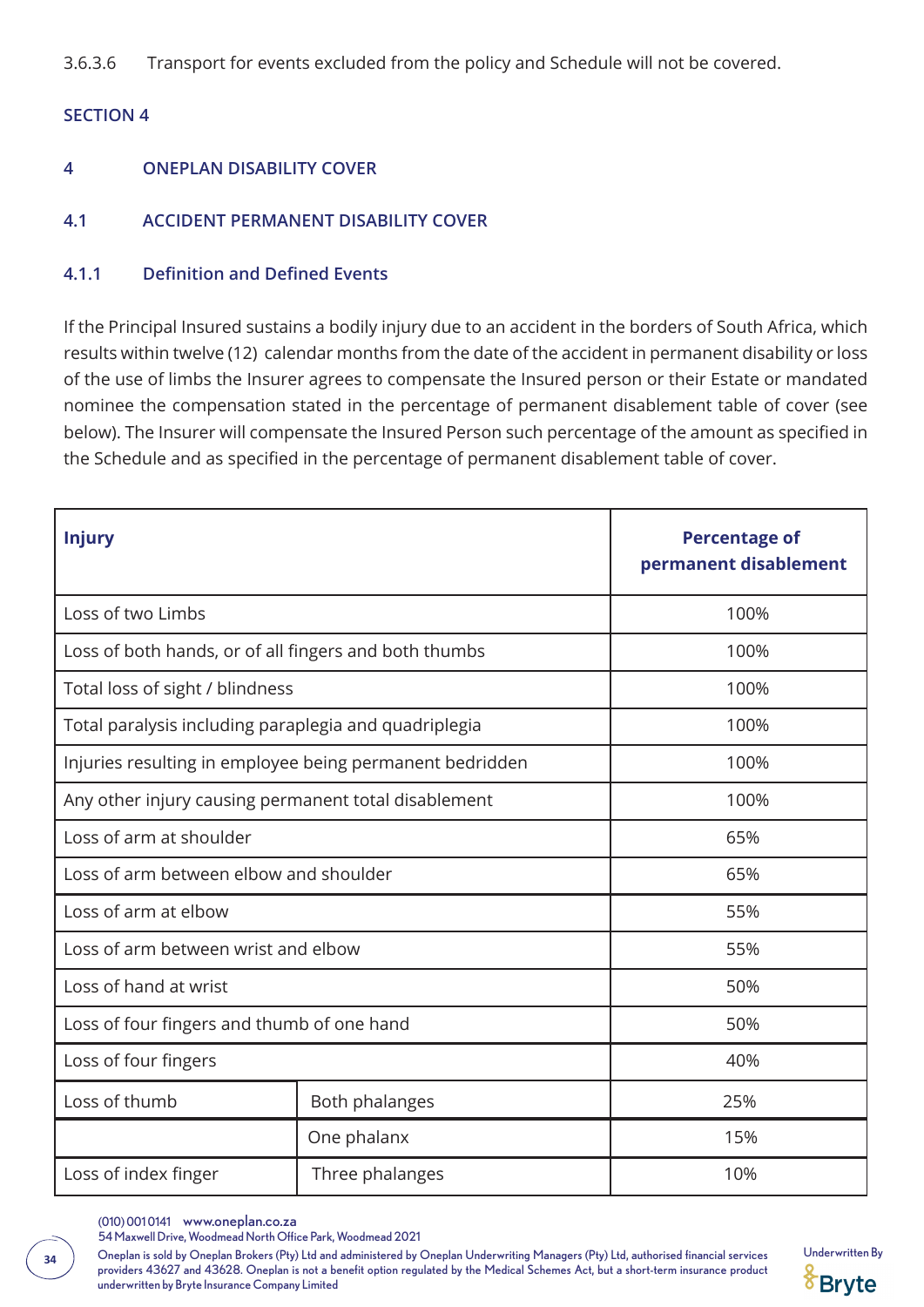|                       | Two phalanges                        | 8%         |
|-----------------------|--------------------------------------|------------|
|                       | One phalanx                          | 5%         |
| Loss of middle finger | Three phalanges                      | 8%         |
|                       | Two phalanges                        | 6%         |
|                       | One phalanx                          | 4%         |
| Loss of ring finger   | Three phalanges                      | 6%         |
|                       | Two phalanges                        | 5%         |
|                       | One phalanx                          | 3%         |
| Loss of little finger | Three phalanges                      | 4%         |
|                       | Two phalanges                        | 3%         |
|                       | One phalanx                          | 2%         |
| Loss of metacarpals   | First, second and third (additional) | 4%         |
|                       | Fourth or fifth (additional)         | 2%         |
| Loss of leg           | At hip                               | 70%        |
|                       | Between knee and hip                 | 70%        |
|                       | <b>Below knee</b>                    | 45%        |
|                       | Loss of toes All                     | 15%        |
|                       | Big, both phalanges                  | 7%         |
|                       | Big, one phalanx                     | 3%         |
|                       | Toes other than big toes             |            |
|                       | Four toes                            | 7%         |
|                       | Three toes                           | 5%         |
|                       | Two toes                             | 3%         |
|                       | One toe                              | 1%         |
| Loss of eye           | Whole eye                            | 50% / 100% |
| Loss of hearing       | Both ears                            | 100%       |
|                       | One ear                              | 50% / 100% |

4.1.1.1 Paraplegia / quadriplegia are defined as loss of motor, sensory or automatic function of the extremities because of a spinal cord injury which affects the neutral elements of the spinal cord.

(010) 001 0141 www.oneplan.co.za

54 Maxwell Drive, Woodmead North Office Park, Woodmead 2021

Oneplan is sold by Oneplan Brokers (Pty) Ltd and administered by Oneplan Underwriting Managers (Pty) Ltd, authorised financial services Underwritten By **<sup>35</sup>** providers 43627 and 43628. Oneplan is not a benefit option regulated by the Medical Schemes Act, but a short-term insurance product underwritten by Bryte Insurance Company Limited

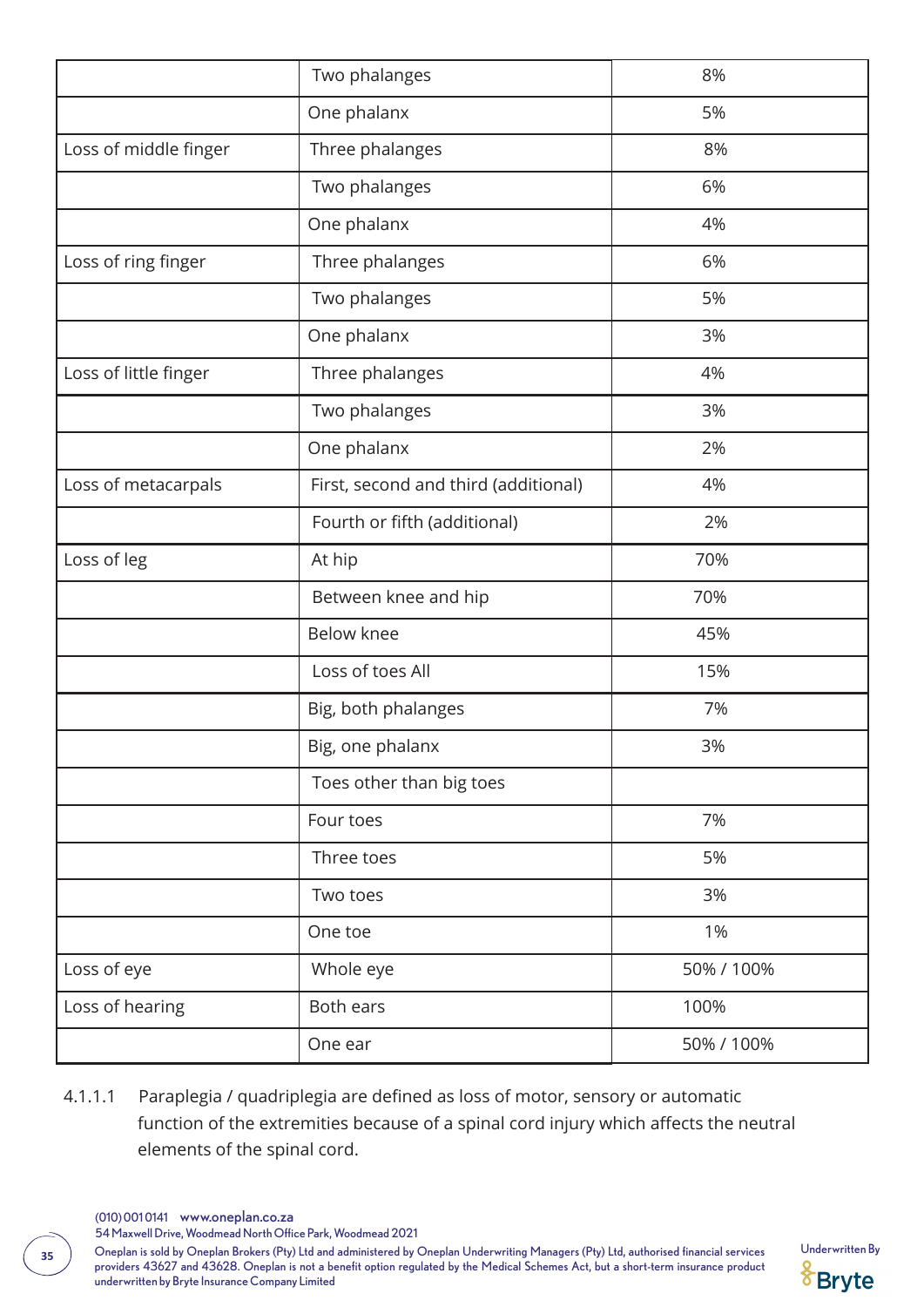- 4.1.1.2 Total loss of Sight/Blindness is defined the loss of sight that is permanent, in both eyes and irreversible to the extent that vision is measured 3/60, even with the use of visual aids and must be confirmed by an ophthalmologist.
- 4.1.1.3 Loss of hearing is defined as the total and irreversible loss of hearing in one or both ears because of an accident. The diagnosis must be supported by an audiometric and sound threshold test provided and certified by an Ear, Nose, Throat (ENT) specialist. The total loss must be at least 95 decibels in all frequencies of hearing.

### **4.1.2 Waiting Period**

The cover is active from the Inception Date of the policy.

### **4.1.3 Special conditions**

The Insurer's liability is limited should compensation become due for multiple cover under this policy. The compensation will be limited to a maximum of 100% of the cover amount. This is applicable to a specific insurable accident event.

#### **SECTION 5**

#### **5 ONEPLAN DEATH COVER**

#### **5.1 NATURAL DEATH COVER, ACCIDENTAL DEATH COVER AND FAMILY DEATH COVER**

#### **5.1.1 Description**

If the Insured Person dies, the Insurer will make compensation stated under cover payable, in terms of the policy cover schedule. If any Insured Person under this policy dies due to an unforeseen event, the policy will pay the Principal Insured or his Estate or nominated account the death cover per deceased Insured Person as stated in the Schedule as a stated lump sum amount.

#### **5.1.2 Waiting Period**

- 5.1.2.1 Death of any Insured due to an accident is covered from the Inception Date of the policy.
- 5.1.2.2 Death of any Insured due to natural unforeseen causes (such as disease, age or operation) is covered only after three months (three calendar months) from the Inception Date of the policy.

#### **5.1.3 Death Cover Claims Procedure**

5.1.3.1 Upon the death of any person, the Insurer or Underwriter needs to be informed as soon as

Oneplan is sold by Oneplan Brokers (Pty) Ltd and administered by Oneplan Underwriting Managers (Pty) Ltd, authorised financial services Underwritten By **<sup>36</sup>** providers 43627 and 43628. Oneplan is not a benefit option regulated by the Medical Schemes Act, but a short-term insurance product underwritten by Bryte Insurance Company Limited



<sup>(010) 001 0141</sup> www.oneplan.co.za

<sup>54</sup> Maxwell Drive, Woodmead North Office Park, Woodmead 2021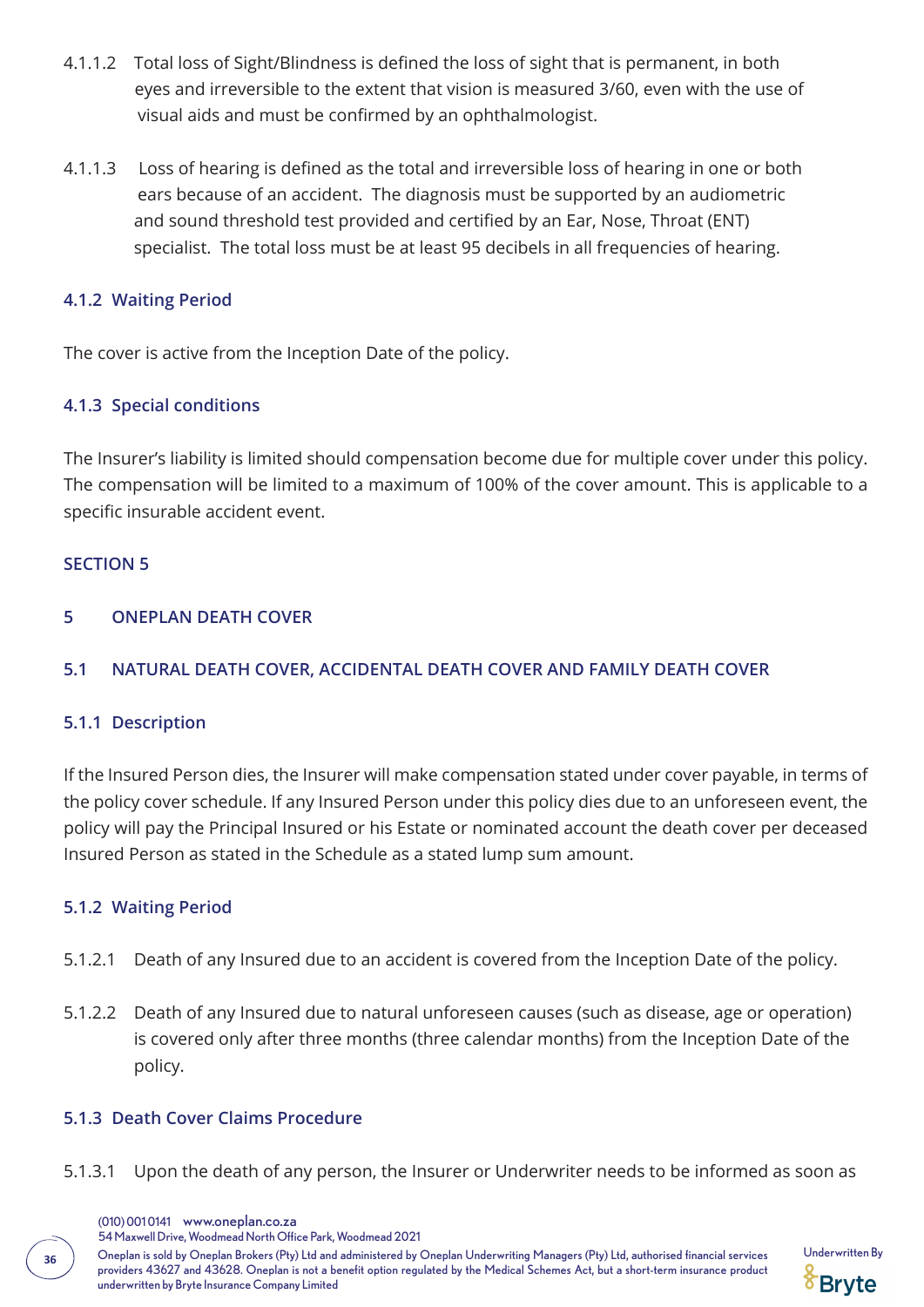possible and the necessary supporting documentation must be sent to the Underwriter.

- 5.1.3.2 Claim documentation need to be submitted within six (6) months of the date of death.
- 5.1.3.3 No claim where documentation is submitted after six (6) months of the date of death will be paid.

### **5.1.4 Claim Documentation**

- 5.1.4.1 A claim notification document duly completed and signed by the Insured or the beneficiary.
- 5.1.4.2 The duly certified final death certificate signed, stamped and dated by a Commissioner of Oaths.
- 5.1.4.3 A fully completed BI1663 Form.
- 5.1.4.4 A Certified copy of the Principal Insured Person's Identity Document.
- 5.1.4.5 A Certified copy of the deceased's identity document.
- 5.1.4.6 Proof of relationship and/or validity of cover where applicable.
- 5.1.4.7 The Underwriter and or Claims Manager reserves the right to request further documentation from the claimant to properly assess a claim and such documentation must be submitted within six (6) months after the date of death.

#### **5.1.4 Payment of Cover**

- 5.1.4.1 It is hereby expressly stated that the Underwriter will accept the claimant in the event of the death of the Principal Insured, as the legitimate claimant if not specifically instructed otherwise.
- 5.1.4.2 Claims will be paid within one (1) calendar month of approval of such claims.

#### **SECTION 6**

#### **6 TRAUMA, ASSAULT AND ACCIDENTAL HIV**

This service is provided by Oneplan Underwriting Managers(Pty) Ltd. This is a 24-hour emergency assistance helpline which will arrange for the necessary help an Insured may require in a situation where assault, accidental exposure to HIV or any other trauma occurs.

(010) 001 0141 www.oneplan.co.za

54 Maxwell Drive, Woodmead North Office Park, Woodmead 2021

Oneplan is sold by Oneplan Brokers (Pty) Ltd and administered by Oneplan Underwriting Managers (Pty) Ltd, authorised financial services Underwritten By **<sup>37</sup>** providers 43627 and 43628. Oneplan is not a benefit option regulated by the Medical Schemes Act, but a short-term insurance product underwritten by Bryte Insurance Company Limited

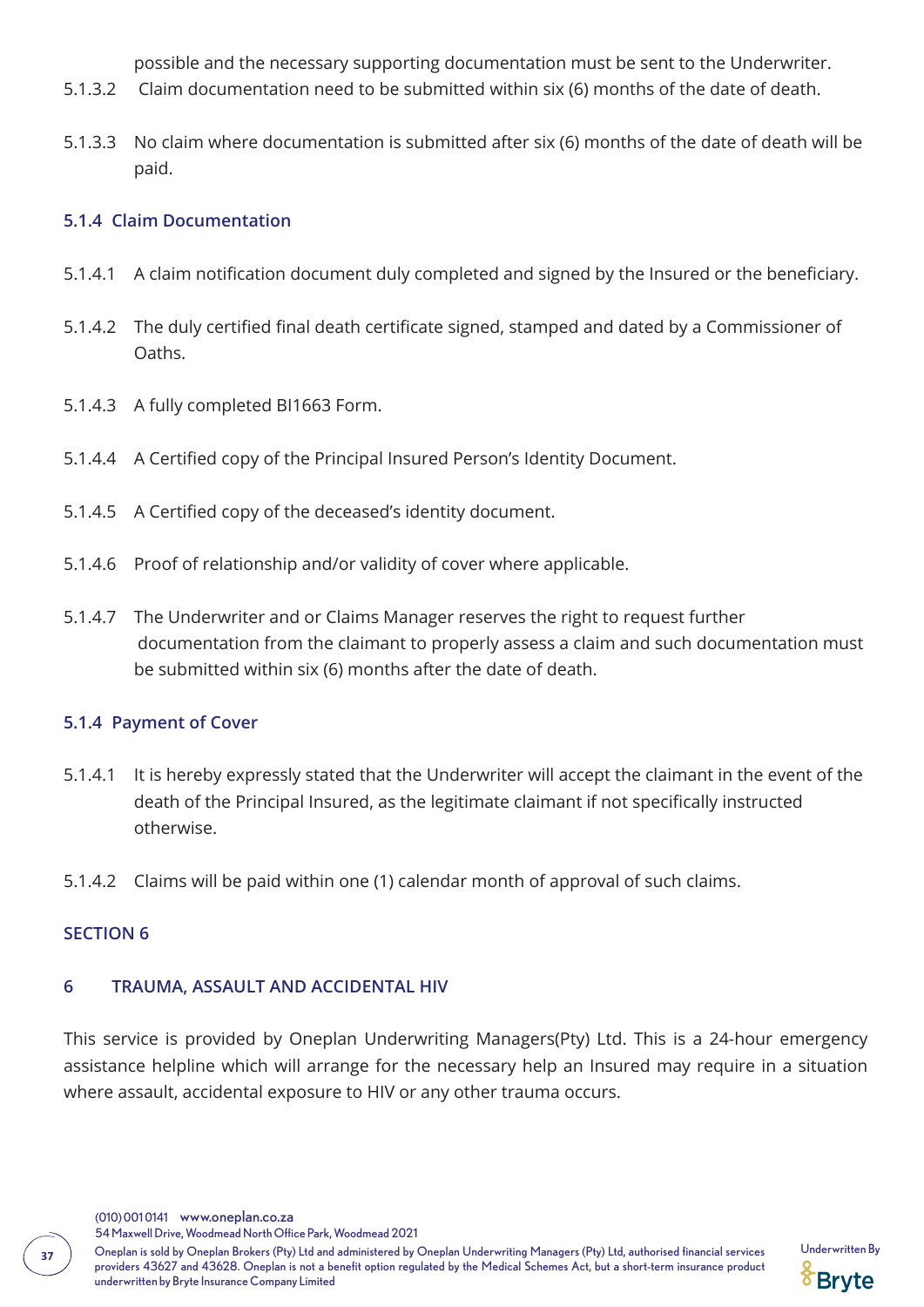### **6.1 Trauma and Assault Counselling**

In the case of trauma, the Insured will receive psychological counselling from a public trauma center or a private institution in the event of the following:

- Rape Thi-jacking Child abuse Suicide of close family members - Fire - Motor Vehicle - Death of next- - Domestic violence and/or abuse Accident to-kin
- Woman Kidnapping /
	- abuse abduction

### **6.2 Accidental HIV Infection**

The HIV protection service provides Insured Persons with peace of mind because in the event of a violent assault such as rape or any other accidental exposure such as a needle prick with a contaminated needle, the Insured Person or his/her family has access to hospital care, treatment and diagnostic regimes for the management of the consequences. The imminence of HIV/Aids will often cause the trauma to be of a more intense nature; therefore, the Insured Person will also receive psychological counselling.

In the event of accidental exposure to HIV as confirmed by a general practitioner and providing that the Insured Person is HIV negative (as per a rapid test), he will be provided with access to the following per event:

- Three HIV blood tests: one test immediately after the event, the second test at six weeks and the third test at three months
- 30-day starter pack of antiretroviral medication
- A 7-day course of STI (Sexually Transmitted Infections) medication
- A 'morning-after pill' to prevent pregnancy (for women who are raped)
- Registration for an HIV management treatment, where applicable
- Three counselling sessions with either a general practitioner, trauma trained nurse or trauma counsellor. Should the rapid test indicate that the Insured Person is HIV positive, he will have access to the following:
	- 24-hours-a-day, 365-days-a-year telephonic trauma counselling
	- 24-hours-a-day, 365-days-a-year telephonic HIV counselling

Oneplan is sold by Oneplan Brokers (Pty) Ltd and administered by Oneplan Underwriting Managers (Pty) Ltd, authorised financial services Underwritten By **<sup>38</sup>** providers 43627 and 43628. Oneplan is not a benefit option regulated by the Medical Schemes Act, but a short-term insurance product underwritten by Bryte Insurance Company Limited

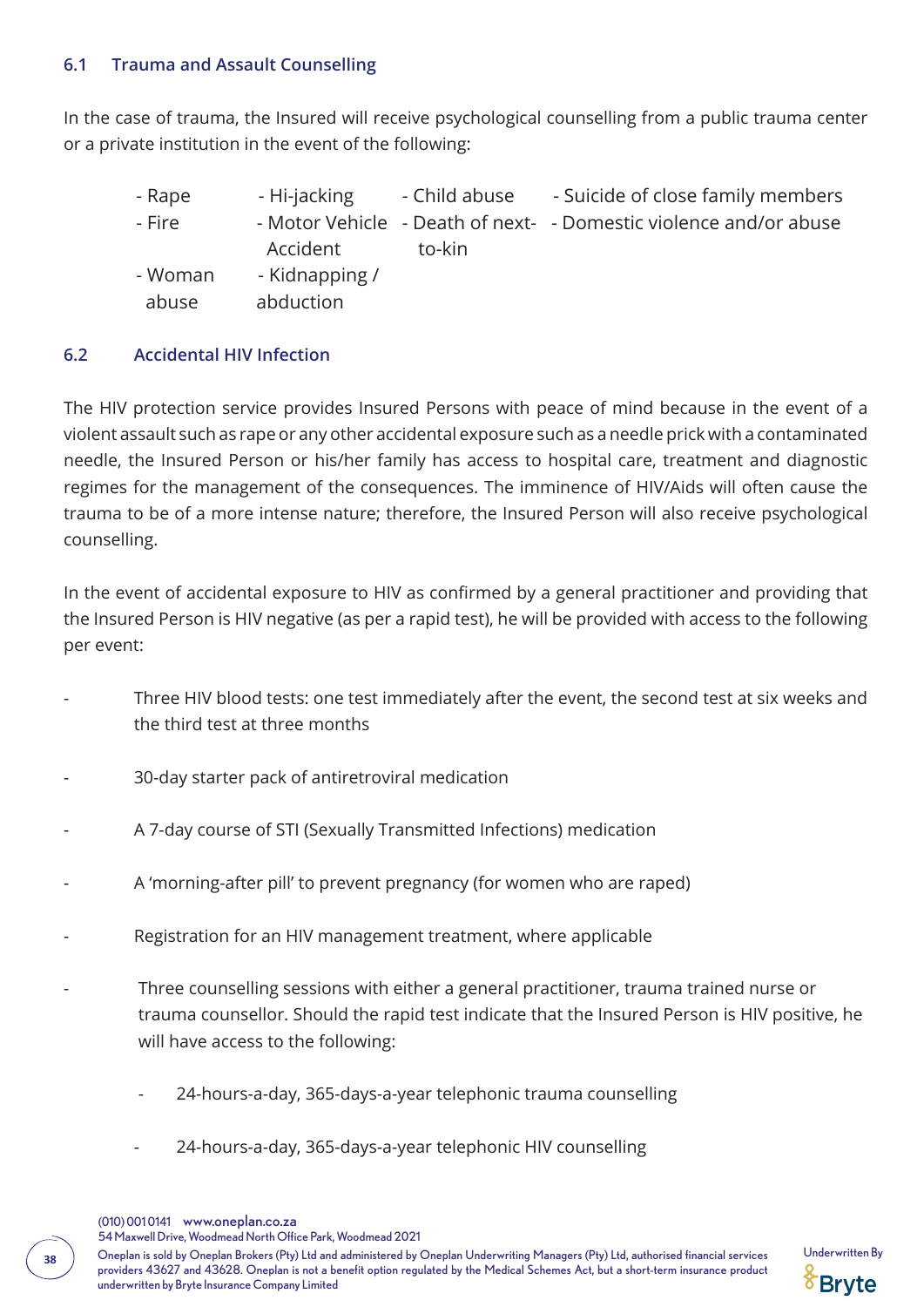- One counselling sessions with either a general practitioner, trauma trained nurse or trauma counsellor
- A 7-day course of STI medication
- A 'morning-after pill' to prevent pregnancy

### **6.3 Accidental HIV Infection Treatment**

6.3.1 The Underwriter will provide the Insured Person up to a limit of R10 000.00 per event for the Insured Person that requires antiretroviral treatment because of accidental HIV exposure event. Pre-Authorisation must be obtained within fourteen days of the diagnosis and treatment will not be provided for pre-existing or related conditions. General Practitioner / Specialist consultations and pathology related to the accidental exposure will be covered up to a limit of R5000.00 per event.

### **6.4 Exclusions**

Cover will not be payable in the event of:

- Should a HIV infection claim not be reported within 48 hours (up to a maximum of 72 hours), the Underwriter cannot accept the claim for the HIV protection medication, although Insured Persons can still make use of our telephonic advice and trauma counselling. This exclusion pertains to the fact that the antiretroviral medication (Starter pack) will no longer be effective after expiry of 72 hours.
- Any claim which is in any respect fraudulent.
- Loss, damage or bodily injury deliberately caused by the Insured Person or any person acting in collusion with the Insured Person, consequential loss or damage except as specifically provided.

### **SECTION 7 REPATRIATION**

The Insurer will indemnify the Insured Person for repatriation costs per event. Repatriation as defined in this policy wording is the repatriation of the mortal remains of an Insured Person to the funeral home of the Insured Person's choice, closest to the place of burial. The place of death must fall within the Territory and the place of burial must fall within the Republic of South Africa.

The financial services environment is complex. We will endeavor to address all reasonable requests from our clients, but may also refer you to a more appropriate facility. Where the complaint pertains to any aspect of our service, rejected claims or any disclosures that ought to be made by us, we will endeavor to address those complaints in writing, within twenty-one (21) days.

(010) 001 0141 www.oneplan.co.za

54 Maxwell Drive, Woodmead North Office Park, Woodmead 2021

Oneplan is sold by Oneplan Brokers (Pty) Ltd and administered by Oneplan Underwriting Managers (Pty) Ltd, authorised financial services Underwritten By **<sup>39</sup>** providers 43627 and 43628. Oneplan is not a benefit option regulated by the Medical Schemes Act, but a short-term insurance product underwritten by Bryte Insurance Company Limited

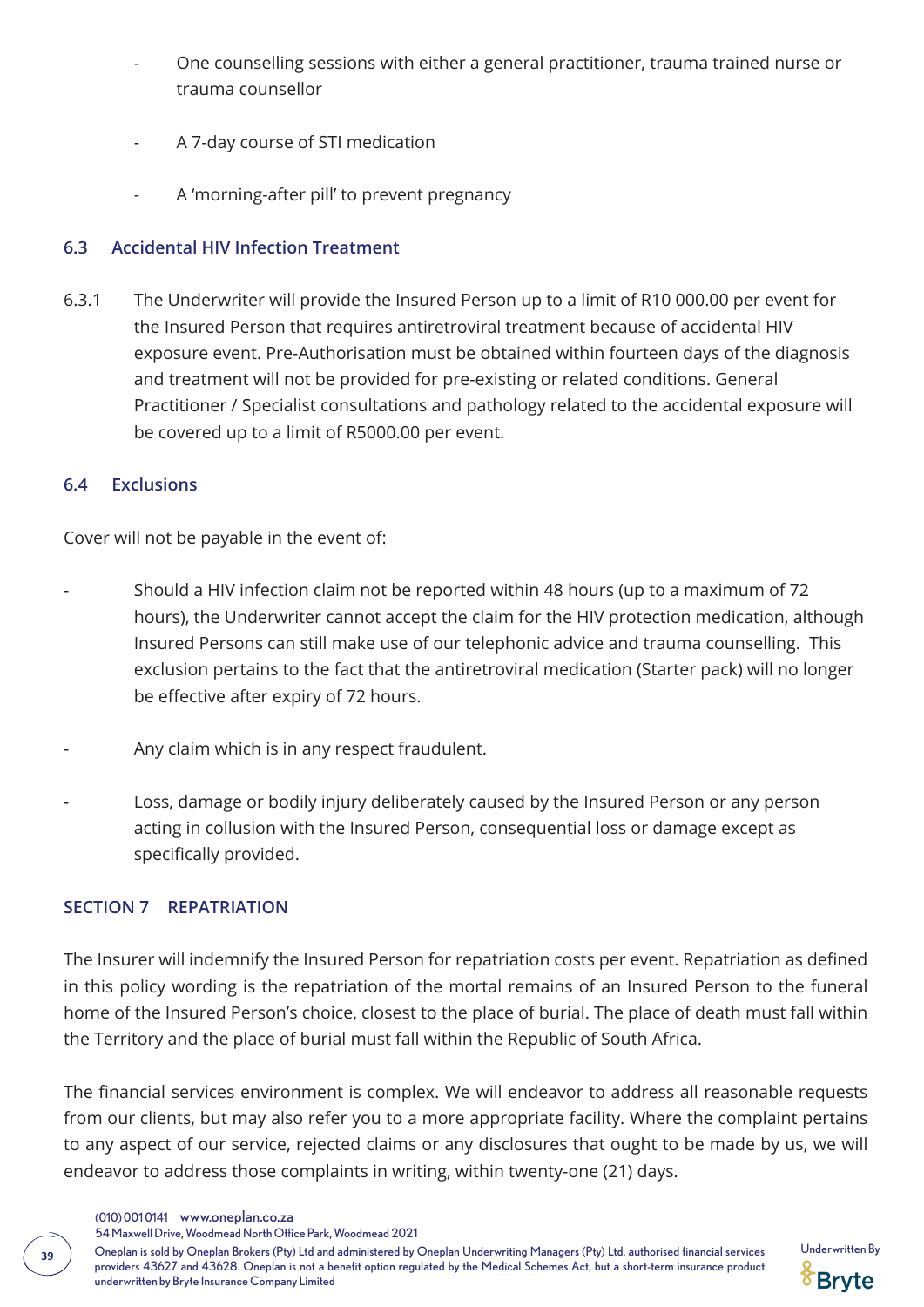#### **SECTION 8 COMPLAINTS RESOLUTION POLICY**

The purpose of the Complaint Resolution Policy is to ensure compliance with the Short-Term Insurance Act, Financial Advisory and Intermediary Services Act (FAIS), the Policy Holder Protection Rules for Short-Term Insurance and any other applicable legislation. We have embedded the principles of TCF (Treating Customers Fairly) into our culture and it forms the foundation of our commitment to our policyholders.

### **1 OUR COMMITMENT TO YOU**

Our complaints policy is available to you on request, published on our website and contained in our policy documentation. All complaints will be dealt with timeously and fairly and all the relevant staff receive training on a regular basis with regards to our complaints policy in accordance with the provisions of FAIS. All our records are kept for a minimum period of 5 years.

All your personal information (as per the Protection of Personal Information Act –PoPI) will be held for this period.

The information submitted by you will be made available to and processed by our staff where required, as well as our external compliance practice for audit purposes, the Regulator (FSCA) and any Ombud / Ombudsman who has jurisdiction.

This information is kept in accordance with our personal policies. Corrective measures are taken to ensure that problems and short- comings are identified and that the same complaint will not occur again. Our staff and representatives adhere to the requirements of FAIS at all times.

# **2 COMPLAINT HAS TO BE IN WRITING**

In order for a complaint to receive the attention that it deserves, we request that your complaint is submitted to us in writing. Please ensure, that where the complaint is delivered by hand or by any other means, that you retain proof of delivery.

Please address your written complaints to: complaints@oneplan.co.za The following information must be provided in order for us to assist you

- 1 Your name, surname, contact details and confirmation of where communication must be sent to.
- 2 A complete and detailed description of your complaint. Please include any supporting documentation.
- 3 Expected outcome / resolution



Oneplan is sold by Oneplan Brokers (Pty) Ltd and administered by Oneplan Underwriting Managers (Pty) Ltd, authorised financial services Underwritten By **<sup>40</sup>** providers 43627 and 43628. Oneplan is not a benefit option regulated by the Medical Schemes Act, but a short-term insurance product underwritten by Bryte Insurance Company Limited

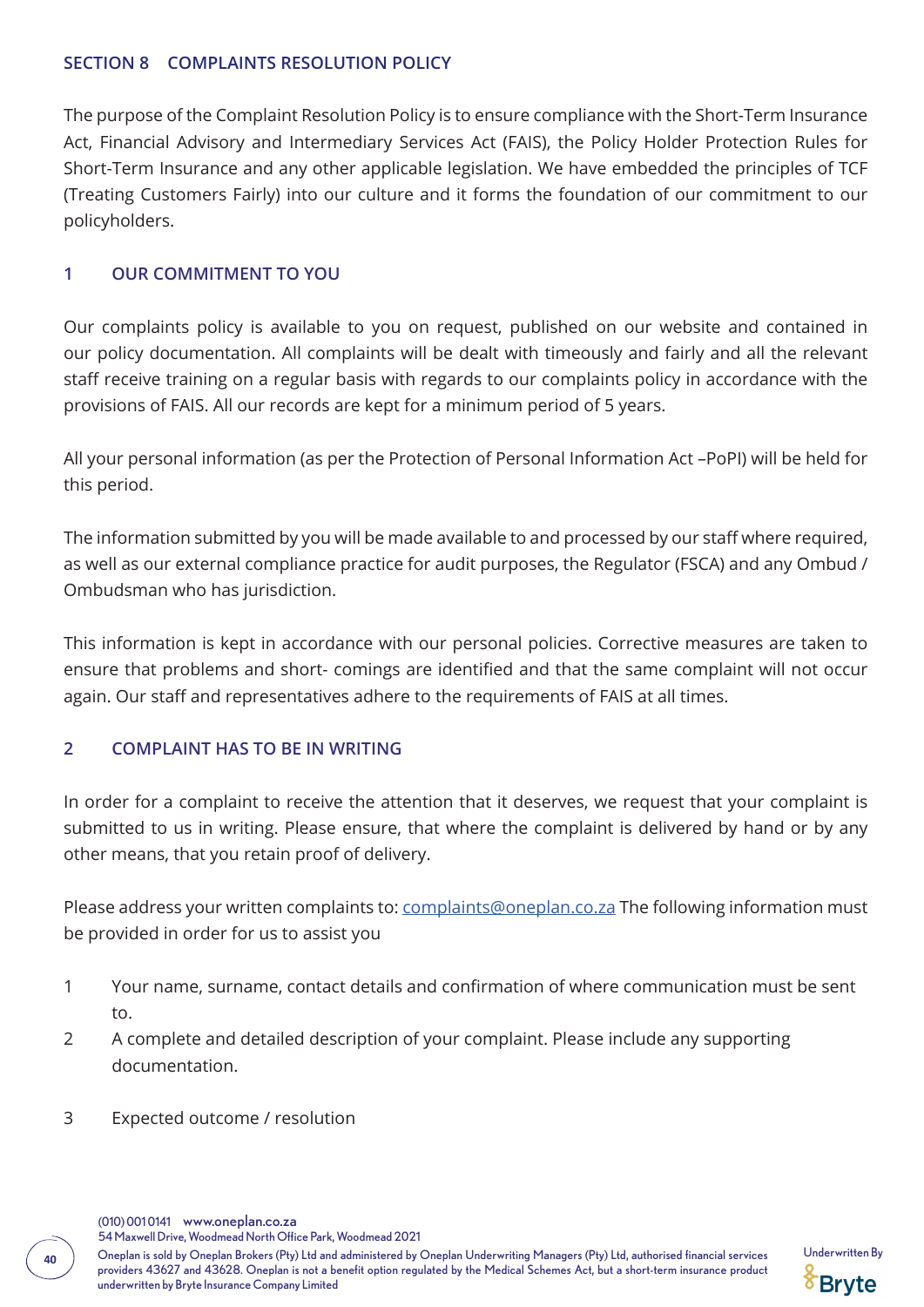#### **3 COMPLAINT HAS TO BE RELEVANT**

The financial services environment is complex. We will endeavour to address all reasonable requests from our clients, but may also refer you to a more appropriate facility. Where the complaint pertains to any aspect of our service, rejected claims or any disclosures that ought to be made by us, we will endeavour to address those complaints in writing, within twenty one (21) days.

### **4 PROCEDURE**

The following is a step-by-step guideline of how a complaint will be dealt with, once received by us:

- 1. The complaint will be acknowledged within one business day of receipt.
- 2. The complaint will be assessed and, if a valid complaint, will be logged into our central complaints register.
- 3. The complaint will be allocated to a trained and skilled person who specialises in that type of complaint. This may not necessarily be the person to whom you addressed the complaint.
- 4. The complaint will be investigated, and we will revert to you with our findings within twenty-one (21) days. You may be requested to provide additional information before we provide you with a final resolution. If we require further time to investigate the complaint, this will be communicated to you in writing.
- 5. You will receive a response in writing with full reasons.
- 6. In the event that you are not satisfied with our solution, you may refer the complaint to the Compliance Manager of our business using the details below. The Compliance Manager will liaise with the Board who may amend the resolution or confirm it. In such a case, we will communicate that fact to you, as well as the date on which a decision will be taken.

Compliance Manager : Irene Willis irene.w@onegrp.co.za

- 7. If, after having referred the complaint to our Compliance Manager, you are still not satisfied with the outcome, we will regard the complaint as being unsatisfactorily resolved. In such a case, you may approach the office of the FAIS Ombud for Financial Services Providers, Ombudsman for Short Term Insurance, the Council for Medical Schemes or take such other steps as may be advised by your legal representatives.
- 8. For rejected claims, you will be provided with the reasons in writing and the external complaints avenues available. If a claim is rejected, representation must be made within 90 (ninety) days of the date of the letter of rejection. If a dispute is not satisfactorily resolved after following the
	- (010) 001 0141 www.oneplan.co.za

54 Maxwell Drive, Woodmead North Office Park, Woodmead 2021

Oneplan is sold by Oneplan Brokers (Pty) Ltd and administered by Oneplan Underwriting Managers (Pty) Ltd, authorised financial services Underwritten By **<sup>41</sup>** providers 43627 and 43628. Oneplan is not a benefit option regulated by the Medical Schemes Act, but a short-term insurance product underwritten by Bryte Insurance Company Limited

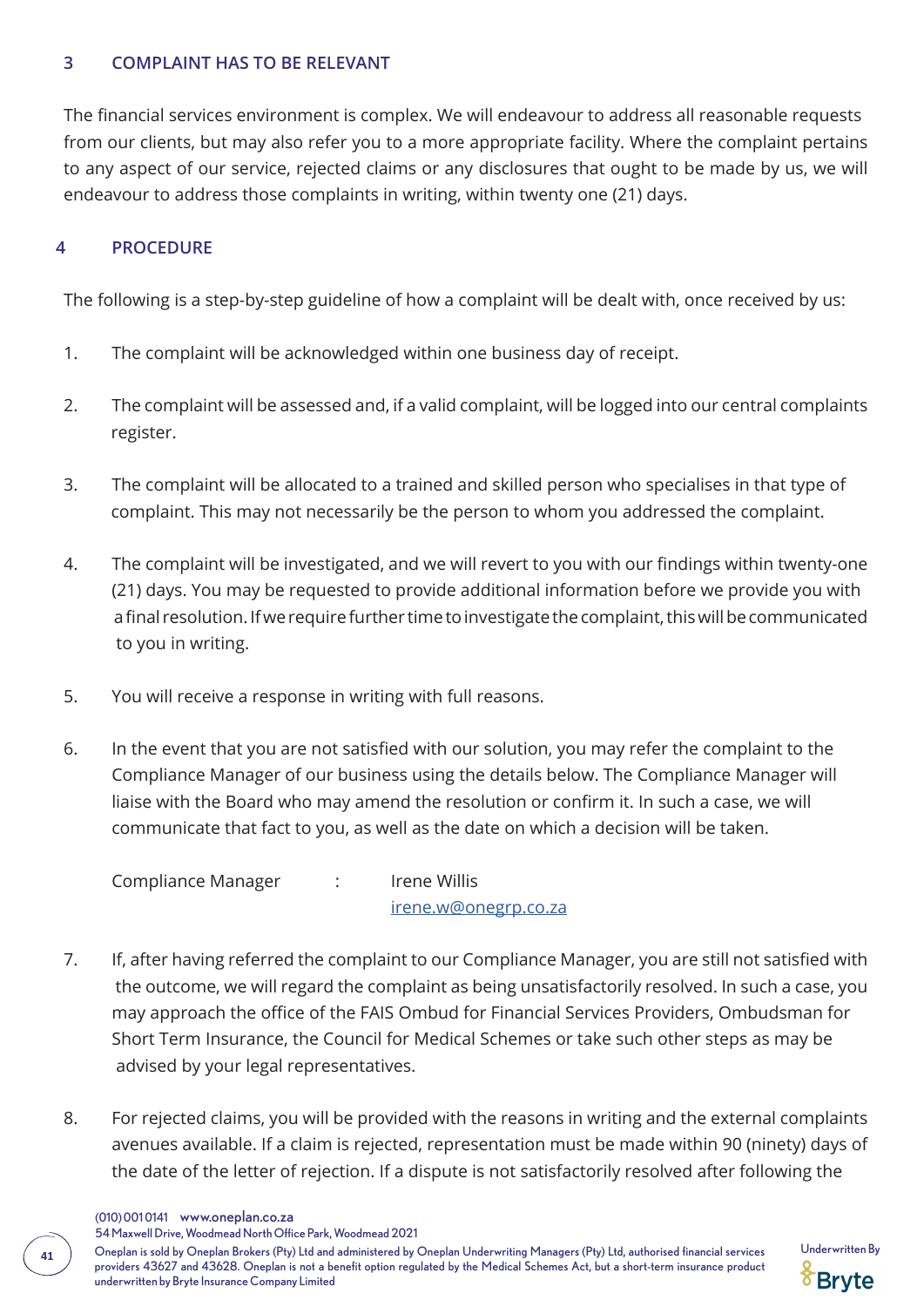above steps, legal action may be instituted. Summons must be served within 180 (one hundred and eighty) days from the date of original letter of rejection.

- 9. You must, if you wish to refer a matter to the Ombud or Ombudsman, do so within a period of six months. The Ombud will not adjudicate in matters exceeding a value of R800 000.00 and the Ombudsman will not adjudicate matters exceeding R2 000 000.00.
- 10. The Ombud / Ombudsman Offices may be contacted as follows:

| <b>Ombudsman for</b> | Sunnyside Office Park<br>5th Floor, Building D, 5th<br>Floor, Building D,<br>32 Princess of Wales |                 | <b>FAIS</b>  |                             | Kasteel Park Office Park,      |
|----------------------|---------------------------------------------------------------------------------------------------|-----------------|--------------|-----------------------------|--------------------------------|
| <b>Short-Term</b>    |                                                                                                   |                 | <b>OMBUD</b> | Orange Building, 2nd Floor, |                                |
| <b>Insurance</b>     |                                                                                                   |                 |              |                             | Cnr of Nossob and Jochemus     |
|                      |                                                                                                   |                 |              |                             | Street, Erasmuskloof, Pretoria |
|                      | Terrance, Parktown, JHB                                                                           |                 |              | 0048                        |                                |
|                      | Tel:                                                                                              | 011 7256 8900   |              | Tel:                        | 012 762 5000                   |
|                      | Email:                                                                                            | info@osti.co.za |              |                             | Email: info@faisombud.co.za    |

Should you wish to lodge complaints regarding any interference with the protection of your personal information, you may lodge these complaints with the Information Regulator at the contact details below :

| SALU Building,           |                               |  |
|--------------------------|-------------------------------|--|
| 316 Thabo Sehume Street, |                               |  |
| Pretoria                 |                               |  |
|                          | Tel: 012 406 4818             |  |
|                          | Fax: 086 500 3351             |  |
|                          | Email: inforeg@justice.gov.za |  |
|                          |                               |  |

(010) 001 0141 www.oneplan.co.za 54 Maxwell Drive, Woodmead North Office Park, Woodmead 2021

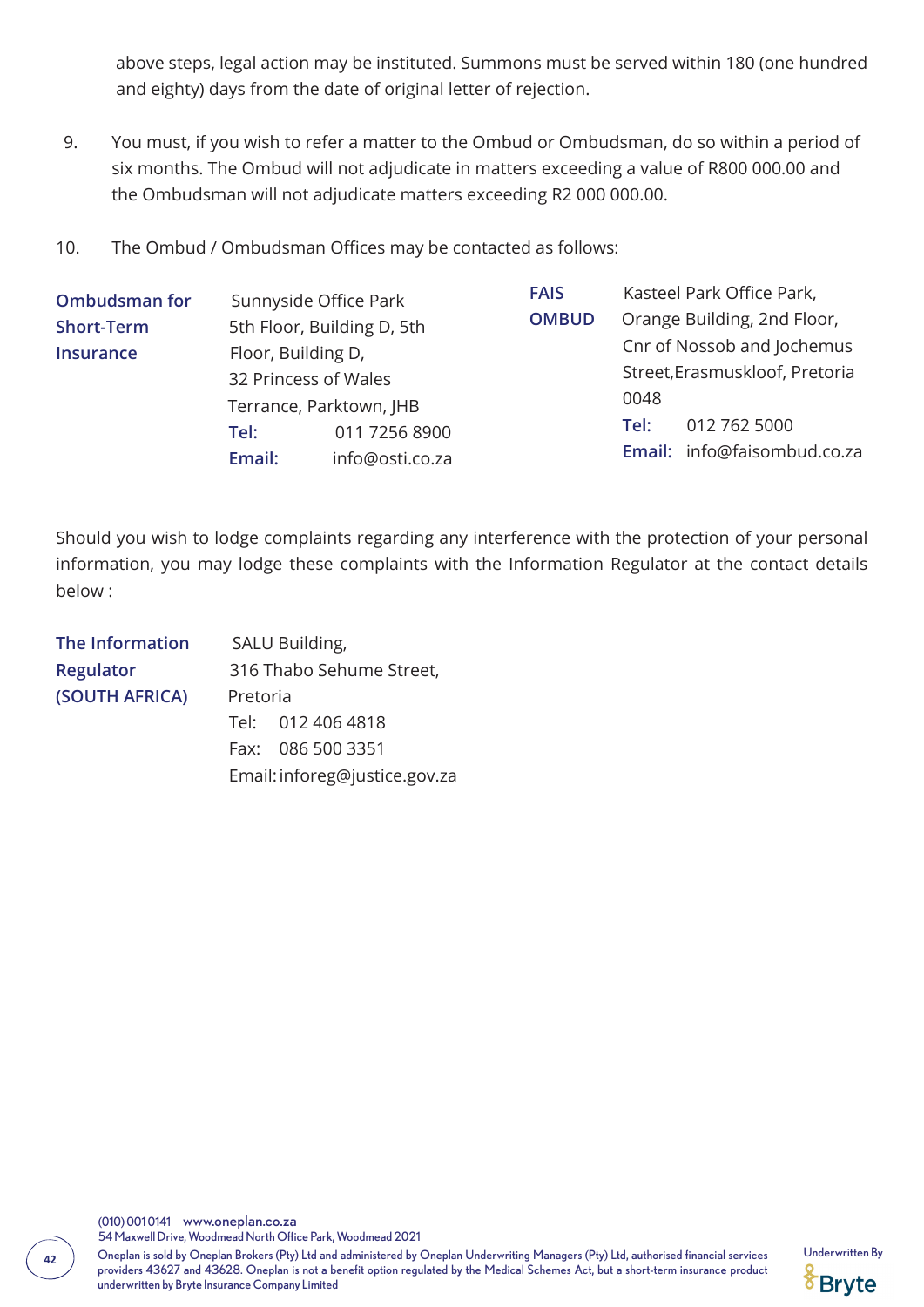#### **SECTION 9 STATUTORY DISCLOSURES**

# **STATUS OF THE FINANCIAL SERVICES PROVIDER IN TERMS OF THE FAIS ACT**

Oneplan Underwriting Managers (PTY) Ltd (FSP 43628) and Oneplan Brokers (PTY) Ltd (FSP 43627) are authorised Financial Services Providers, The Key Individuals approved by the Financial Services Board are:

Michael Robert Otten Sven Laurencik

The company registration for Oneplan Underwriting Managers (PTY) Ltd is 2009/017597/07 and for Oneplan Brokers (PTY) Ltd is 2009/017561/07. The FSP's regularly monitor the Fit and Proper Status of the representatives and confirm that according to their knowledge the representatives are Fit and Proper.

# **LEGAL STATUS AND INTERESTS OF THE REPRESENTATIVE**

Oneplan Underwriting Managers (PTY) Ltd is the underwriter and administrator and has written mandates with the Insurer, Bryte Insurance Company Limited. Oneplan Brokers (PTY) Ltd markets Oneplan products and has written mandates to act on behalf of the Insurer. The company has no shareholding with the Insurer. Oneplan Underwriting Managers (PTY) Ltd and Oneplan Brokers (PTY) Ltd have common shareholders.

### **REMUNERATION, FEES AND COMMISSION**

Oneplan Brokers (PTY) Ltd receives commission from the Insurer as per the maximum permissible in addition to any fees contracted directly with any client and agreed to in writing.

Oneplan Underwriting Managers (PTY) Ltd collects an underwriting and administration fee for each policy sold on behalf of the Insurer. A breakdown of the premium can be found on the policy schedule. Included in the breakdown of the fees are the commission amounts, administration fees, third party fees and any other additional fees applicable to the policyholder.

#### **QUALIFICATIONS AND MEMBERSHIP**

The FSP's have been in the Financial Services Industry since 2010.

# **INDEPENDENT STATUS OF THE FSP AND PROFESSIONAL INDEMNITY INSURANCE**

In the past 12 months the FSP's earned more than 30% of its income from the Insurer. The FSP and Representatives have no financial interest in any other Insurer or product supplier. The Representatives and FSP carry professional Indemnity Insurance as required.

#### **AUTHORISATION**

The FSP accepts responsibility for the actions of the Representatives acting in the scope and course of their employment.

The FSP and Representatives are authorised to give advice and render intermediary services in the following categories:

Long Term Category A, B2, B2 - A Short-Term Insurance Personal Lines, A1 and Commercial Lines

The FSP will not be held liable in terms of prejudice in respect of services or advice provided by a Representative which falls outside the scope of authorisation, and any

54 Maxwell Drive, Woodmead North Office Park, Woodmead 2021

Oneplan is sold by Oneplan Brokers (Pty) Ltd and administered by Oneplan Underwriting Managers (Pty) Ltd, authorised financial services Underwritten By **<sup>43</sup>** providers 43627 and 43628. Oneplan is not a benefit option regulated by the Medical Schemes Act, but a short-term insurance product underwritten by Bryte Insurance Company Limited



<sup>(010) 001 0141</sup> www.oneplan.co.za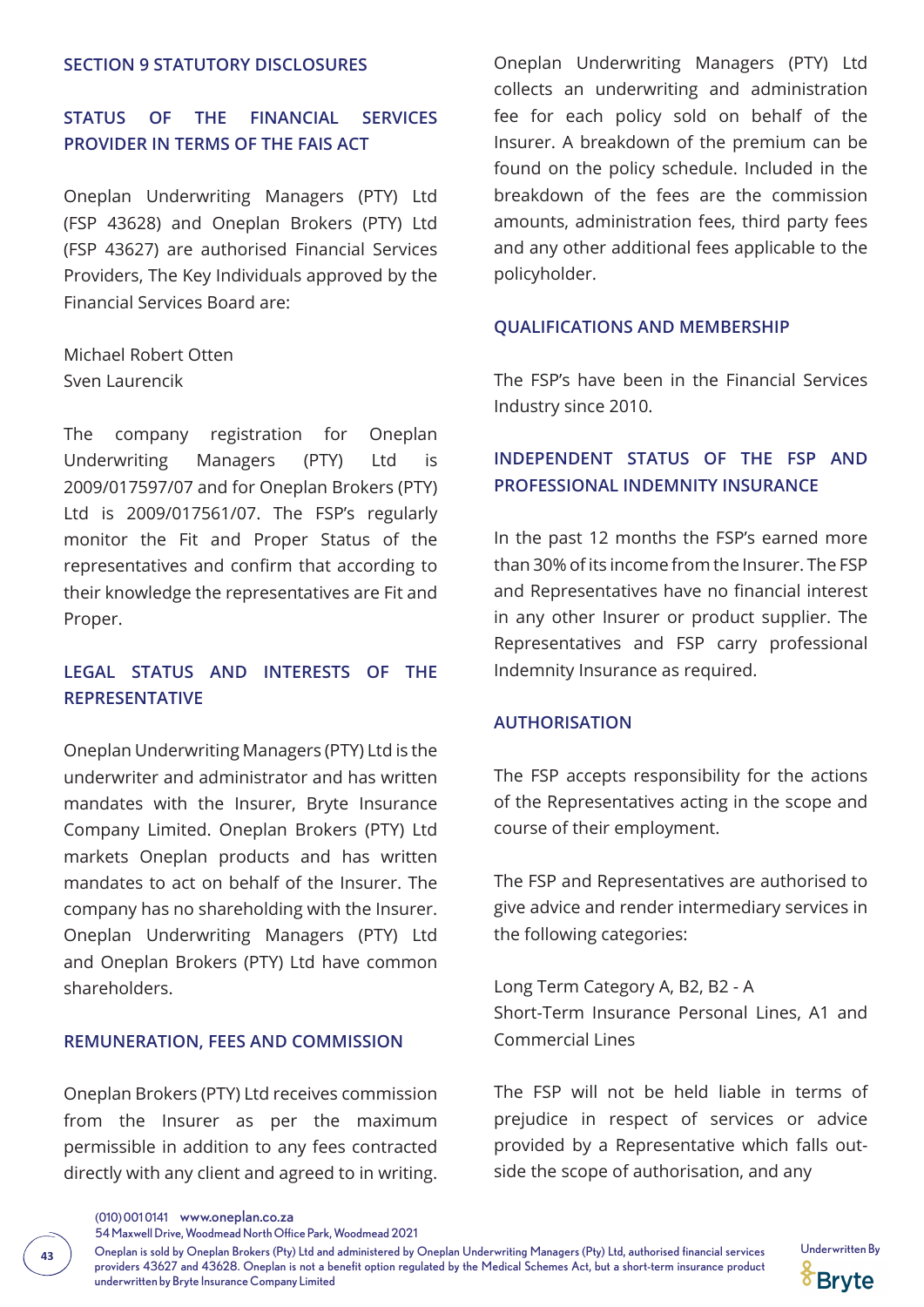complaint in respect of any product which falls outside the definition of financial product of the FAIS Act, cannot be forwarded to the FAIS Ombud or Short-Term Insurance Ombudsman.

# **COMPLAINTS PROCEDURES AND CONFLICT OF INTEREST**

If you have a complaint, please contact the FSP Key Individual or the Complaints Officer. He/ She will assist you to address the concerns you have.

Please note that in terms of the FAIS Act, all complaints must be addressed to us in writing. Should we not be able to address the concerns to your satisfaction, you may wish to lodge a complaint with any of the Ombud and/or Ombudsman whose details appear below. If you wish to learn more about our complaints policy and procedure, please contact our Compliance Manager via email (irene.w@ onegrp.co.za) or consult our websites for a copy of the complaints policy. FSP 43627 and 43628 subscribes to the highest ethical code and we require all our representatives to adopt this in their dealings. A copy of our conflict of interest policy can be found on our website at www.oneplan.co.za

### **CONFIDENTIALITY, SHARING AND PROTECTION OF PERSONAL INFORMATION**

We at Oneplan respect your constitutional right to privacy. We are bound by the terms and provisions of both Section 51 of the Electronic Communications and Transactions Act, 2002 ("ECT Act") as well as the Protection of Personal Information Act 4 of 2013 ("PoPI Act") regarding the processing of your personal information. We may use necessary legal means to check and validate the information you provide to us.

The reason why we collect and use your personal information is for the purposes of providing you with insurance cover, giving youaccess to our products and services, to conduct market research, to help us improve our products and services tailored to your needs, for audit and record keeping purposes, to comply with legal and regulatory requirements, for the detection of fraud, crime and/or money laundering and to enable us to process your instructions or requests pertaining to your policy or our **other products and services.**

Your information shall be kept confidential, however, we shall dis- close it to certain third parties, as required in the normal course of our business, to other insurers for the specific purpose of insurance and to reduce and prevent any form of fraudulent activity, and as may be otherwise legally required by us. By reducing the incidents of fraud and assessing risks fairly, future premium increases may be limited. Where your personal information is shared with third parties, we ensure that they understand and also adhere to the provisions of the PoPI Act in so far as it relates to the processing of your personal information and we have privacy agreements in place to ensure adherence to this. We have implemented reasonable security measures to protect your personal information that we process to ensure that your privacy and confidentiality is upheld.

In taking out this policy, you have provided us with your per- sonal information and have further consented to us processing your personal information in accordance with the provisions of the PoPI Act and you further confirm that the information you have provided us with is accurate and correct. Oneplan will retain your personal information only for as long as we are legally required to and will destroy the personal information you have provided to

Oneplan is sold by Oneplan Brokers (Pty) Ltd and administered by Oneplan Underwriting Managers (Pty) Ltd, authorised financial services Underwritten By **<sup>44</sup>** providers 43627 and 43628. Oneplan is not a benefit option regulated by the Medical Schemes Act, but a short-term insurance product underwritten by Bryte Insurance Company Limited



<sup>54</sup> Maxwell Drive, Woodmead North Office Park, Woodmead 2021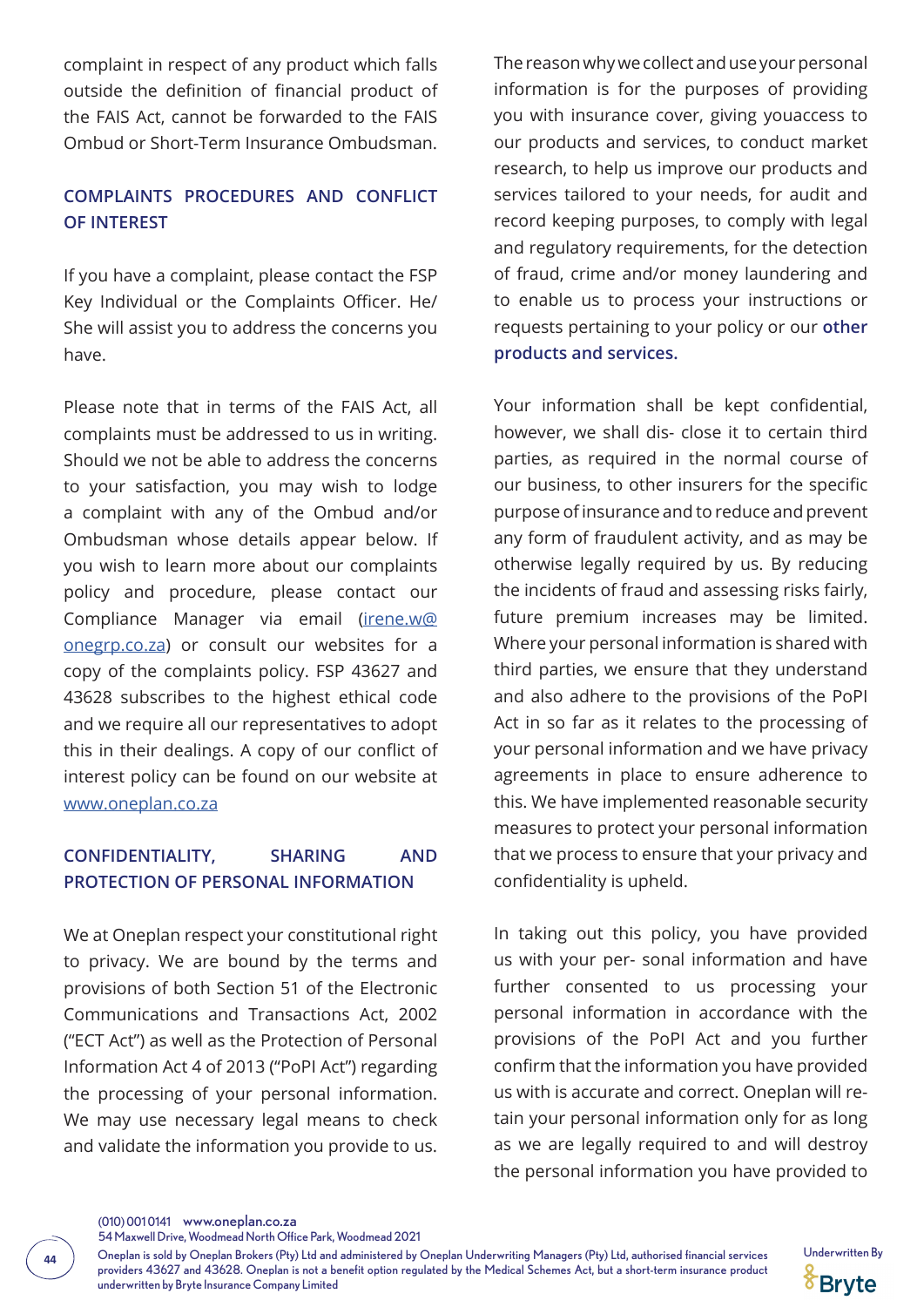us upon your request or when we are no longer required to retain this information by law.

You may request Oneplan to delete, amend, update, change or correct your personal information processed by us by sending a request in writing to our Customer Care Manager at the following email address info@ oneplan.co.za

Oneplan would also like to, from time to time, provide you with information relating to new products, services, promotions and other special offers or information we think you may find interesting. We will adhere to the provisions relating to direct marketing as provided for in the PoPI Act. Where you are a new client, we will first request your consent to receive such direct marketing material from us before any communication in this regard is sent to you and you will be provided with the option to opt-out of receiving this information with every marketing-relating communication sent to you. All current and existing clients will be provided the option to opt-out of all marketingrelated communication sent. Once you opt-out of receiving marketing-related communication, we will not send you any direct marketing.

This document is to be read together with our Privacy Policy which is available on our website and which you are deemed to have read, accepted and agreed to by virtue of taking out this policy with us. Should you have any queries or concerns relating to any terms contained in our privacy policy, or should you wish to withdraw your consent to allow Oneplan to process your personal information, you may, at any time, send a request in writing to our Compliance Manager at the following email address irene.w@onegrp.co.za.

Should you decide not to accept the proposal

and not provide us with consent to process your personal information, the information already collected, will be de-identified and only used for statistical and research purposes. If, at any time, you feel that your personal information has been processed by us without your consent or that your rights in terms of the PoPI Act have been violated in any way, you may send a complaint through to our Compliance Officer at the following email address irene.w@onegrp.co.za or alternatively you may submit your complaint directly to the Information Regulator. Please see our Complaint Resolution policy for the Information Regulator's details.

#### **SECTION 21 OF THE GENERAL CODE OF CONDUCT**

Section 21 of the General Code of Conduct states that no provider may request or induce in any manner a client waive any right or benefit conferred on the client by, or in terms of, any provisions of this code, or recognise, accept or act on any such waiver by the client and such waiver is null of void.

#### **CONTACT DETAILS**

| The Information           | <b>SALU Building</b>      |
|---------------------------|---------------------------|
| Regulator                 | 316 Thabo Sehume Pretoria |
| (SOUTH AFRICA),           | Street,                   |
|                           | Tel: 012 406 4818         |
|                           | Fax: 086 500 3351         |
|                           | inforeg@justice.gov.za    |
| <b>FSP Office Details</b> | 54 Maxwell Drive, Park,   |
| Ground Floor,             | North Office              |
|                           | Woodmead, Gauteng,        |
|                           | <b>RSA</b>                |
|                           | Tel: 010 001 0141         |
|                           | Fax: 086 610 3918         |
|                           | care@onegrp.co.za         |
|                           | complaints@oneplan.co.za  |
|                           | (complaints)              |

54 Maxwell Drive, Woodmead North Office Park, Woodmead 2021

Oneplan is sold by Oneplan Brokers (Pty) Ltd and administered by Oneplan Underwriting Managers (Pty) Ltd, authorised financial services Underwritten By **<sup>45</sup>** providers 43627 and 43628. Oneplan is not a benefit option regulated by the Medical Schemes Act, but a short-term insurance product underwritten by Bryte Insurance Company Limited



<sup>(010) 001 0141</sup> www.oneplan.co.za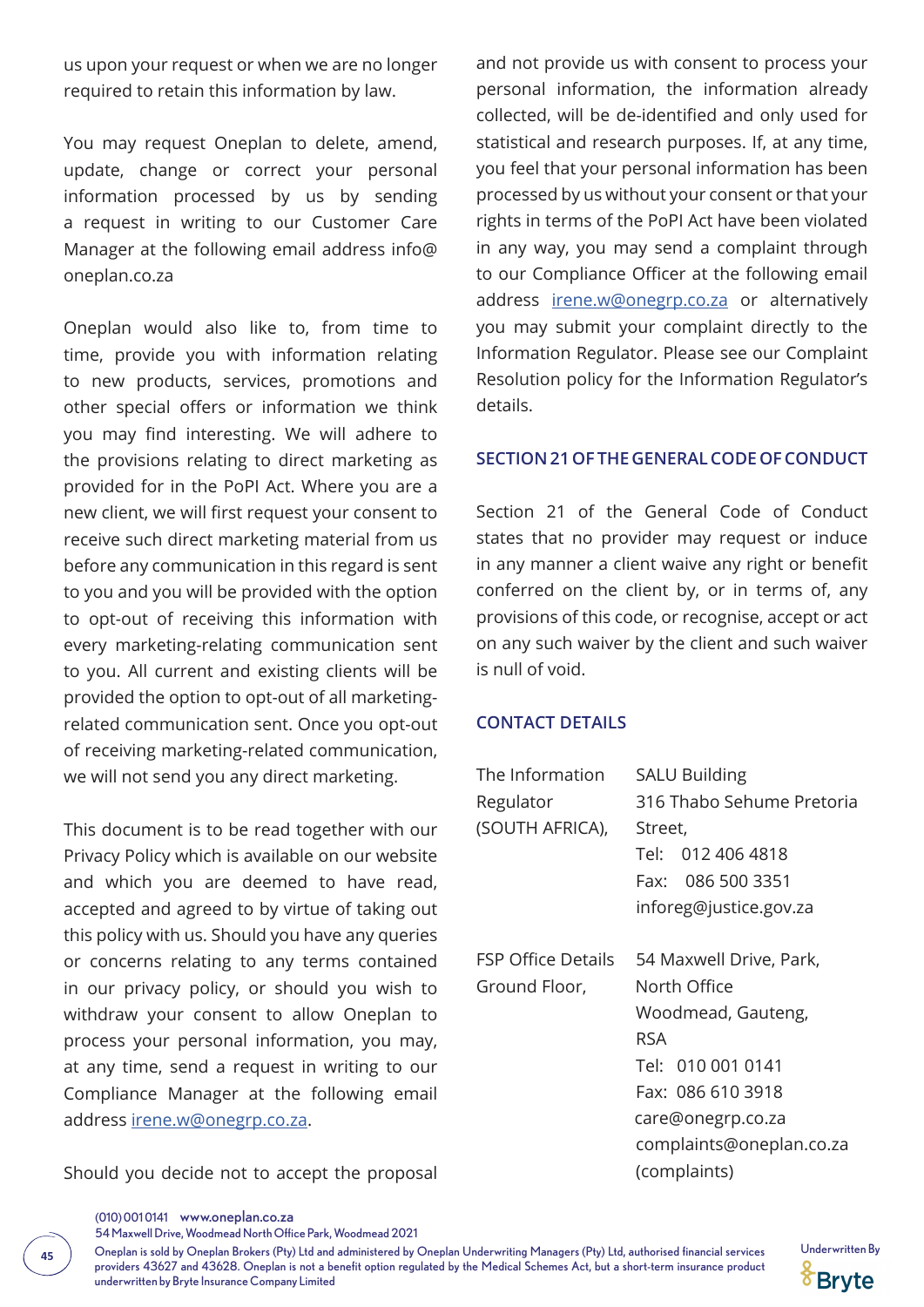|                                          | Website: care@onegrp.co.za                                                                                                                            |                                                                                                                                                                                                                                 | Street, Erasmuskloof,<br>Pretoria                                                                              |  |
|------------------------------------------|-------------------------------------------------------------------------------------------------------------------------------------------------------|---------------------------------------------------------------------------------------------------------------------------------------------------------------------------------------------------------------------------------|----------------------------------------------------------------------------------------------------------------|--|
| Key Individual:                          | Michael Robert Otten<br>micheal.o@onegrp.co.za<br>Sven Laurencik                                                                                      |                                                                                                                                                                                                                                 | Tel:<br>012 762 5000<br>info@faisombud.co.za                                                                   |  |
|                                          | sven.l@onegrp.co.za                                                                                                                                   | FSP Compliance<br>Officer                                                                                                                                                                                                       | Dawn Julyan<br>Simply Comply (PTY) Ltd<br>Tel:<br>012 998 7938                                                 |  |
| Insurer                                  | Bryte Insurance Company<br>South Africa Limited<br>Company registration<br>number<br>1965/006764/06<br>P.O. Box 61489,                                | <b>Fraud Reporting</b>                                                                                                                                                                                                          | If you become aware of                                                                                         |  |
|                                          | Marshaltown, 2107<br>15 Marshall Street,<br>Ferreirasdorp,<br>Johannesburg, 2107<br>Tel:<br>011 370 9111                                              |                                                                                                                                                                                                                                 | irregularity on any policy you<br>can contact the Insurer<br>where your call will be<br>treated in confidence. |  |
|                                          | 011 370 9910<br>Fax:                                                                                                                                  | Free call:                                                                                                                                                                                                                      | 0800 16 7464                                                                                                   |  |
|                                          | Website: www.brytesa.com                                                                                                                              | Free fax:                                                                                                                                                                                                                       | 0800 00 7788                                                                                                   |  |
|                                          |                                                                                                                                                       | Email:                                                                                                                                                                                                                          | Bryte@tip-offs.com                                                                                             |  |
| Insurer                                  | The Compliance Officer                                                                                                                                |                                                                                                                                                                                                                                 |                                                                                                                |  |
| Compliance:<br>Officer                   | Bryte Insurance Company<br>Limited<br>Legal and Compliance<br>Department                                                                              | Free post:                                                                                                                                                                                                                      | Tip-offs Anonymous,<br>Freepost KZN 138, Umhlanga<br>Rocks, 4320                                               |  |
|                                          | P.O. Box 61489,<br>Marshalltown.2107<br>Tel: +27(0) 11 370 9111                                                                                       | Alternatively contact the Insurance Fraud line on<br>0860 002526 or email insurance@fraudline.co.za.                                                                                                                            |                                                                                                                |  |
|                                          | wynand.louw@brytesa.com                                                                                                                               |                                                                                                                                                                                                                                 | The policy wording and schedule must be read as<br>one document. Please contact our offices should             |  |
| Ombudsman For<br>Short-Term<br>Insurance | Sunnyside Office Park<br>5th Floor, Building D,<br>32 Princess of Whales<br>Terrance, Parktown, JHB<br>Tel:<br>011 726 8900<br>Email: info@osti.co.za | you require any information on any aspect of<br>your policy. A copy of the policy wording can be<br>viewed via our website at www.oneplan.co.za or<br>may be obtained through our Customer Care Call<br>Centre on 010 001 0141. |                                                                                                                |  |
| <b>FAIS Ombud</b>                        | Kasteel Park Office Park,<br>Orange Building, 2nd Floor,<br>Cnr of Nossob and Jochemus                                                                |                                                                                                                                                                                                                                 |                                                                                                                |  |

<sup>(010) 001 0141</sup> www.oneplan.co.za

54 Maxwell Drive, Woodmead North Office Park, Woodmead 2021

Oneplan is sold by Oneplan Brokers (Pty) Ltd and administered by Oneplan Underwriting Managers (Pty) Ltd, authorised financial services Underwritten By **<sup>46</sup>** providers 43627 and 43628. Oneplan is not a benefit option regulated by the Medical Schemes Act, but a short-term insurance product underwritten by Bryte Insurance Company Limited